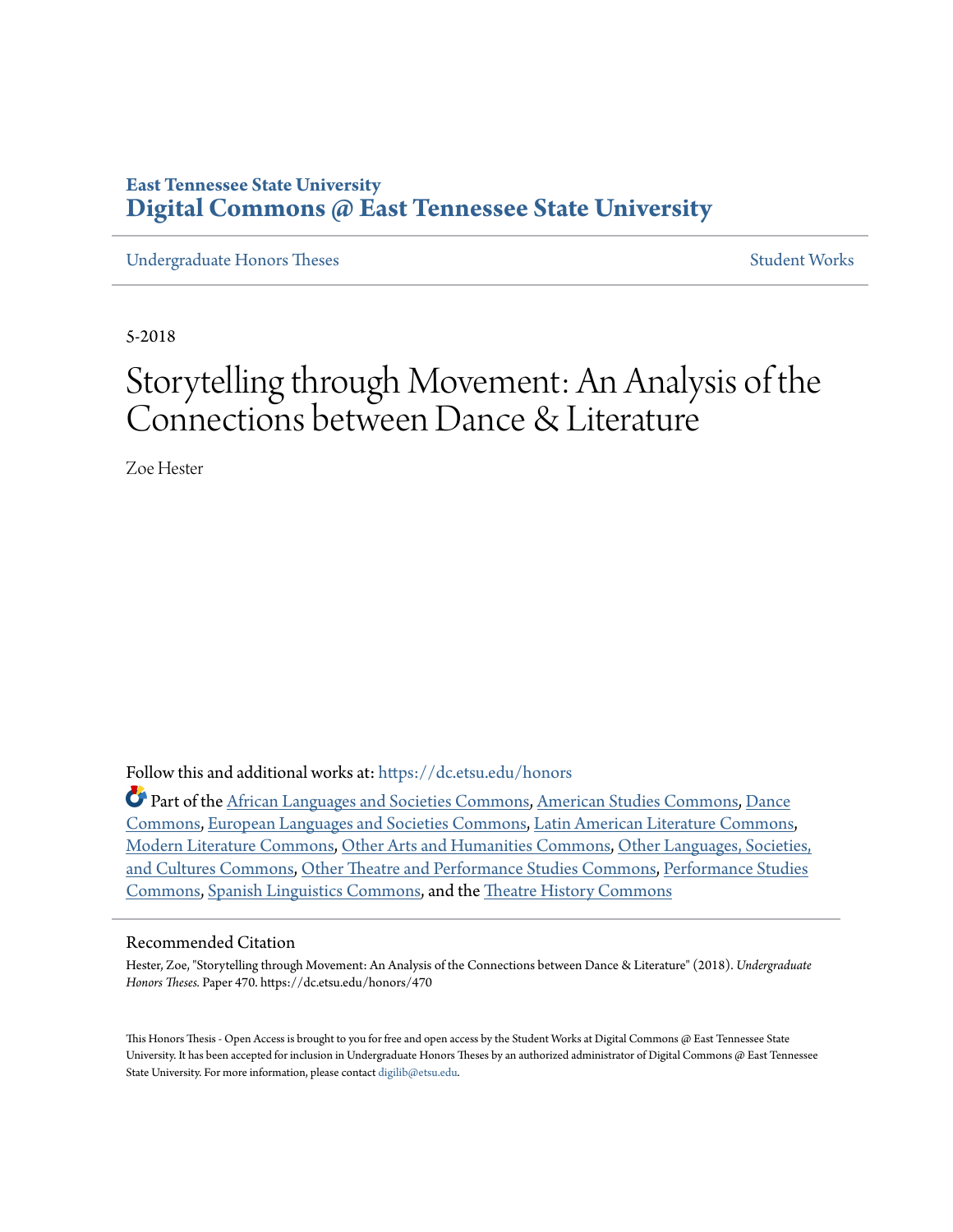Storytelling through Movement:

An Analysis of the Connections between Literature and Dance

Written by

Zoë Miranda Hester

An Undergraduate Honors Thesis Submitted in Partial Fulfillment of the Requirements for the Fine and Performing Arts Scholars Program and the Honors-in English Program College of Arts and Sciences East Tennessee State University Spring 2018

 $4.14.18$ Zoë Hester

Date

Date

Dr. Scott Contreras-Koterbay, Reader

Dr. Michael Cody, Thesis Mentor

ara Harker, Reader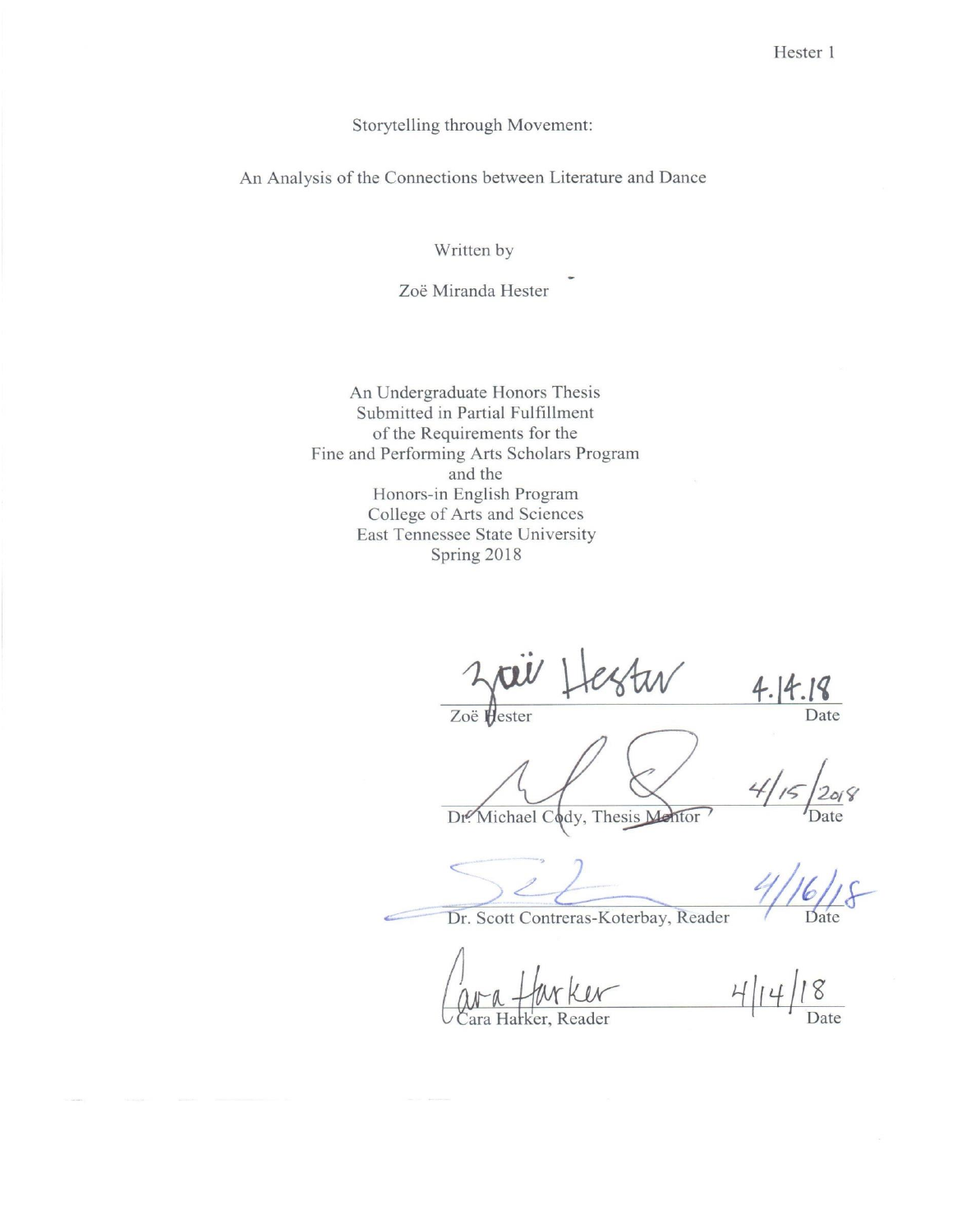*"Stories are alive beings,*

*little animals who drink from the creek of my spirit; who scratch at the door; who invent absurd and curious ways of being in the world; who carve indelible maps in the sky for the rest of us to follow."*

*-Tiffany Midge*

*"Dance is your pulse, your heartbeat, your breathing. It's the rhythm of your life. It's the expression in time and movement, in happiness, joy, sadness and envy."*

*-Jacques d'Amboise*

#### *Introduction*

From time immemorial, dance and movement have been used as tools to express emotions and to tell stories. Before the development of syllabaries enabled the creation of written records, performances composed of oral storytelling and movement passed down the tales and traditions of cultures around the globe. Much later in history, as dance and literature became more artistically structured, the correlation between the two art forms grew together. Today, many people still go to the theatre to see both classic or more modern productions of their favorite stories. These stories and traditions are the link between past and present. Why do we dance? Why do we tell stories? Both dance and literature have the same artistic and primal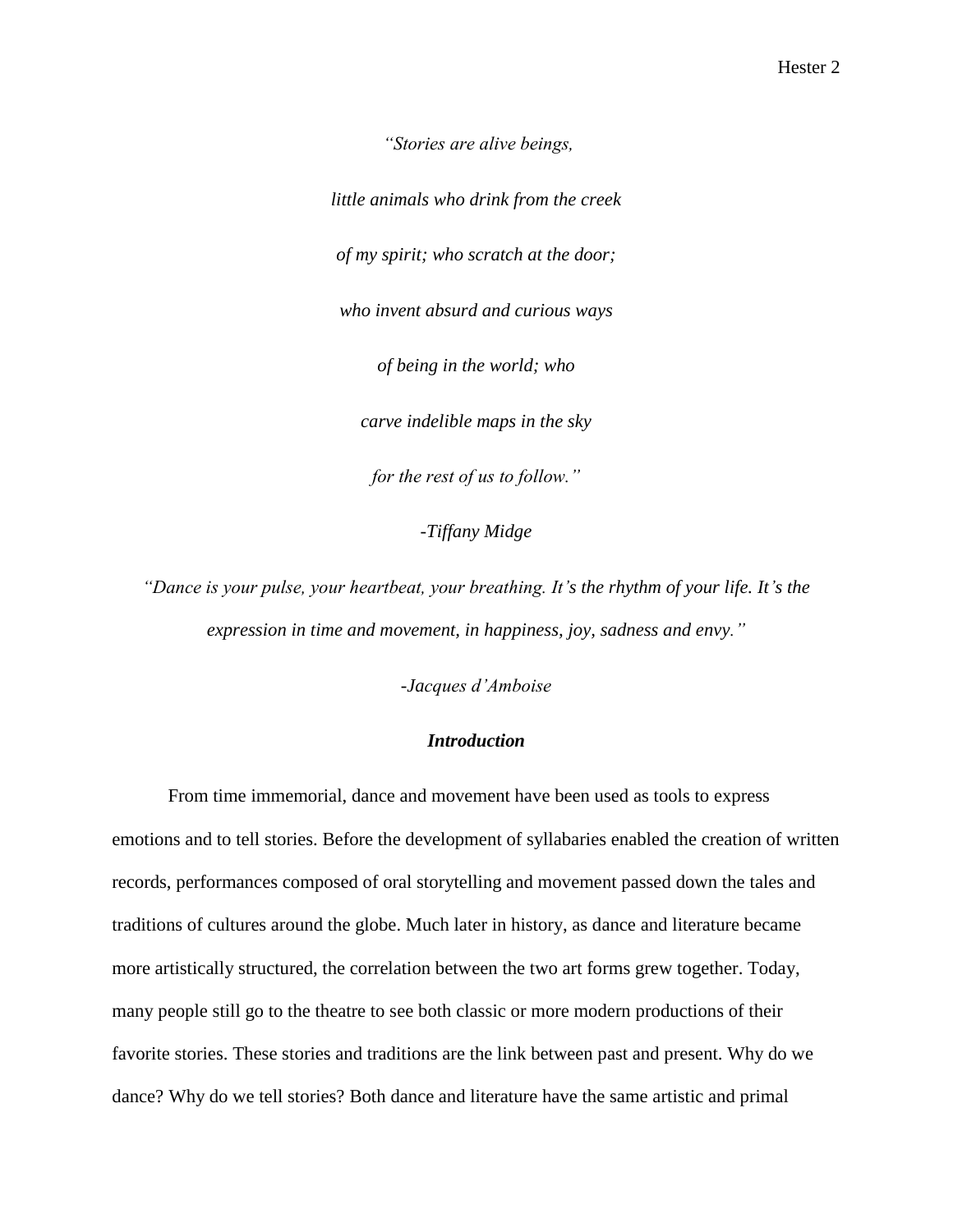origins: communication. We began to dance to express and to communicate, to worship and to feel. We began to tell stories for the same reasons: to learn from the past and to be able to communicate in the present.

In this undergraduate thesis, I explore the connections between movement and literature. I have done so by looking at dance and literature as generic wholes, and also by examining the intermingling roles that literature shares with six different dance forms from across the globe. By looking specifically at Native American dance, Bharatanatyam, West African dance, Ballet, Modern dance, and Post-Modern dance, I have been able to discover connections that are unique to certain pairings of dance and literature and others that appear to be a global experience.

My goal in writing this thesis was to find both expected and unexpected connections between movement and literature. As a dancer, my own experiences have primarily been with ballet and modern dance, so I tapped my knowledge of these forms as a jumping-off point. Some questions that I wanted to answer when beginning my research were:

1. Why do we generally associate classical literature and drama with classical ballet? Do ballet and classical literature often end up paired together simply because they are both "classic" art forms?

2. How do we look at the difference I storytelling between classical ballet and other genres of dance? Just as ballet is associated with classical literature, are other forms of dance associated with other specific literary genres?

3. Are classical Western stories limited to the realm of ballet? If not, how can we translate them to other forms of dance to tell the same stories in a different way?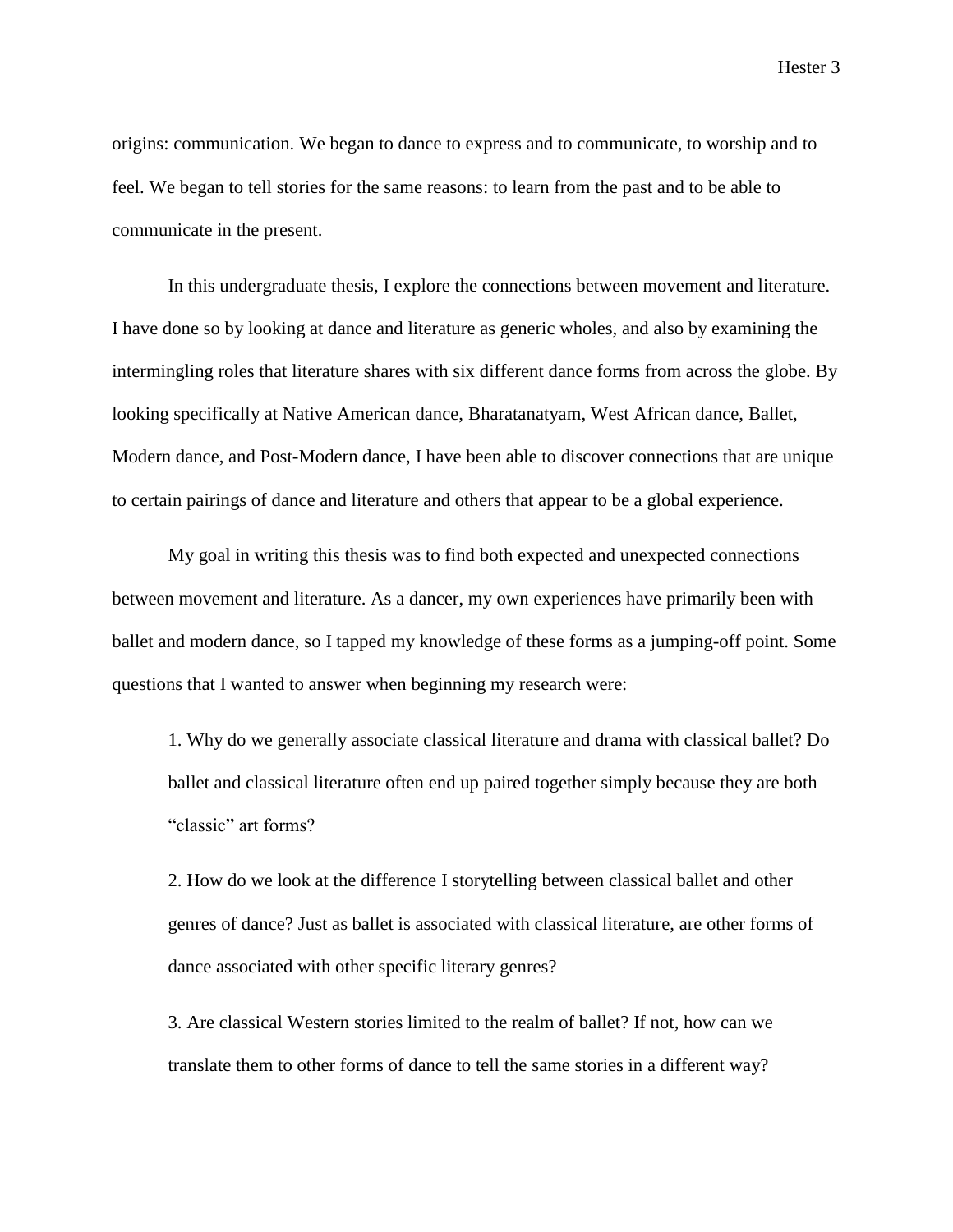4. Does ballet tell the stories of Western culture in the same way that Native American dance or traditional African dance tell the stories of theirs? In the same way that classical Indian dance tells the stories of classical Indian culture? How does the Western stage create a different storytelling environment than other performance environments?

5. Does dance ever play a role in literature?

6. Does storytelling through movement serve a universal purpose to preserve the various cultures of the world?

7. Are there times in history when dancing, storytelling, or both, were prohibited? Monitored? Dangerous? What happens with this censorship?

#### *Definitions*

*Dancing* is "to move one's body rhythmically, usually to music or to engage in or perform a dance" (Merriam-Webster). I will use five basic yet encompassing facets of dance in this work:

- 1. *Trance* dancing is characterized by movements that are uncontrolled, unconscious, and flailing. Trance dancers often fall to the ground, into a trance, or become physically unconscious. Dancers often do not remember the experience of their movements; trance dance is a form of release typically used to celebrate some type of spirituality or freedom.
- 2. *Ritual* dancing is characterized by movement associated with rituals; it usually begins slow, dignified, and controlled, but may develop into more hectic movements (here, it may become trance dance). Ritual dance often has specific purposes, such as use in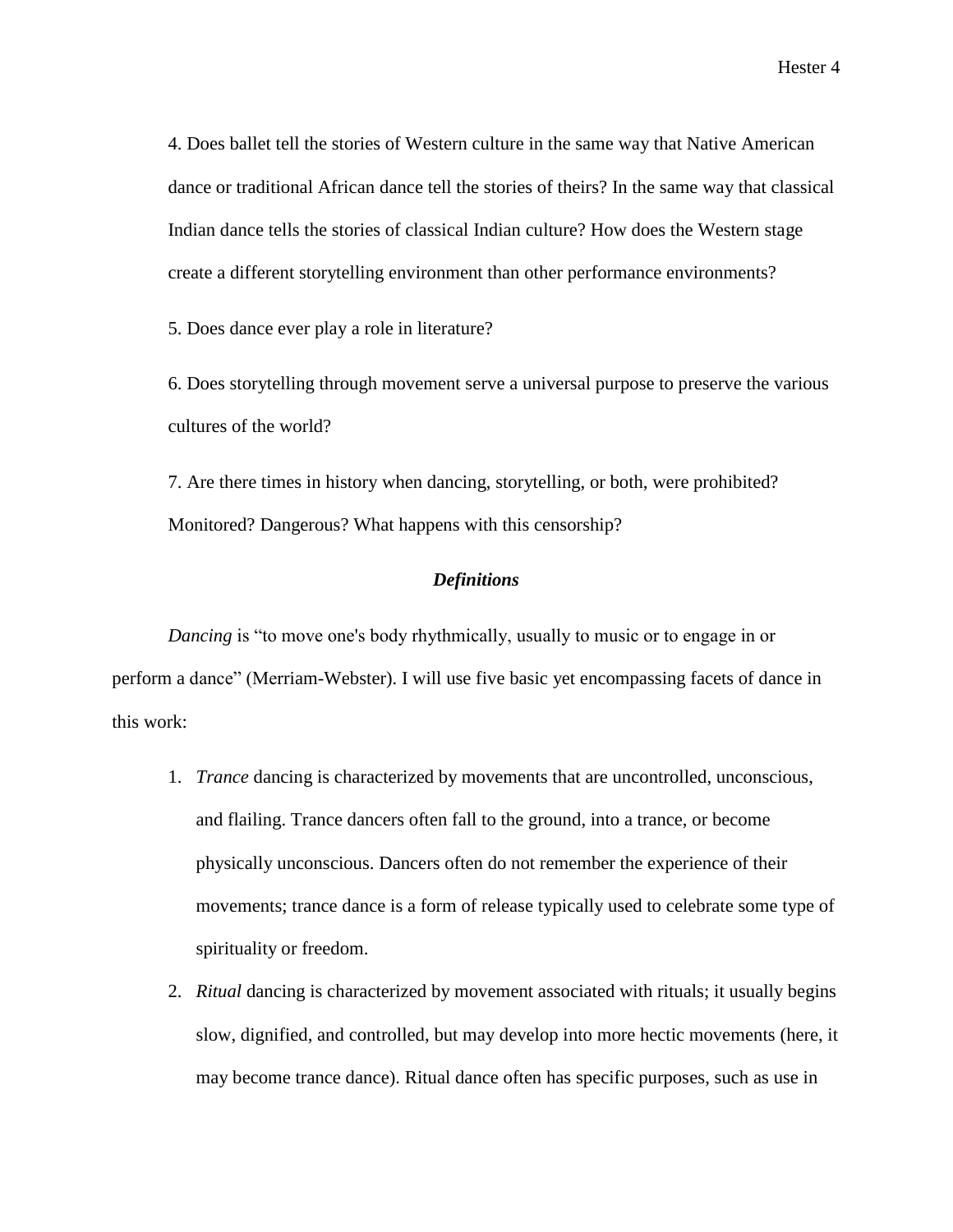religious ceremonies. Today, ritual dance can sometimes lack its original spiritual purpose as it is danced merely for tradition's sake. However, many ritual dances are still performed with their original purpose.

- 3. *Folk* dance is the dance of the people. Folk dances are forms of social dance unique to a culture, but they are also a global experience (as all cultures have them). They are typically characterized by simple steps danced to popular music, and performing dancers often wear elaborate costumes that capture the traditions of their culture. Folk dances are danced at social events, even today, like weddings.
- 4. *Ethnic* dance is characterized by technical difficulty and elaborate costumes that are indicative of an idealized time and place for the dancer's culture. Ethnic dance is usually performed for an audience, whereas the other forms of dance may not always be.
- 5. *Theatrical* dance is performed for an audience in both formal and informal settings.

*Folk*, *ethnic, ritual,* and *theatrical* dancing generally set the stage, if you will, for storytelling.

*Stories* are "accounts of incidents or events or an anecdote" (Merriam-Webster).

*Literature* is "writings in prose or verse, especially writings having excellence of form or expression and expressing ideas of permanent or universal interest" and "the body of written works produced in a particular language, country or age" (Merriam-Webster).

*Prose* is "the ordinary language people use in speaking or writing: the literary medium distinguished from poetry especially by its greater irregularity and variety of rhythm and its closer correspondence to the patterns of everyday speech" (Merriam-Webster).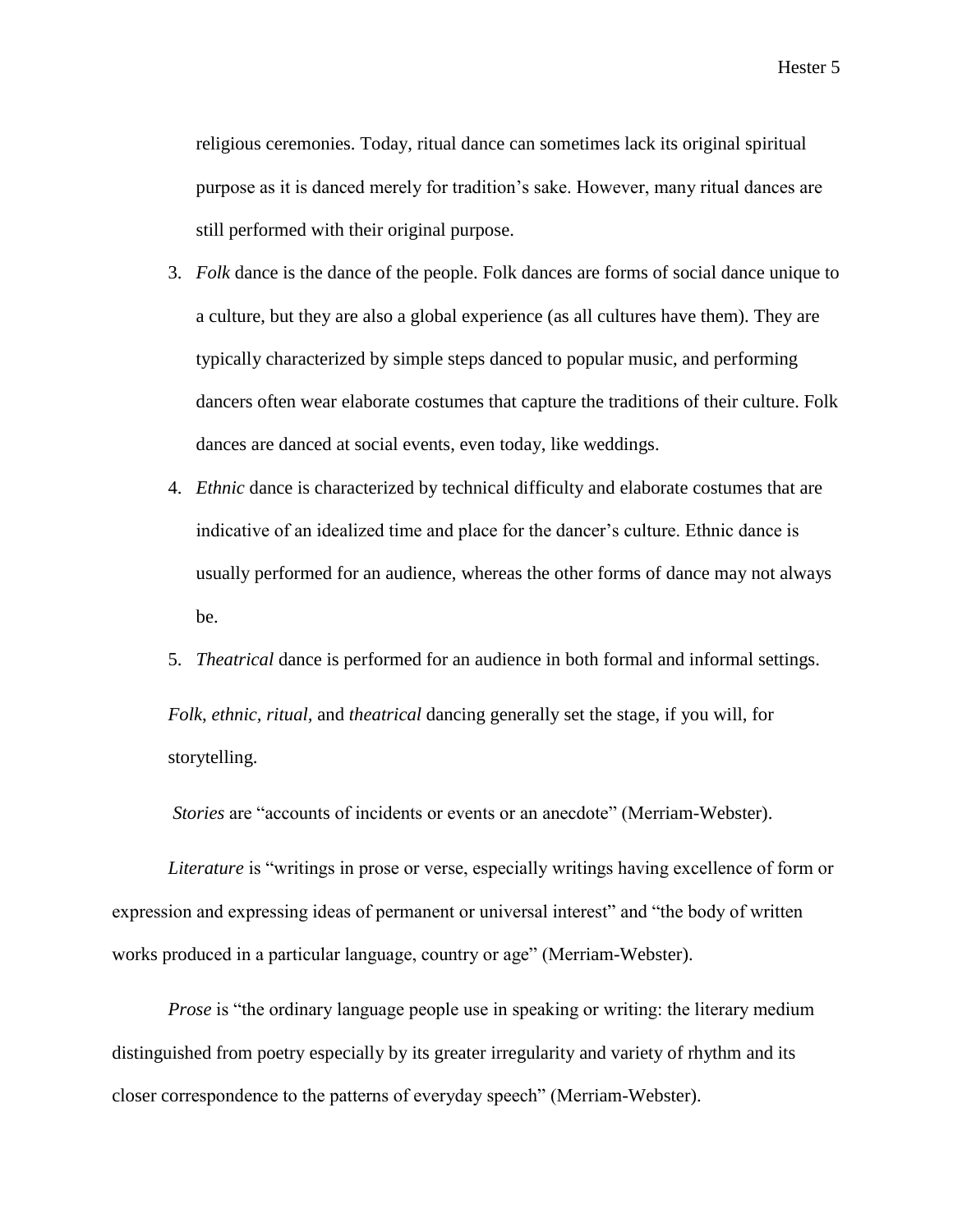*Poetry* is "writing that formulates a concentrated imaginative awareness of experience in language chosen and arranged to create a specific emotional response through meaning, sound, and rhythm" (Merriam-Webster).

### *The Importance of Dance & Literature*

The human species has developed methods to both preserve our history and live in our present. In the introduction to *Performative Body Spaces: Corporeal Topographies in Literature, Theatre, Dance, and the Visual Arts,* Markus Hallensleben states that writing and moving are both ways that we achieve this preservation: "Our globalized cultures are. . . based on the European culture of *graphein,* of leaving traces in space. Writing is just one example of making oneself visible in order to be present; walking and dancing are two other instances of avoiding the absence of one's own body" (Hallensleben 18). Storytelling and movement are important methods of creation; their impact can be seen in cultures across the world. Hallensleben notes the significance of both forms of expression: "If the image is text, then the body is space. If texts can create images, then spaces can change bodies and vice versa. If images can change cultures, then the body can create text; it is and has the text that controls cultural spaces, and at the same time is controlled by cultural images" (Hallensleben 18). We are both creators and products of our artforms, as art is affected by and affects human actions.

Dance and literature, while artistically correlated, are also vastly different in many ways. Literature is stable; a book can be printed, or an e-book can be accessed online because words can be written down and preserved. Today, we even have written or recorded sources of many oral traditions, despite oral storytelling having once been a temporal art. Dance, on the other hand, has always been transitory. In her article "Dancing Out the Difference: Cultural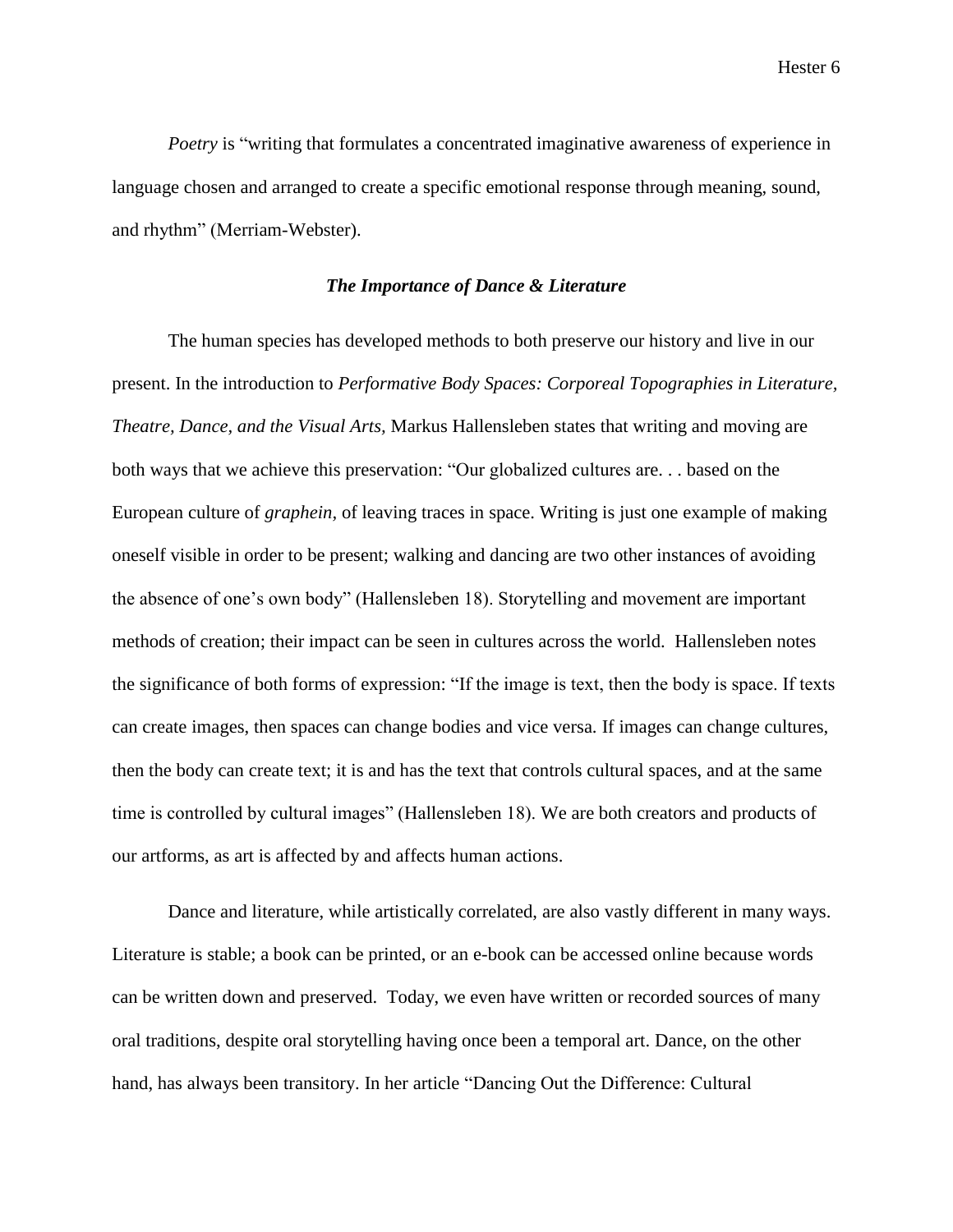Imperialism and Ruth St. Denis's *Radha* of 1906," Jane Desmond writes about the importance of studying dance in an anthropological manner, pointing out that "as the most ephemeral of all the arts, dance leaves the fewest traces (most dances have not been recorded in any way), making historical reconstruction and analysis exceedingly difficult" (256). Today, dance performances and techniques can be filmed, and some forms have even developed written notation methods. Unfortunately, many styles and performances are completely lost in history.

Both dance and literature can help us to understand the various cultures of the world. By studying them, we study the human experiences of the past, present, and future.

# *Native American Dance & Literature*

Modern Native American culture is extremely diverse, and the American Indian artforms mirror this diversity. However, looking at the pan-Indian experience, we can make connections between the dances and stories of Native American culture. Much like the Native people themselves, their literature and dance forms have had to adapt to harsh circumstances to survive in the modern world. Modern Native American dance is usually ethnic dance and identified as such by the intricate costuming (especially at powwows) and the advanced technicality of the vast majority of its forms. And although many ritualistic forms have lost their original spiritual purposes, ritual dances are still practiced. Today, Native American dance is performed at powwows across the continent; likewise, celebrated Native authors such as Leslie Marmon Silko and Louise Erdrich have their works read across the world. Modern Native literature and dance are both forms of *survivance.* From the French that translates to *survival* or *legacy, survivance*  captures the powerful determination that has kept Native American culture alive through countless undeserved horrors. Although modern Native dance and storytelling do not always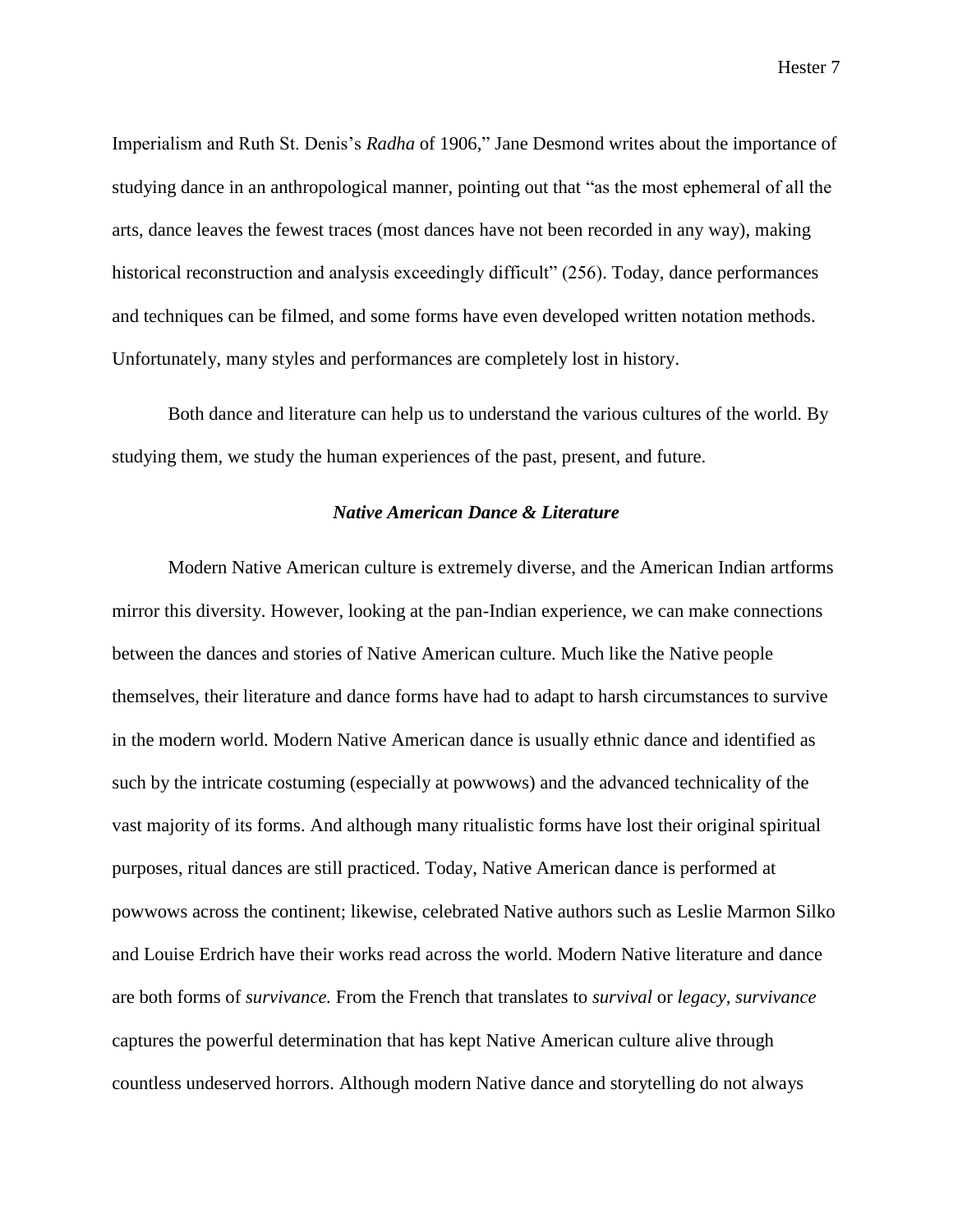preserve the roles that they would have had in traditional Native settings, both artforms have survived and are thriving together.

Thus, in Native American dance and literature, we see:

- 1. A sense of *survivance*. Native Americans have managed to keep their artforms alive, despite historical hardships. Although modern dance forms and stories are sometimes diluted from their predecessors, they still contain aspects of traditional culture in adapted forms. Both Native dance and literature have defied odds to continue existing.
- 2. A reversal in the roles of dance and literature. In all the cultures and dance styles that I discuss, storytelling plays a stronger role in dance than dance does in literature because dance is a platform for telling stories, but literature is not always a platform for writing about dance. However, dance has a strong presence in modern Native American literature because of its importance in traditional Native culture.

#### *Native American Survivance*

Traditional Native American dance, while differing vastly across the continent, is typically founded in spirituality and often has some sort of ritualistic goal. In the Hopi Snake Dance, the Hopi believe that the snakes that they dance with will carry their messages and prayers into the underworld, prayers asking the deities to grant clouds and rain to the people above. In the much more modern Ghost Dance, the original dancers believed that their movements would bring about a revival of better days for Natives. These ritualistic dances are seen across Native culture; they are a pan-Indian experience. In many cases, such as in Plains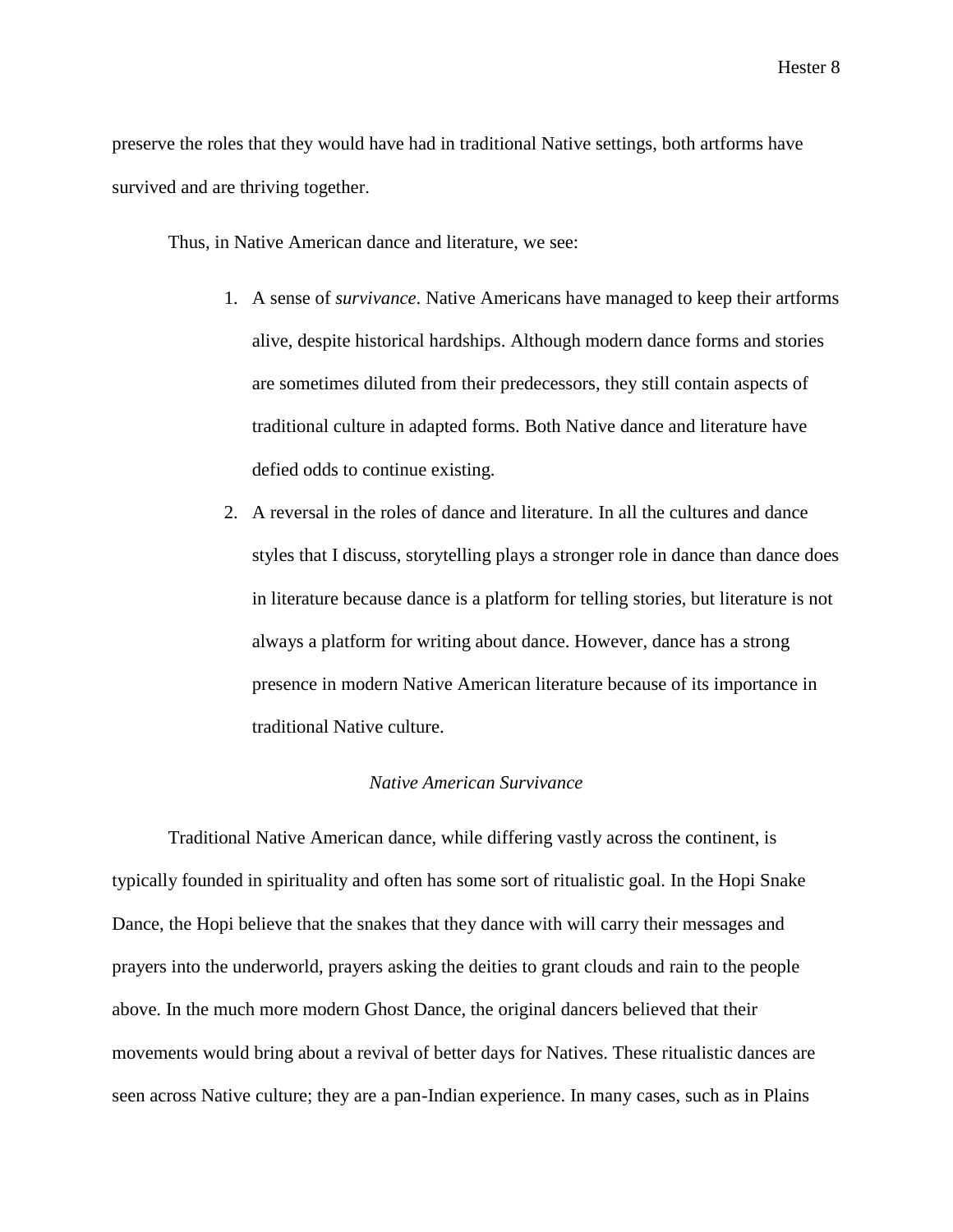culture, dance rituals were used as a method to comprehend the natural world. In their article "Medicine of the Brave: A Look at the Changing Role of Dance in Native Culture from the Buffalo Days to the Modern Powwow," Lisa Doolittle and Heather Elton write,

> Because Plains culture was so deeply rooted in a sense of place, animals, weather patterns—like the dramatic prairie lightning storms—and other manifestations in nature profoundly influenced their world view. Dance became a means to understand these fantastic natural occurrences, and was possibly an attempt to exert some control over them. Tribes sharing a physical landscape developed a similar belief system, and, consequently, had similar dances. (Doolittle  $& Elton$ ) 114)

These dances, like traditional stories, became an integral part of Native culture.

When life in the Americas was thrown out of balance with the arrival of European invaders, Native American culture was thrown out of balance as well:

> Because dance was so inseparable from daily life, it was only reasonable that when high Plains culture came to an abrupt end in the late 1880s the dances changed accordingly. Disease, death, isolation and outright suppression affected the survival of tradition. With the buffalo destroyed and life confined to the reservation, there was obviously no longer any need to dance to ensure the success of a good buffalo hunt. The dancing which had been a part of their culture for as long as 9,000 years was no longer relevant. (Doolittle & Elton 114)

From coast to coast, Native American culture was in crisis. How could the culture survive when lifeways and the people were dying? The prohibitions of Native American dance that began in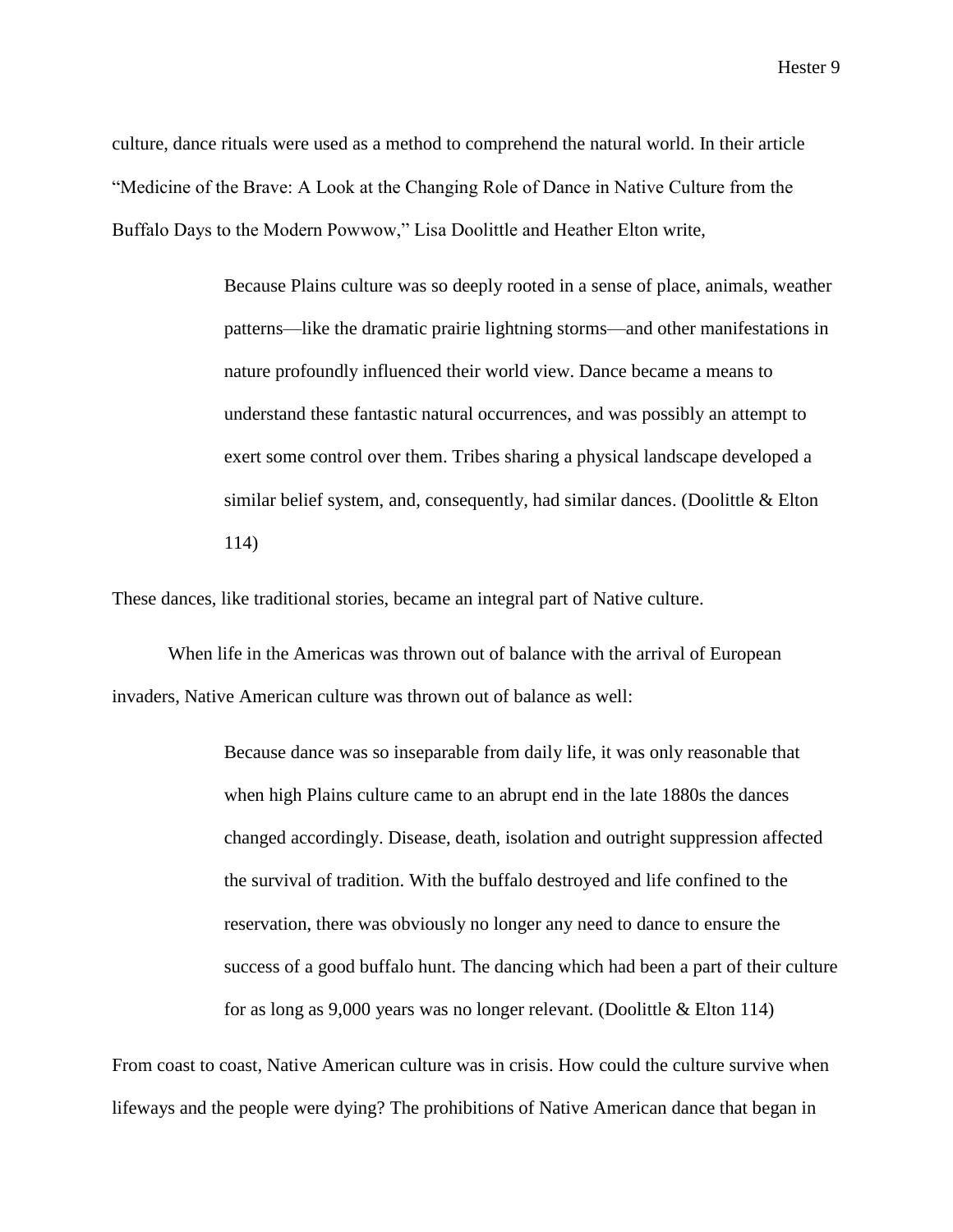the nineteenth century would greatly affect the survival of the artform. In 1886, "a Paiute prophet named Wovoka had a vision promising the 'revival of the old Indian ways, the return of the buffalo, and the annihilation of the race responsible for all their troubles'" (Doolittle & Elton 116). Wovoka foresaw that,

> "a new world would be ushered in with a great earthquake, followed by a flood, which would wash away and destroy all unbelievers. The new world would be covered with green grass and herds of deer, elk, antelope and buffalo, and the Indians would live in a paradise, untroubled by war, disease or famine." (qtd. in Doolittle & Elton 117)

After centuries of suffering, this vision of what is known today as the Ghost Dance must have seemed promising to Native people. Wovoka's message "spread like wildfire among disheartened Indians" (Doolittle & Elton 117). The Ghost Dance was a ritual performed in circles; Natives grasped the hands of their neighbors and their movements became faster as the dance progressed (Doolittle & Elton 117). The Sioux militarized the dance, approaching the ritual as they would have approached a battle, and their white counterparts began to fear potential effects. Tensions rising from the Ghost Dance eventually led to the massacre at Wounded Knee. After this event, the Ghost Dance, and all other forms of Native dancing, were banned by the United States government. "In 1882 the US Indian Office issued 'Rules Governing the Court of Indian Offenses,'" which put dancers at risk and made their artform reason for imprisonment (Treglia 777). The US government viewed practices of Native culture as savage and pagan and concluded that such acts put American citizens as risk. Religious bans were also enacted during the late nineteenth and twentieth centuries; it wasn't until 1978, with the passage of the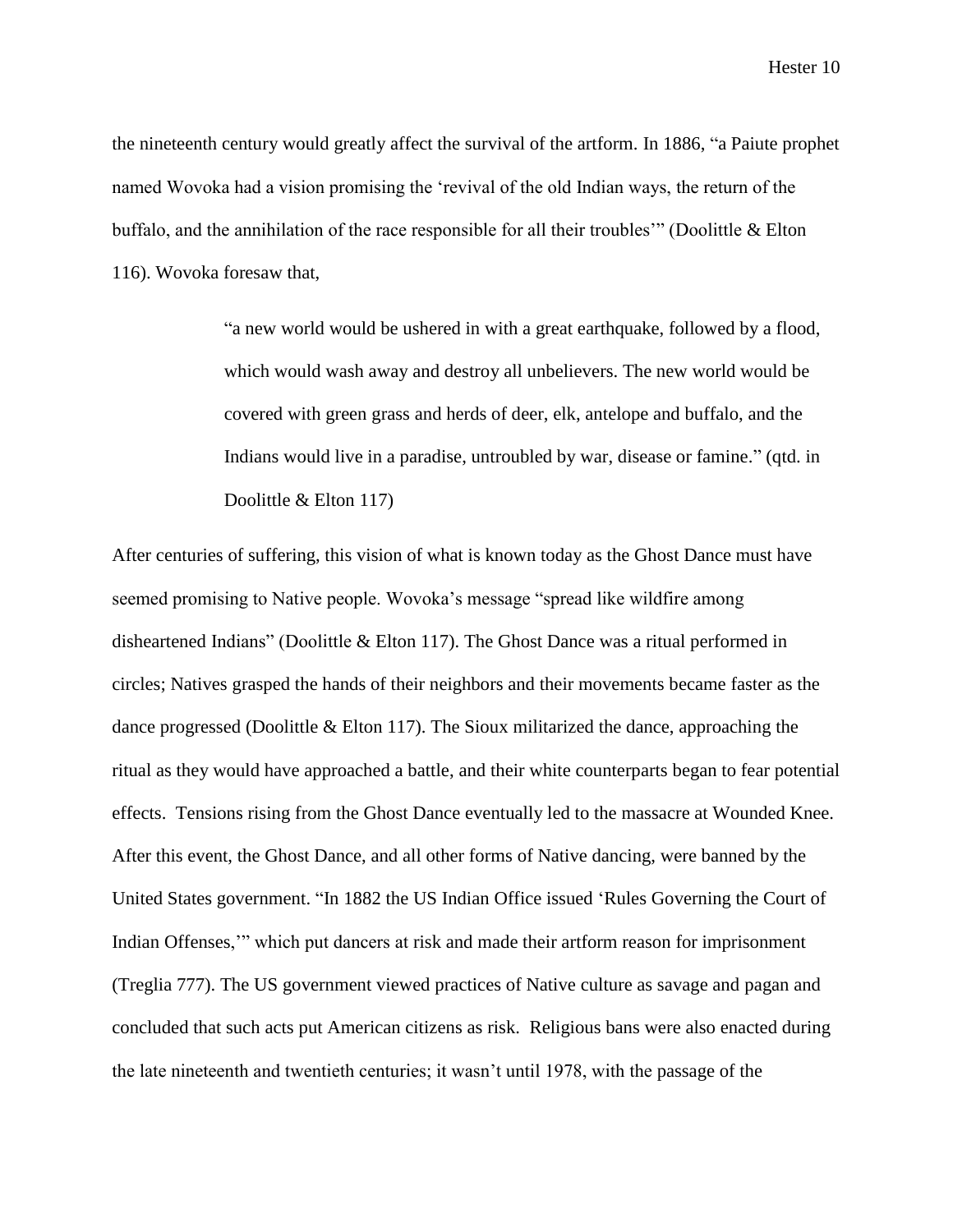American Indian Religious Freedom Act, that Native Americans were finally given the basic right to practice their own religions and expressions, such as dance, legally in the United States.

In her article "Using Citizenship to Retain Identity: The Native American Dance Bans of the Later Assimilation Era, 1900-1933," Gabriella Treglia writes, "Resistance to the dance bans took many forms, ranging from clandestine performance of the sacred Lakota Sun Dance, to open defiance of the bans, to conscious modification of proscribed ceremonies" (779). Native Americans found ways to preserve their dances and identities in the midst of oppression and danger. Dances were practiced out of the eye of the government so that traditions could continue. Dance communities began to rise in the early twentieth century, and despite the then criminal nature of these events, the modern powwow was born.

The "powwow" is derived from an Algonquin term that means to "rekindle" (Doolittle & Elton 115). In their article, Doolittle and Elton write that "the modern version of the powwow is truly a rekindling of the spirit of traditional celebrations" (Doolittle & Elton 115). Powwows are not only a rekindling of Native culture; they have also acted as preservers of tradition. In an interview featured in "Medicine of the Brave: A Look at the Changing Role of Dance in Native Culture from the Buffalo Days to the Modern Powwow," Eldon Yellowhorn speaks of traditional Native Dance as something that has miraculously survived;

> It's a hold-over, something that should have gone extinct with the buffalo days, but for some reason it still endures. The reason that there are still Indians around. The same reason that they have powwows ever year. There was so much cultural baggage and not everything survived the transition. Some dances are lost from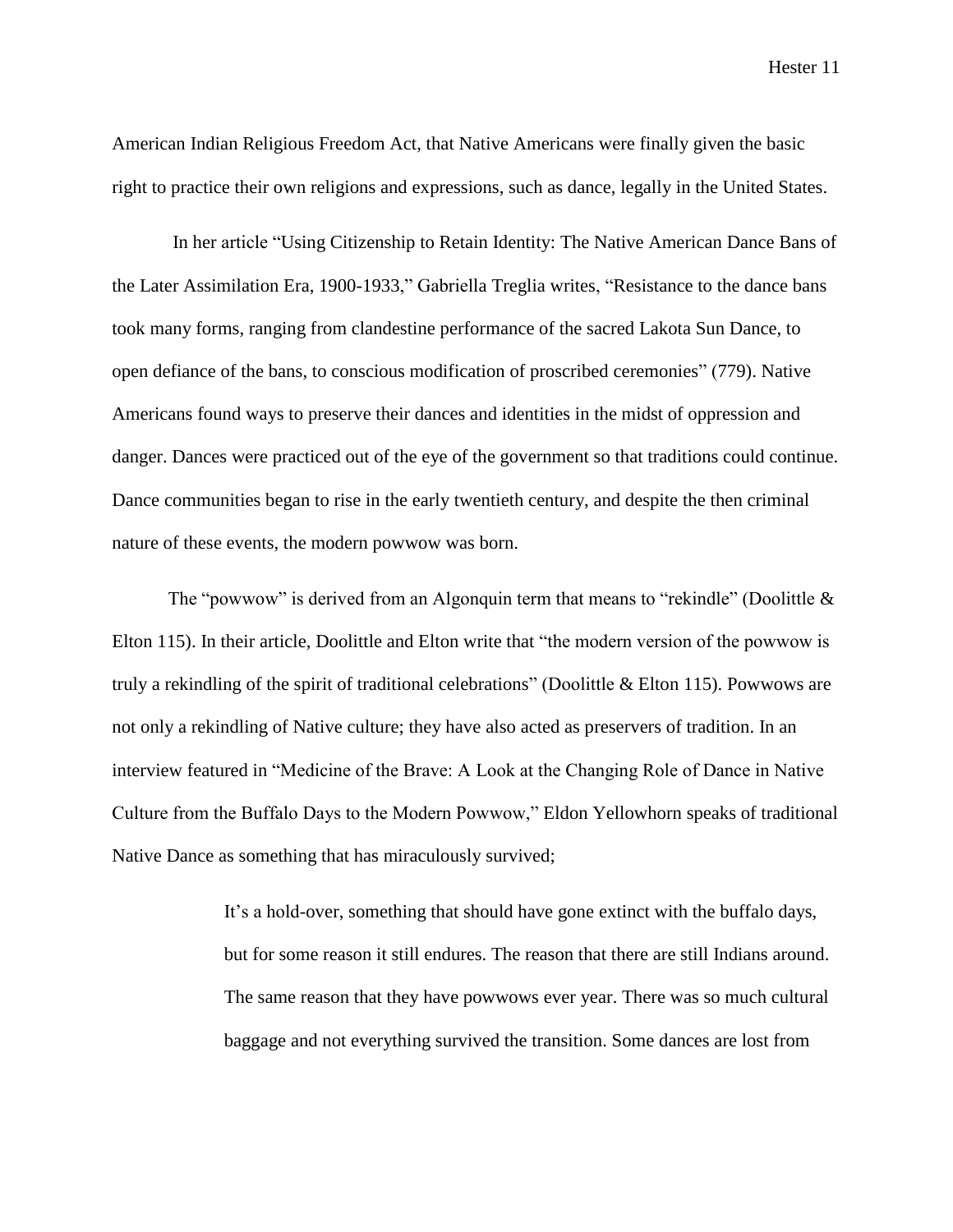this generation and some have survived, but in a very diluted form. (qtd. in Doolittle & Elton 120)

This is the essence of *survivance:* that despite everything that has happened to Native American people, they have endured. Their artforms have endured.

In another interview featured by Doolittle and Elton, Lloyd Ewenin describes the modern powwow phenomenon: "Powwow today is a little bit commercialized because we now dance for money, we're competing; but there is still a lot of spirituality and respect for traditions. Powwows have always been celebrations" (qtd. in Doolittle & Elton 121). Today, it is clear that the dances performed at powwows often lack their original purposes, if that purpose is even remembered. They do, however, continue to celebrate heritage and culture while playing a role in preserving traditions for future generations. People attend powwows both to perform and to watch, to remember and to move forward. Doolittle and Elton explain that "Whether the purpose of attending a powwow is social, artistic, economic or political the participant asserts membership in a tribe, and in the great Pan-Indian community, playing a part in preserving tradition, creatively adapted to current circumstances. The dancers move in synchrony with ancestral patterns and yet are in step with modern times" (Doolittle & Elton 116). Powwows have become an integral part of Native American culture, and Eldon Yellowhorn says that, "Powwows have become synonymous with being Indian. It would take a lot to destroy the powwow movement now" (Doolittle & Elton 120).

Modern Native American literature plays the same role that dance does in preserving culture. Works are often sprinkled with Native creation and trickster tales, but they also inform readers of the plight of the modern American Indian. Much like with the evolution of Native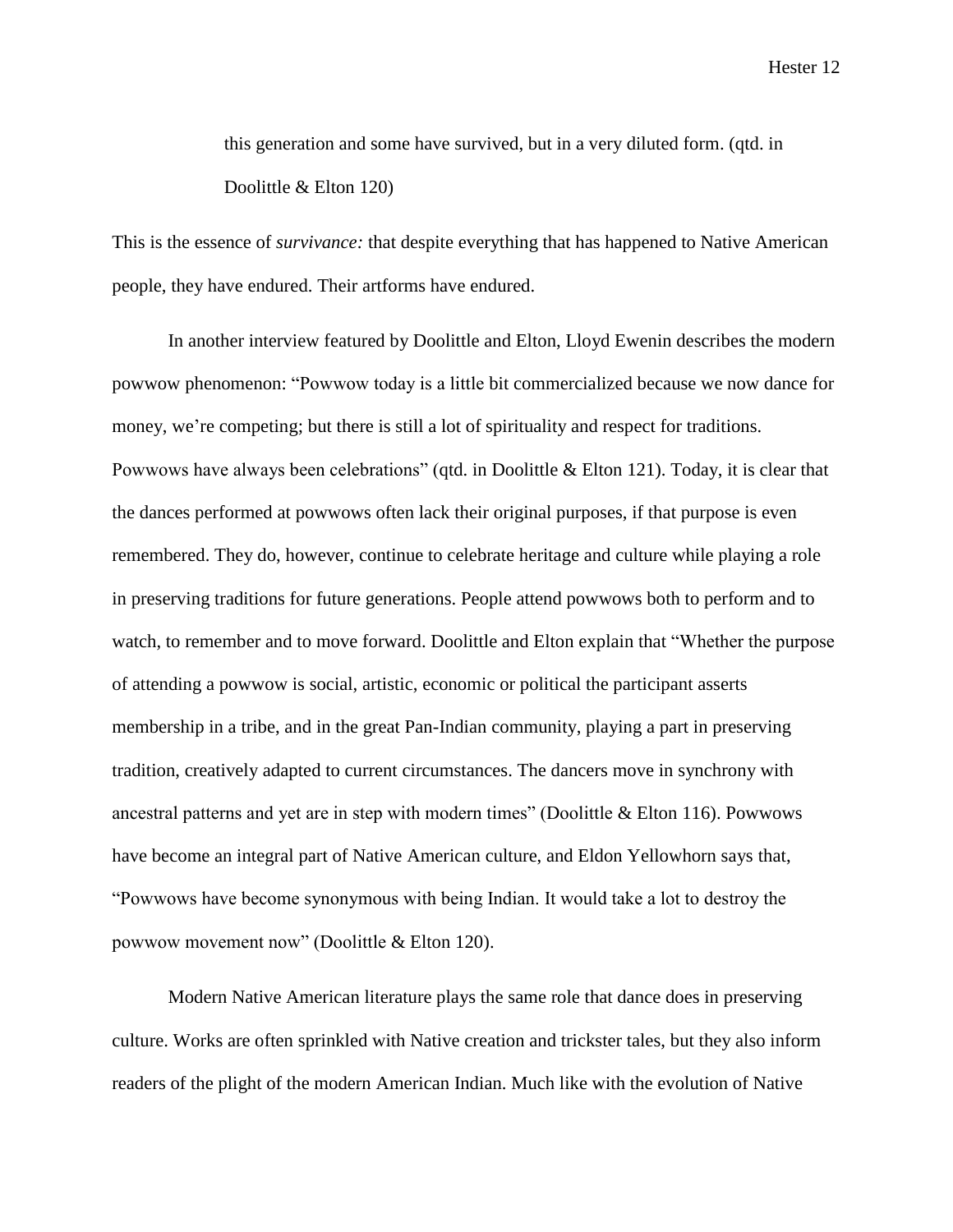dance, the literature has adapted to include both traditional aspects of the cultures and Native life today. Native literature saw a boom after the rise of the powwow had already begun. In Nancy Peterson's article "Introduction: Native American Literature: From the Margins to the Mainstream," she states, "The late 1960s and early '70s witnessed a publishing explosion for Native American studies" (1). During this time, anthologists began to publish Native stories and songs, and contemporary authors published new works as well. These publications "began to shape the directions and identity of Native American literature for the years to come" (Peterson 1).

As with dance, modern Native American literature risks loss of certain aspects of culture while preserving others. Peterson also includes a warning:

> As Native American literature has become part of the mainstream . . . the literature becomes subject to an ever-increasing proliferation of readings, some informed and some not so . . . The potential downside, of course, is that, in the hands of untrained, though enthusiastic, readers and scholars, native texts may be romanticized, misread, and wrenched from their crucial tribal contexts. (2)

While modern forms of Native American dance and literature indeed run the risk of losing aspects of culture or falling into the hands of the wrong readers or viewers, their enduring roles in society and culture are far more important. The survival of these artforms are crucial to the continuation of Native American culture, and based on their strong endurance for the past few centuries, they will be surviving and thriving for much longer.

*Native American Dance Playing a Role in the Literature*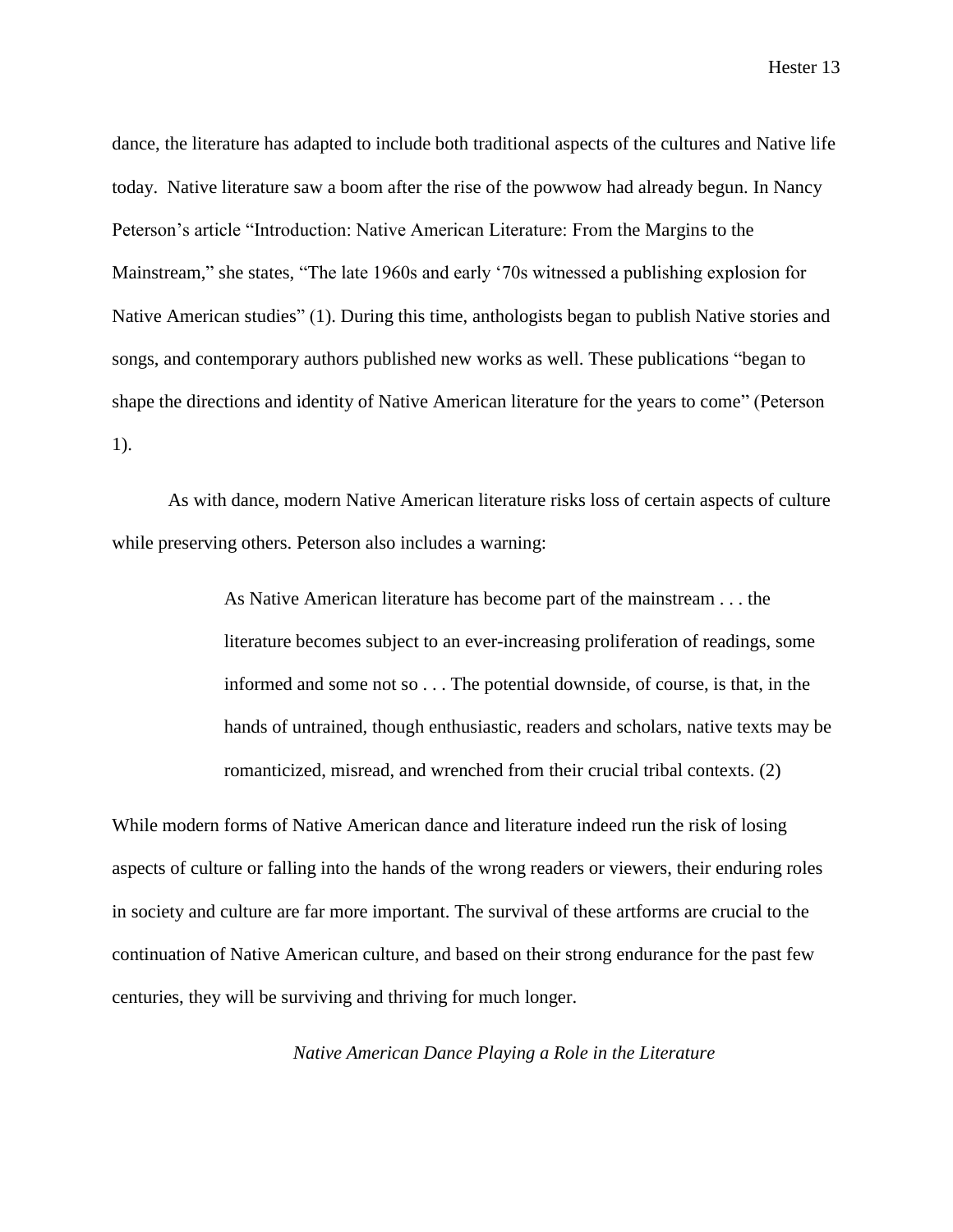Because Native dance is spiritual and an important part of the pan-Indian culture, it often plays a role in Native American literature. Sometimes this presence is just a passing mention of dance, but sometimes it dominates a text. In Susan Power's *The Grass Dancer* (1994), the plot revolves around a local powwow and the people who compete and interact there. Despite the title, the novel is not purely about powwow dancing, but dance does play an integral role in the work. As in *The Grass Dancer*, Leslie Marmon Silko's *Ceremony* (1977) highlights the importance of dance in Native culture. However, as Power's text focuses more on ethnic, powwow dancing, Silko's text features ritual dance. *Ceremony* explores the intricacies and significance of both language and movement, as both are crucial in Tayo's healing process throughout the novel. Dance is also present in Native American poetry. Louise Erdrich's "White Braids" chronicles the dancing of an old woman, mentioning her "jingle dress exhibition," which is a popular woman's dance at powwows (*Sing* 34).

### *Bharatanatyam & Indian Literature*

Bharatanatyam is ancient in practice and dates back to Bharatha's *Natyashastra,* which is "probably [from] the second to third centuries A.D." (Meduri 104). The Natyashastra, translated to English as the *Rules of Drama*, is not only a text on classical dance, but on Indian dramaturgy in general; within the text, the same rules govern both theater and dance practices. In her article, "Bharatha Natyam—What Are You?", Avanthi Meduri states that "Bharatha's vision . . . enunciates a total theatre that links all the minutest of units of dramatic representation. Each unit, such as dance, can be analyzed and described separately, and yet assumes theatrical significance only in the context of the whole dramatic representation" (104). Meduri, both a dancer and a scholar, defines Bharatanatyam by breaking it into "three distinct categories:"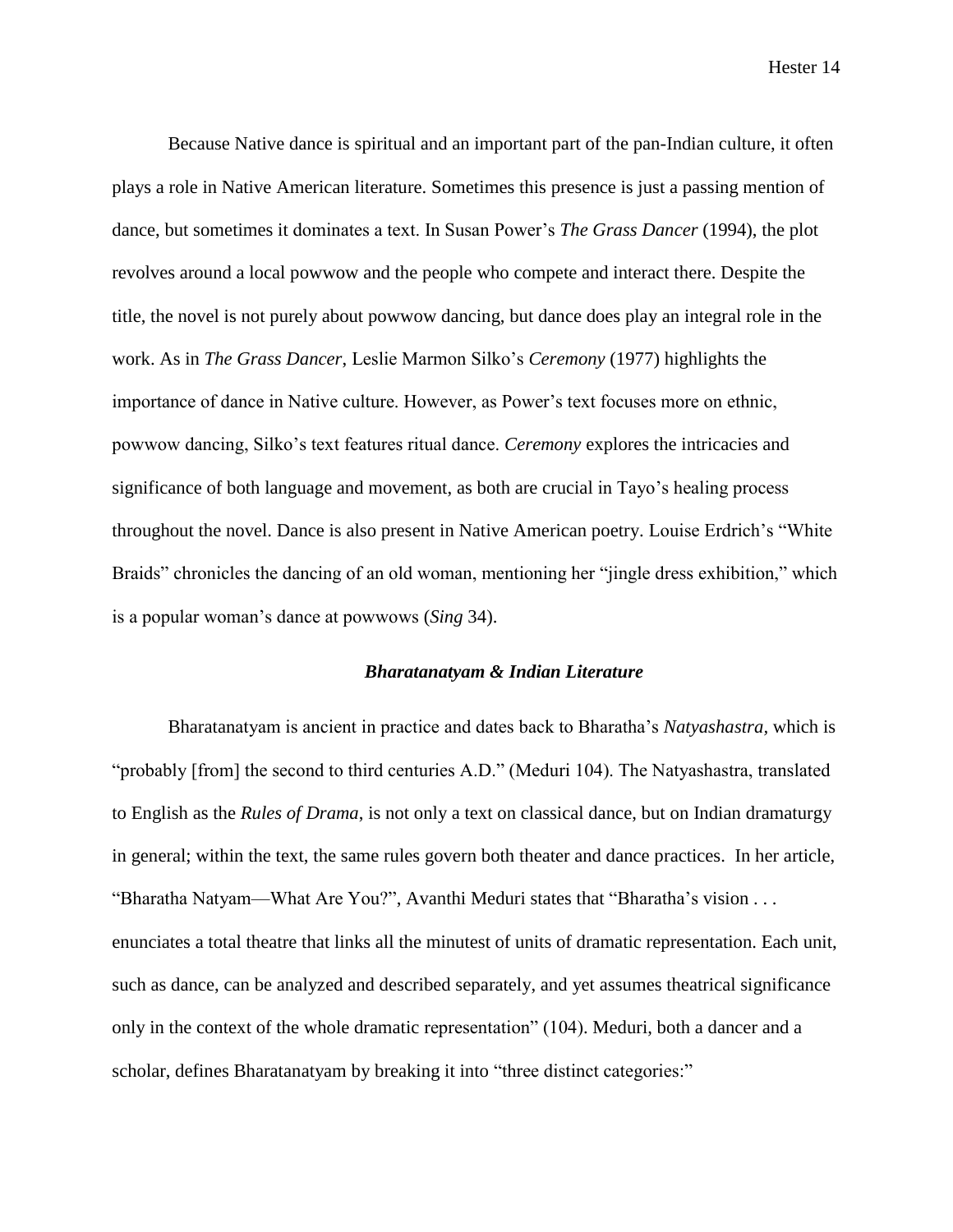*natya, nrithya*, and *nrtta*. *Natya* correlates to drama, *nrithya* to mime performed to song and music, and *nrtta* to pure dance that employs sculpturesque poses and body movements that to do not refer back to narrative. The performer has four means of communication, or *abhinaya* (expression): *vacika* (speech), *aharya* (costume), *angika* (body), and *sattvika* (psychological states). (Meduri 104)

Thus, in traditional Southern Indian dance, there is storytelling in the cases of *natya* and *nrithya* but not necessarily in *nrtta*.

Bharatanatyam has a rich history; it begins in the temples of Southern and Western India and then undergoes immense transitions throughout its history. Originally, the temple dancers danced what is today called Bharatanatyam as a ritualistic, theatrical dance form. Today, Bharatanatyam is ethnic, theatrical dance, and it continues to be characterized by precise hand movements, fixed upper body, bent legs, and fast footwork. Difficult to master technically, traditional Bharatanatyam reflects stories and themes of idealized times in Indian society through its movements and its colorful and intricate costuming. There are also elements of trance dance in Bharatanatyam, as dancers aim to achieve *Rasa*, where they experience the "sublime in the erotic, the divine in the human" (Meduri 104). At its core, Bharatanatyam is correlated with Indian storytelling because the original dancers performed stories that had been passed down orally in the temples. It is an artform that draws from many aspects of the extremely diverse Indian culture. On Bharatanatyam, Meduri writes, "Indian dance . . . encapsulates both in structure and in content the philosophic aspirations of the Indian mind. It appears as a sublime synthesis of philosophy, sculpture, music, and literature. It gathers all these strands and sets them in motion before the eye" (Meduri 104). India's modern repertoire of literature, too, represents a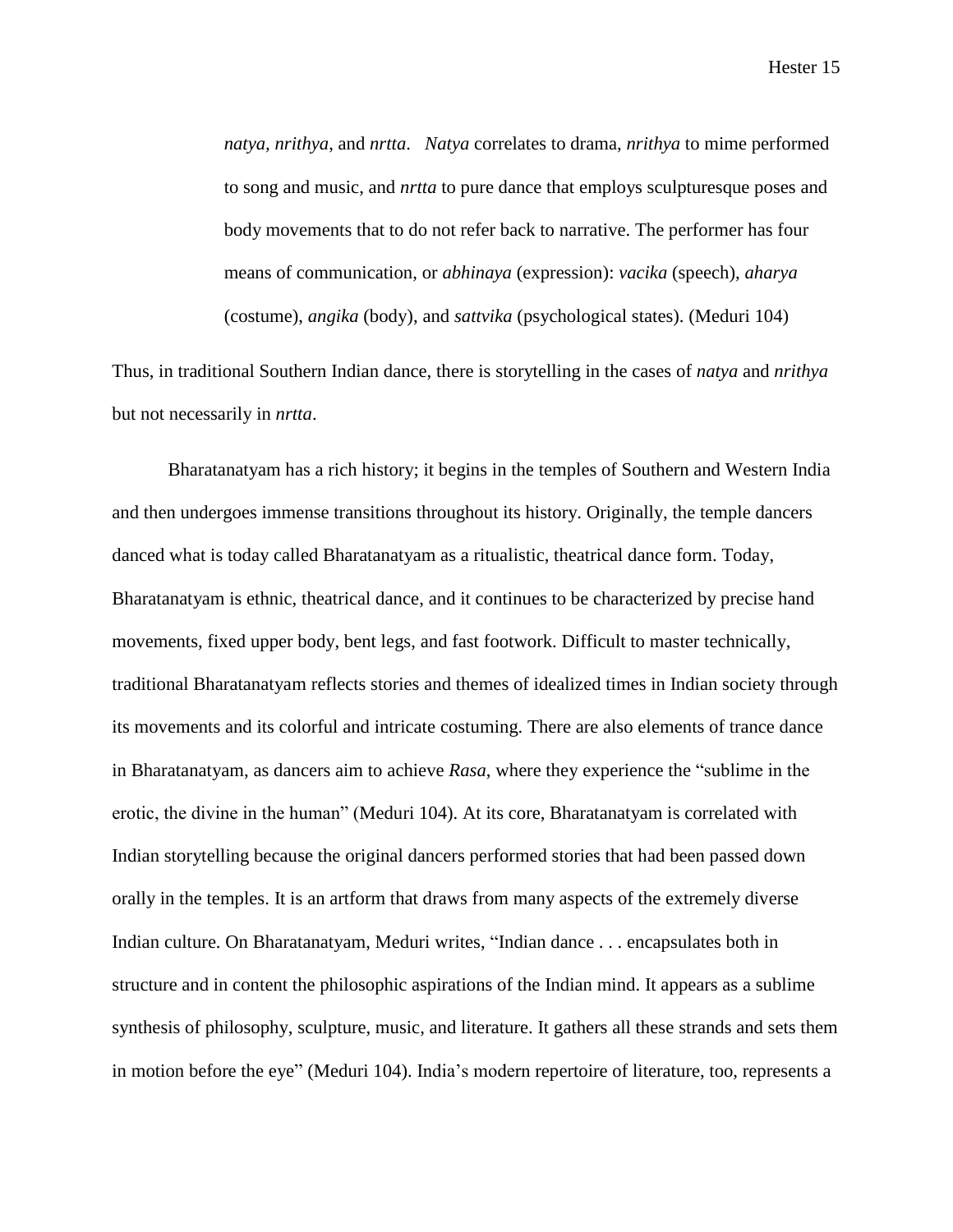synthesis of Indian religions, politics, and lifestyles. Authors like Arundhati Roy, Salman Rushdie, and Vikram Seth captivate readers all over the world and question the identity of modern India. Both Bharatanatyam and Indian literature are symbols of strength in heritage and modernity.

Thus, in modern Bharatanatyam and Indian literature, we see:

- 1. Influences of colonization and globalization. During and since British rule in India, Indians have been caught in the contact zone between two worlds. Western influences have remained in the nation past the removal of British control, and these influences have significant impact on all aspects of Indian society, including the arts.
- 2. Secularization. While still maintaining aspects of traditional culture, modern Indian dance and literature have either left behind or questioned aspects of their more spiritual predecessors.

#### *Colonization & Globalization*

In 1947, the British left India, but the impact of their occupation never did. In his book *The Idea of India*, Sunil Khilnani writes, "No issue divides India's historians more sharply than the impact of colonialism. Did British rule ruthlessly fracture the patterns of Indian society, or was it compelled to adapt to native styles, and merely preside in glorified manner over the more subterranean movements of India's history?" (21). In the cases of Indian dance and literature, it can be unmistakably asserted that Western influences have had a strong presence throughout the last century. In the mid-twentieth century, India had to make a decision: what would the nation do about the problem of Western influence? Some Indians "chose to devise an ostentatiously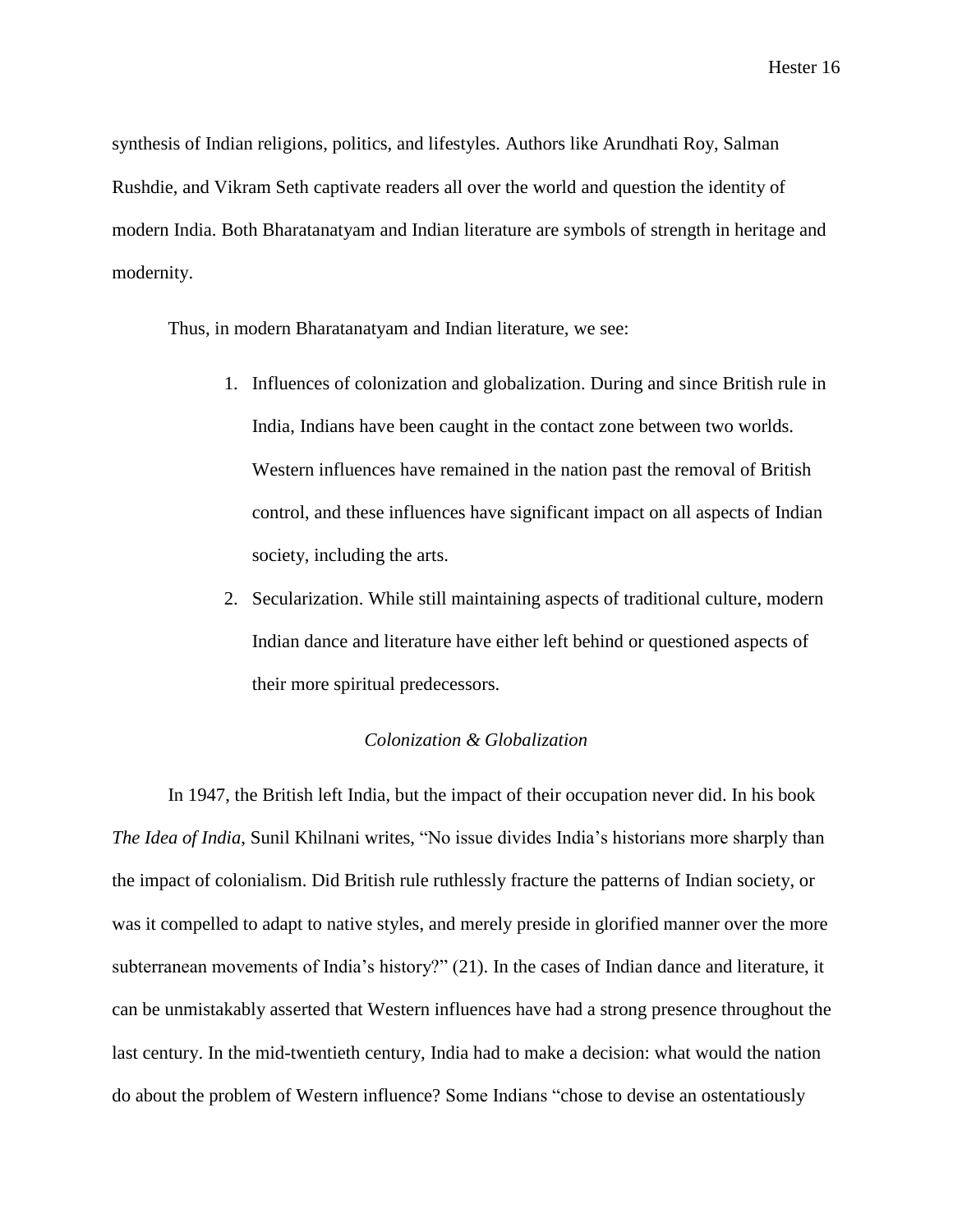'traditional' self; others declared for a more stridently Western or modern one. But all had to make themselves out of the intimidations and possibilities posed by the West's modernity. Out of this experience, they had to forge their own distinctively Indian modernity" (Khilnani 8).

As in other art forms affected by the West, those in India maintained certain aspects of their authenticity and lost others. Kapila Vatsyanan states that,

> the generation that went to colleges founded by the British in the early nineteenth century was isolated from the art traditions of the country. Apparently the art had died by the twentieth century and what could be seen of it was only a diluted, almost degenerated form of what was known as Sadir in the South. It was like a shadow of a bygone reality. (qtd. in Meduri 105)

Some pieces of Bharatanatyam have remained intact; the costuming and movement are reminiscent of the form's origins in India's temples. Others have changed. What was once performed as a sacred Hindu temple dance is now performed for entertainment on the proscenium stage.

Although the original spirituality of Bharatanatyam is not entirely present today, the dance still retains storytelling aspects of its past. Dancers continue to use movement and facial expressions to tell stories, as many expressions or poses convey a specific theme to audiences. This use of *abhinaya* (expression) was used to tell the Hindu stories of the past, but today, modern Bharatanatyam dancers and choreographers are using it to explore other aspects of storytelling. In "Can Bharatanatyam Tell Painful Stories of Rape and Migration? A Dance Company Provides an Answer," Malini Nair writes about modern pieces staged by Singapore's Apsaras Arts Dance Company that attempt to address modern issues through storytelling and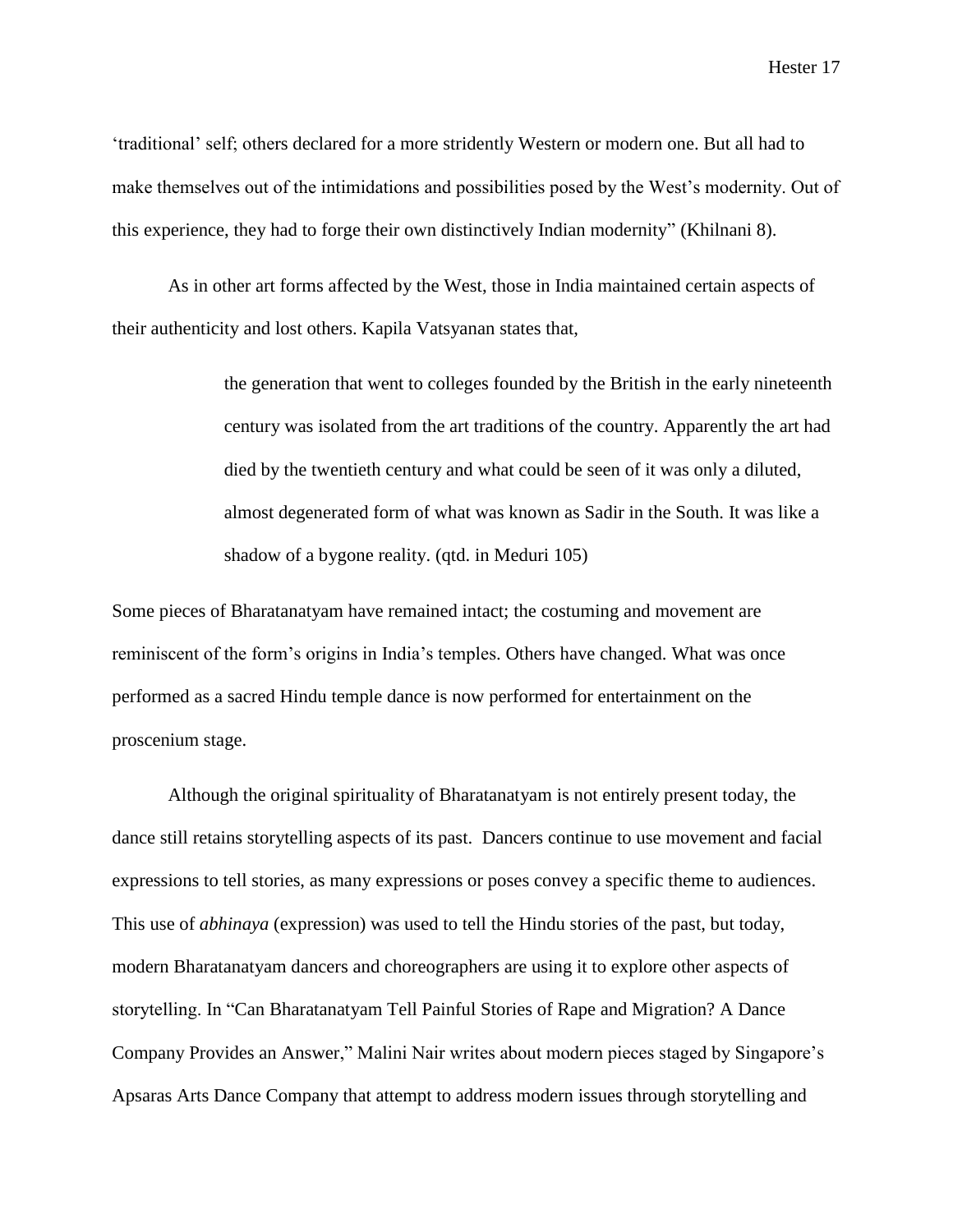movement. The artistic director of Apsaras, Aravinth Kumarasamy, wants to tell contemporary stories without borrowing forms from the West, asking: "I don't want to mimic western dance forms, so why not use Bhar[a]tanatyam?" However, Nair writes that it is difficult to translate current events onto the classical Indian stage:

> do you draw the line between the tragic and the mawkish? How do you show painful events that are simply not translatable into Bharatanatyam's decorative vocabulary? If you need a narrator and a text screen to explain, how much should you explain and how much to leave to interpretation as classical dances do using mudras [hand movement] and abhinaya? (Nair)

In *Agathi* (2017), the Apsaras Dance Company shatters many Bharatanatyam stereotypes, beginning with the unpleasant story that is told. As soon as the dancers take stage, audiences can see that *Agathi* is not like the classical Indian dance of the past. Instead of showcasing bright colors, makeup, and body painting, the dancers wear costumes that are indicative of harder times. While the design of the costuming is similar to that of traditional dress, the colors are dark and remove a certain brightness from the stage. *Agathi* also features male dancers, who are extremely new to the world of Bharatanatyam, which has always been performed exclusively by women. Rather than presenting the pleasant and coy visages that can be seen on the traditional stage, dancers in *Agathi* perform with expressions of terror and hopelessness. This alone drastically alters the appearance of the dance, which tells the story of crisis that forces families to leave their homeland. In "Can Bharatanatyam Tell Painful Stories of Rape and Migration? A Dance Company Provides an Answer," Nair writes that "[t]he choreography starts with a montage of happy households and ecstatic lovers in their homeland. Then crisis hits, shattering the idyll,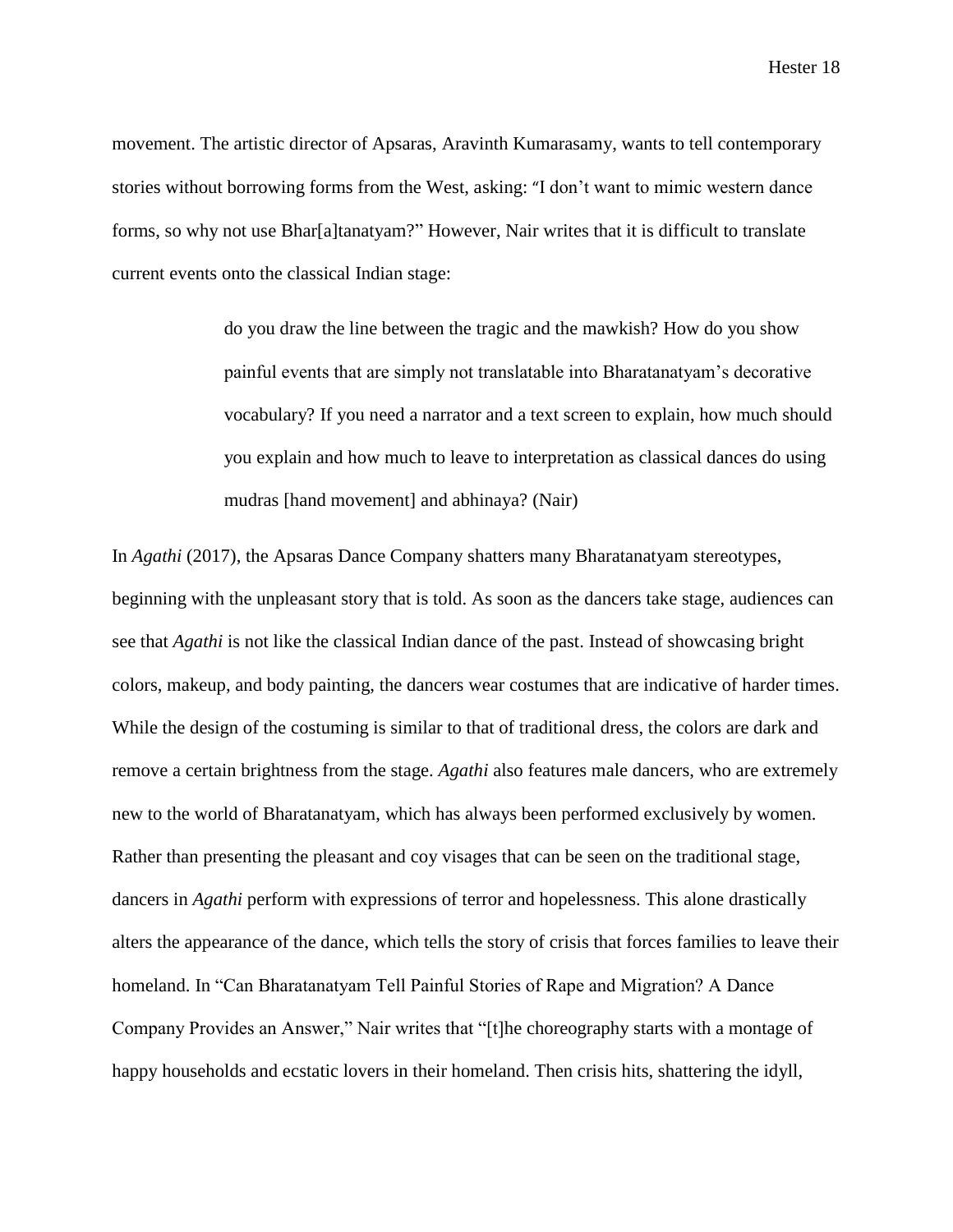ripping families apart and tossing them into dangerous seas, prisons and into the hands of tyrants" (Nair). As the staging of *Agathi* demonstrates, Indian artforms have certainly been influenced by the presence of the West but have also maintained aspects of their own traditional culture in blending with modernity. While this history of Bharatanatyam was forever altered the moment that the British set foot in India, tradition remains a part of India, adapting to circumstances and modernity.

# *Indian Secularization*

In "Bharatha Natyam—What Are You?", Meduri analyzes how modernity has affected the spirituality of India; "Rent asunder by colonialism, regionalism, and political strife, India today is psychologically restless and far removed from Bharatha's religious state of mind characterized by visrati (expansive quiet)" (Meduri 105). This restlessness takes form in the questioning of traditional spirituality; the influences of colonization and later globalization began the process of secularization in Indian artforms. At its core, Bharatanatyam is a religious artform. In the Natyashastra, the form is identified in part by its spirituality. Meduri states that "Bharatha's attention to theatrical unity and aesthetic wholeness evokes in the meditative mind a philosophic, cosmic vision of unity" (104). From the beginning, Bharatanatyam was meant to be a ritualistic dance. Dancers attempted to achieve *Rasa*: a "state of joy characterized by emotional plentitude" (Meduri 104). Over time, Bharatanatyam became secularized and transformed into something more theatrical and more ethnic than it had been in its beginnings.

Bharatanatyam was originally practiced by temple dancers in what is today South India. These dancers, dubbed the *devadasi* (translated literally as *servant of God*) "danced and sang the stories of God before temple deities to propitiate and entertain them" (Meduri 105). The devadasi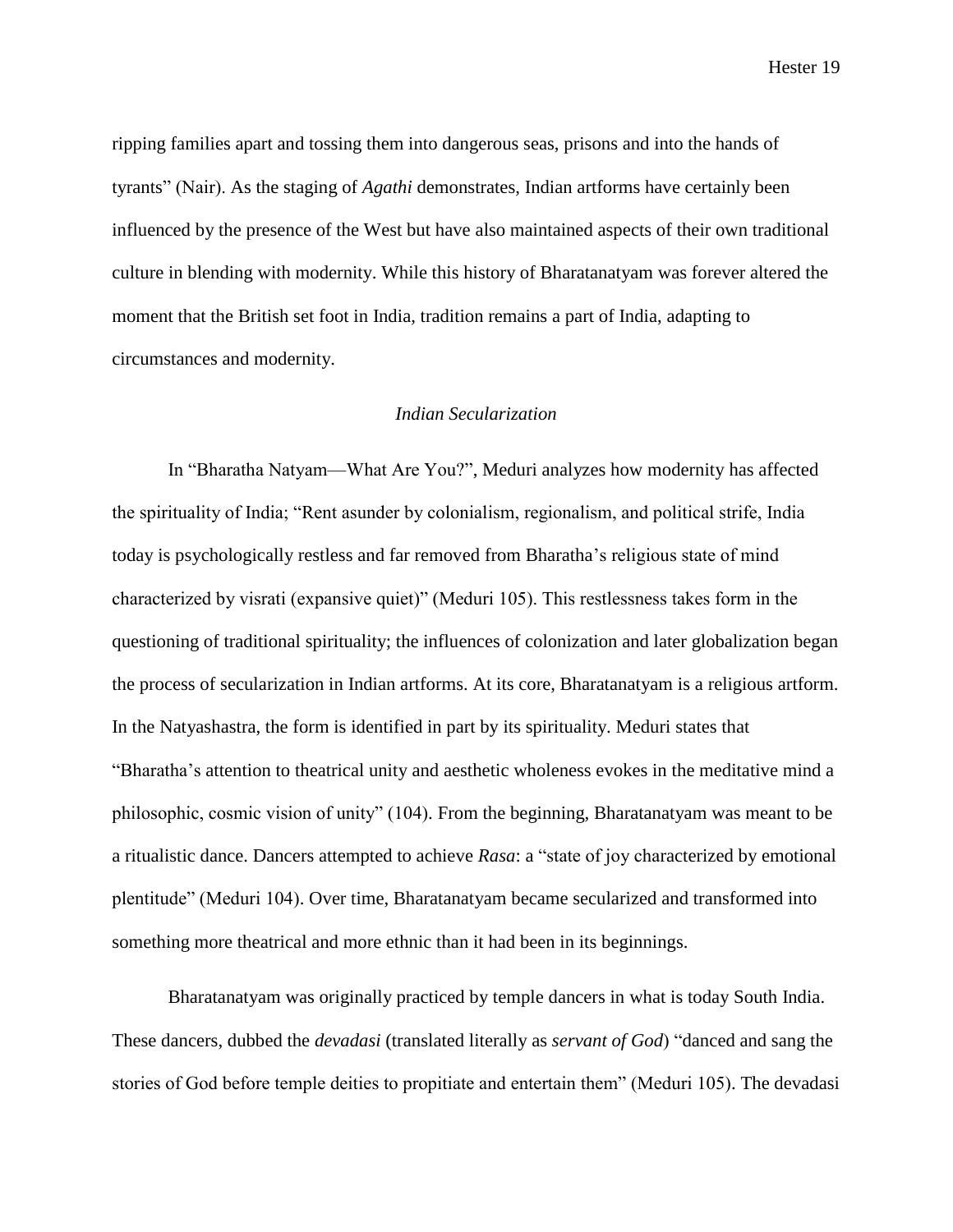held respected positions in society and were at the height of their historical glory "under the rulership of the Chola kings in the ninth through twelfth centuries A.D." (Meduri 105). Traditions of the devadasi were passed down orally between generations of temple dancers, and thus small changes in the forms occurred throughout the years. Meduri states that "it was a living tradition fused with practice" that lasted for centuries (108).

As time passed, the devadasi continued to dance but Indian society began to see them in different light. With modernity, the devadasi transformed from a symbol of spirituality and tradition to one of sexuality and corruption, as many had turned to prostitution as a means of survival. During British rule, patrons were no longer able to support the temples, thus being unable to support the temple dancers. Despite once being honored and respected members of society, the devadasi fell into disarray. In 1934, Temple dancing became legally prohibited, and the dancers were left on the streets with nothing but their traditions and knowledge of Bharatanatyam. "Caught in this changing, uneasy political atmosphere," the devadasi took their artform to the secular stage for survival (Meduri 104). Through the remaining years of colonialism, the artform was almost completely lost.

In the first half of the twentieth century, there was a push for the revival of Indian tradition. As India was gaining its independence, traditionalist parties hoped to expel the cultural influences of the British by revalorizing and celebrating Indian culture. Two women, Rukmini Devi and Balasaraswati, carried the revival of Bharatanatyam on their shoulders. However, as with many old forms, pieces of the art were lost between the fall of the devadasi and the postcolonial rebirth of Indian traditions: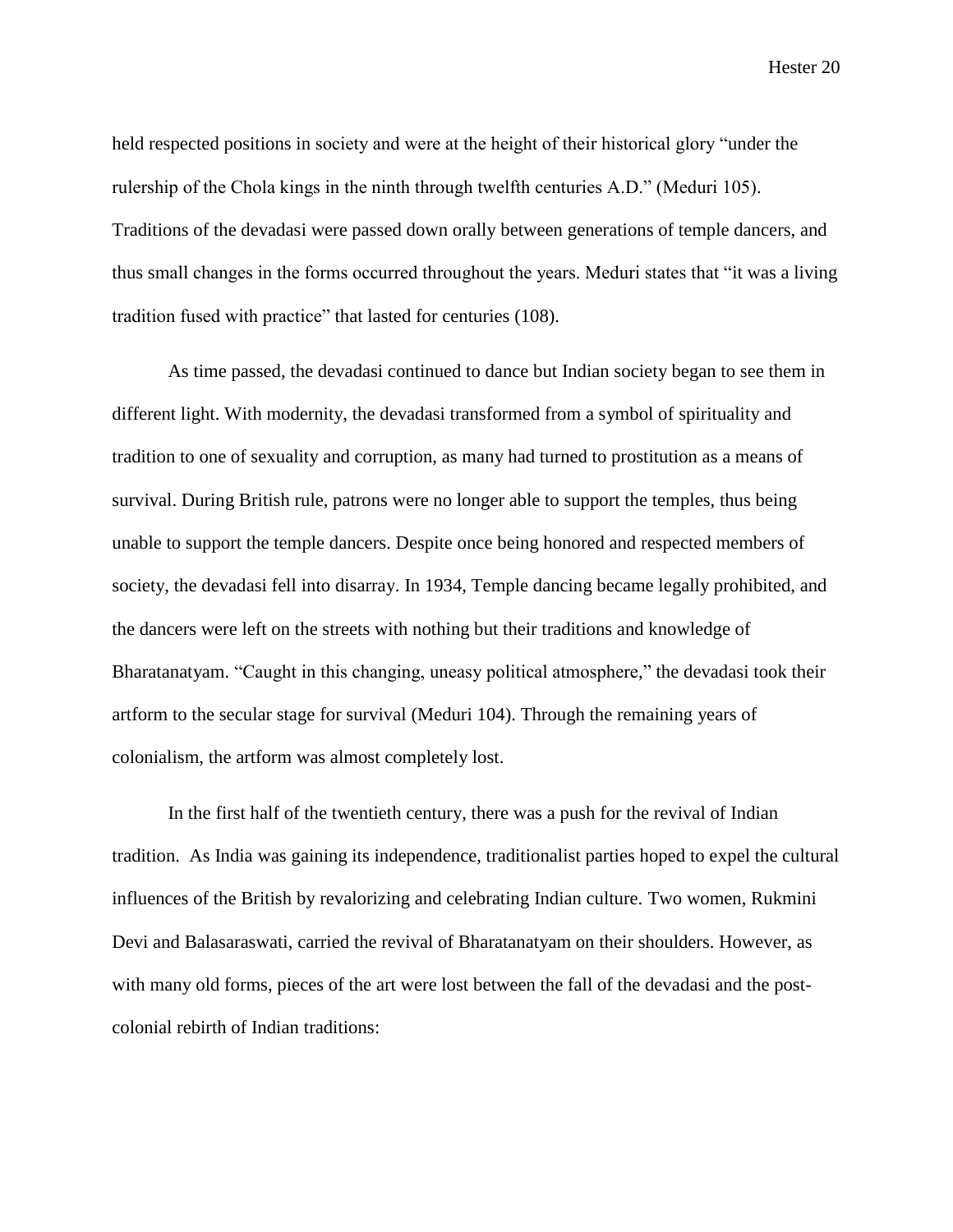It may be useful to point out that Rukmini Devi and the other scholars who helped mobilize support for bharatha natyam did not "rediscover" India as many claimed; rather, they reinterpreted it in a respectable language for the modern masses. A number of factors—urbanization, diversity of languages, and a political history which has interrupted the continuity of Indian art—prevent any authentic rediscovery. (Meduri 109)

Although the revival was not a complete restoration, enough of the tradition had survived to continue on. Balasaraswati and Rukmini Devi approached Bharatanatyam in two different lights: "Balasaraswati focused on inner feeling, on surrender to the medium that led effortlessly to the concentration of the Yogic mind, Rukmini Devi approached the same goal through body control, mind an awareness. In a typical Brahminical manner, she focused on ritual, style, and form, and saw form as revealing content" (Meduri 109). While Balasaraswati hoped to preserve an idealistic view of the devadasi and her history, Rukmini Devi worried that contemporary India would not continue to hold a place for such spirituality. So, she focused on technique and form, despite favoring idealistic spiritual views herself; "Rukmini Devi had a reason for focusing on form—she was anticipating the secularization that is the most singular feature of Indian dance today . . . And by merely anticipating it, she actually began the secularization she so strongly abhorred" (Meduri 109).

In "Moving Worlds: A Journal of Transcultural Writings: Riots and Realism: The Secularization of Urban Space in Fiction by Rudyard Kipling and Vikram Seth," Neelam Srivastava examines secularization in Vikram Seth's *A Suitable Boy* (1993) and Rudyard Kipling's "On the City Wall" (1889) because "[r]eligious conflict is a haunting presence in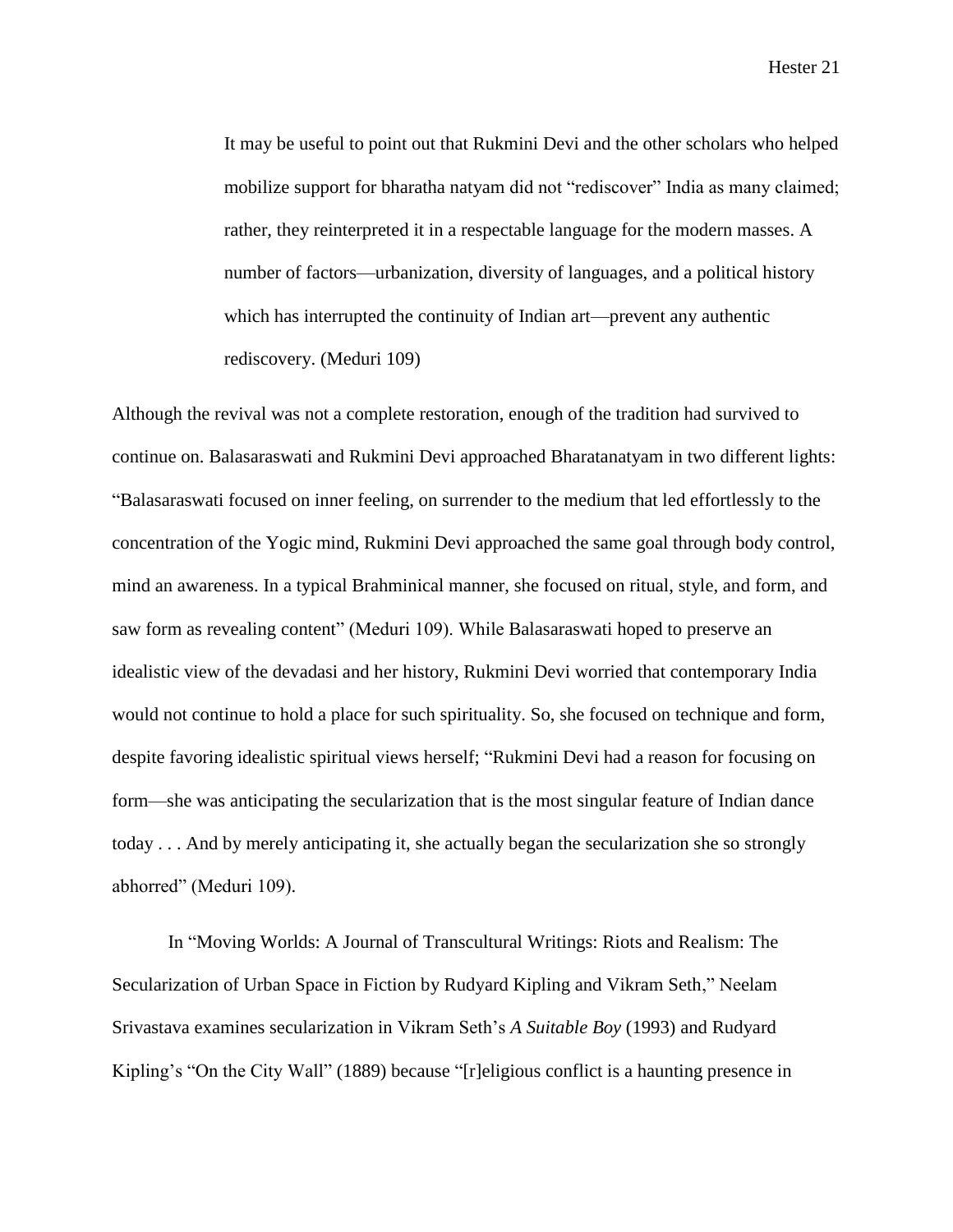colonial and postcolonial narratives of urban India" (87). As in the world of dance, secularization in Indian literature was motivated by the presence of the British. Srivastava states that both Vikram Seth and Kipling use an "Anglophone realist mode" in these works, which "allows both authors to present the secularist position as the most rational one" (88). Both works present visions of secular modernity, but as Srivastava points out, this secularity is not necessarily nonreligious or anti-religious. Srivastava also defines the secularization of India as "Nehruvian secularism" (after Prime Minister Nehru), which "promotes equality of treatment towards all religions" in India's extremely diverse spiritual environment (88).

# *West African Dance & Literature*

Traditional African dance does not only stand powerfully alone as an artform; it also serves as the main spring of influence for most recently formed styles of Western dance. Modern dance, jazz, hip-hop, and tap all have deeps roots in African movement. Characterized by loose, flailing, and grounded movements and a strong utilization of the torso, traditional West African dance is used in many aspects of culture: ranging from tribal celebrations to rituals. Dance is often incorporated in the Griot tradition, which creates a platform on which oral storytelling, music, and dance are integrated. In traditional cultures, children begin dancing at a young age, although they are not formally trained. In a PBS recording of a West African dance class, the teacher can be heard saying, "Now in Africa, you don't go to school to learn the dances; you dance in your mother's womb while she does the dances. It becomes genetically coded in you" ("West African Dance: Choreography"). Some elements of West African dance fall into the category of folk dancing, as so many Africans learn the dances and use them for social celebrations, but the technical difficulty of the style also allows it to lean towards the world of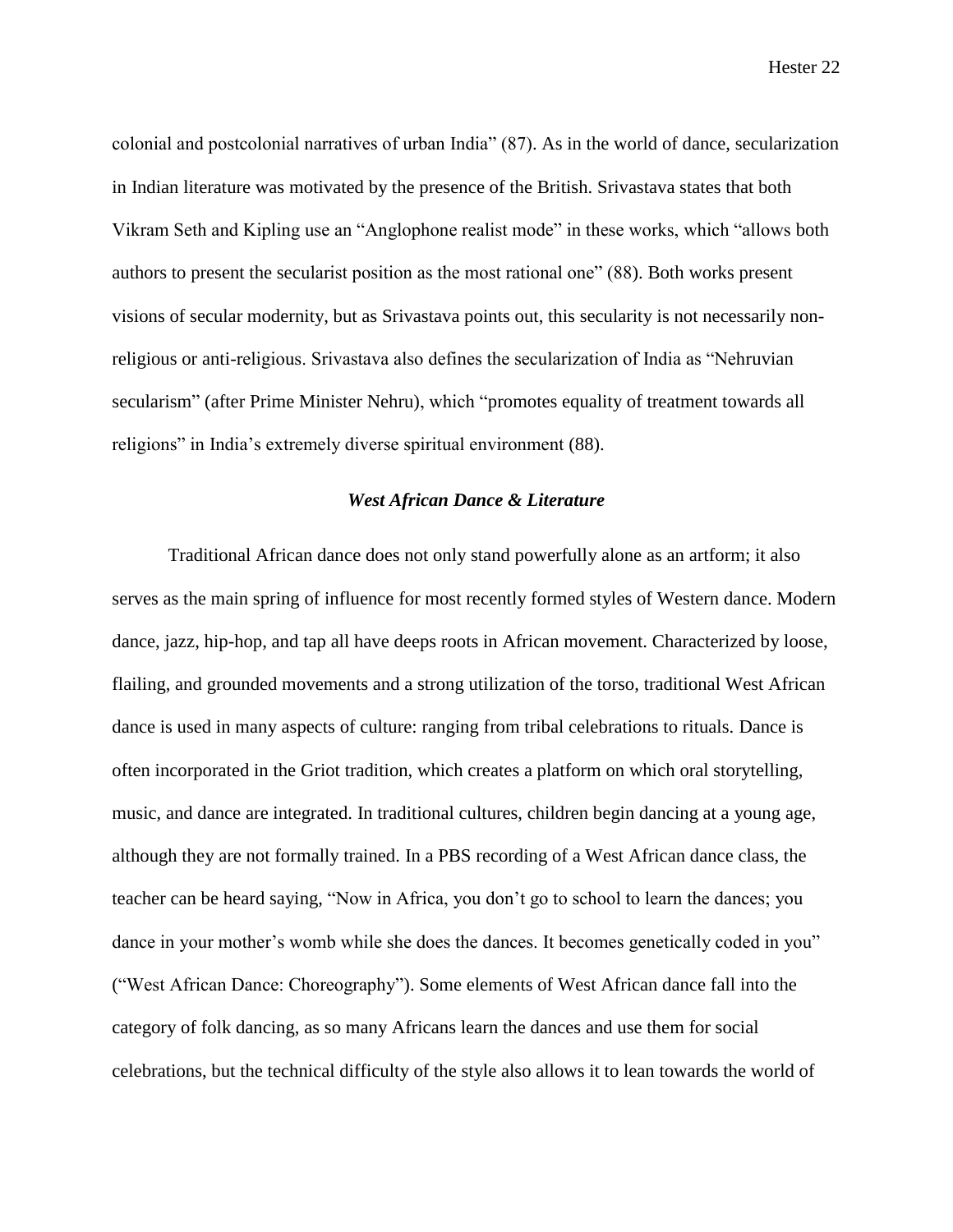ethnic dance. And of course, many ritual and trance dances are still practiced today; West African dance is also taught in other parts of the African diaspora. In the realm of literature, modern West African authors from Chinua Achebe to Chimamanda Ngozi Adichie have been exploring both their African heritage and the many effects of colonialism in their nations. Both West African dance and literature have deep roots in timeless tradition and modernity.

Thus, in West African dance and literature, we see:

- 1. Influences from colonization, urbanization, and globalization. While traditional African dance has played a major role in founding Western styles like tap, jazz, hip-hop, and modern, aspects of Western and Francophone cultures have played roles in the formation of contemporary dance in West Africa. Literature, too, has been affected by the West.
- 2. A rising presence on the global stage. Although many people might wrongly assume that African nations are not thriving or even developing, artists from Senegal, to Algeria, to Chad are producing works and forms that have audiences and students all over the world.

#### *Colonization, Urbanization, and Globalization*

African dance forms have had an enormous impact on numerous other styles of dance. However, contemporary dancers in West Africa have also been influenced by forms and cultures of the West. During French rule, Western dance and theater forms were introduced in Africa. In her article "Choreographic Performance, Generations and the Art of Life in Post-colonial Dakar," Hélène Neveu Kringelbach writes that "in Senegal as elsewhere in Francophone West Africa, the performing profession was transformed by the introduction of modern theatre (with a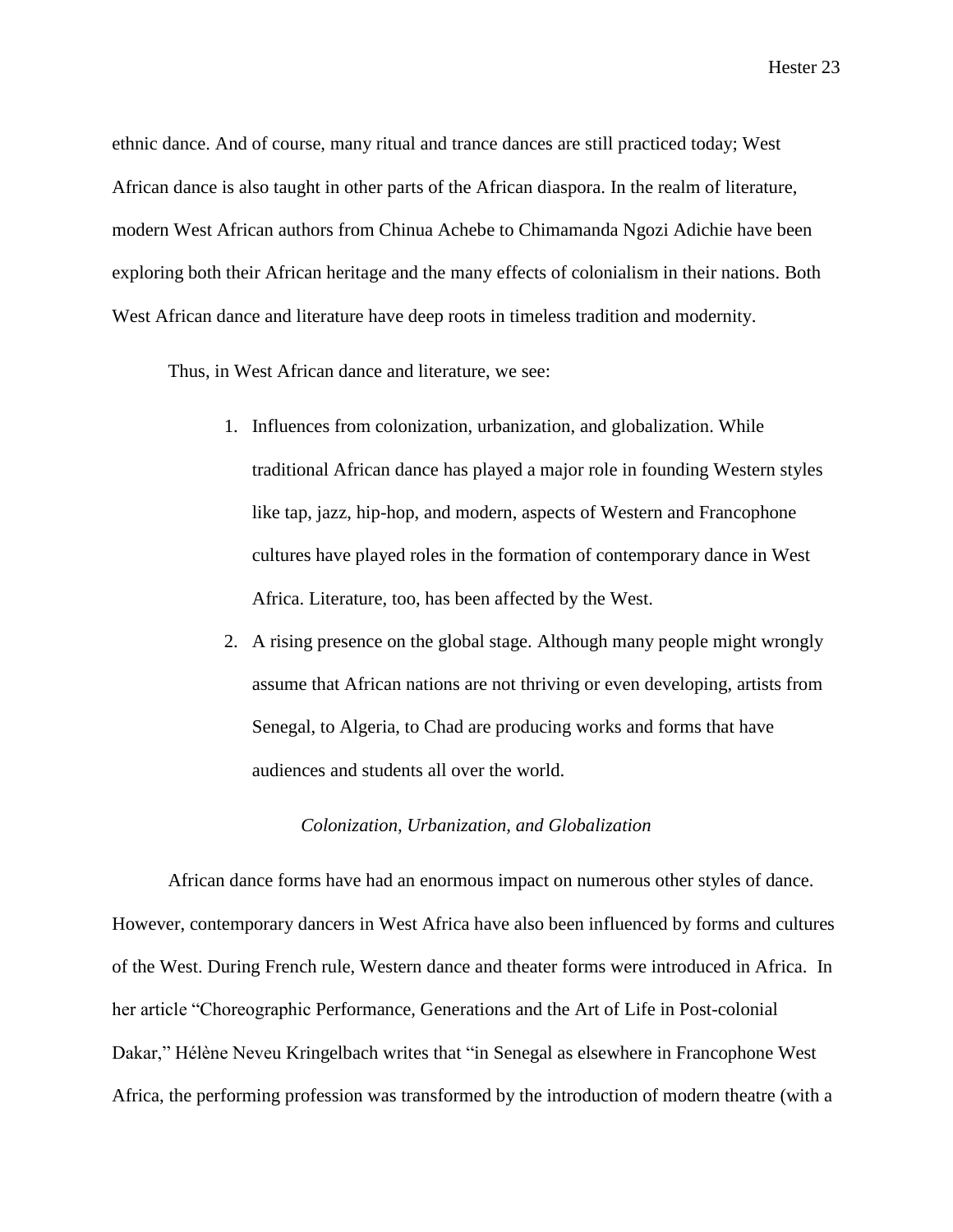strong musical and choreographic component) into colonial schooling by the French authorities from the 1930s onwards" (38). The more formal traditions of European cultures began to creep onto new proscenium stages in West Africa. Ballet began to gain momentum, and, "[i]n the late colonial period, the most significant artistic event had been the West African tour of a Parisbased troupe, Guinean Fodéba Keita's Ballets Africains. Dakar was the capital of French West Africa, and the troupe's success in Paris had compelled the governor to invite them on a regional tour" (Kringelbach 40). Thus, by the end of French rule, West Africans began performing and viewing ballet in addition to their own traditional dances. According to Kringelbach, the generation of dancers that came to prominence in Senegal during the late colonial period were funded by the government and were provided many opportunities to learn and perform Western styles (41-43). International tours became extremely popular, and audiences from all over the world were exposed to African performers.

However, the dancers that would rise during the latter part of the twentieth century did not have the same opportunities as those before them. Kringelbach states, "[c]aught between a previous generation still in place and declining opportunities for innovation within the statefunded arts world, those who did not simply stay behind during international tours turned inwards and attempted to rediscover the 'traditions' that they felt their senior peers had neglected" (45). Western forms of dance, while appreciated across West Africa, were not adequate forms in which to tell African stories or continue traditions. In the late twentieth and early twenty-first centuries, we see a "resurgence" of tradition because contemporary West Africans had returned to their roots in searching for a way to dance in the present (Kringelbach 45).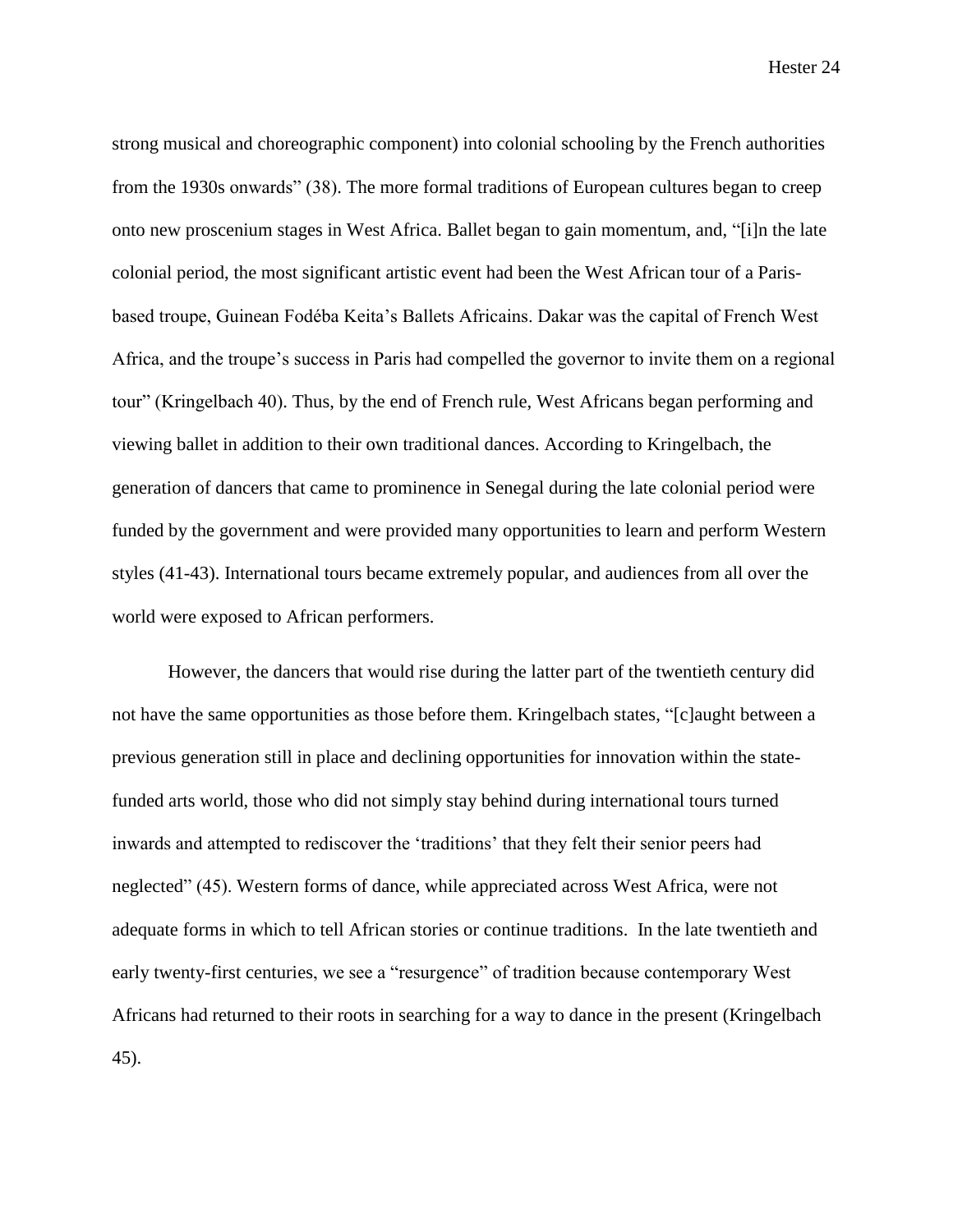With this restoration of heritage, the Griot tradition was one of many that regained prominence in West Africa. Griots, who tell the oral stories passed down by other Griots in their families, often incorporate the use of dance into their performances to create a visual representation of their tales. Although Griots or storytellers and African dancers also perform on separate stages, their works are often combined to create pieces on a grander scale. Traditional movement aids storytellers of West Africa by creating movement for the stories and also by helping to preserve more specific cultures than that of the continental whole. Andrea Vinson, the assistant artistic director of Najwa Dance Corps explains that "[c]ertain movements portray different things from the different cultures, whether it reflects where they live—in the mountains or desert, for example—or the things they need to know about becoming a young woman" (qtd. in Hevrdejs). The performances that Griots, storytellers, and dancers give in West Africa help to preserve heritage and stories for the people.

Although traditional forms have certainly resurged over the last few decades, colonization, globalization, and urbanization continue to affect African artists. In her article "Commonalities in African Dance: An Aesthetic Foundation," Kariaumu Welsh Asante states that "[t]raditional dance in urban areas is more stylized, removed from ritual, and influenced by other nationalities" (145). This difference between more traditional and more urban dance can especially be seen in the younger generations of dancers. Youth of urban West Africa today still dance but do so slightly differently than their predecessors. After the rise and popularity of Afrobeat music in the 1970s, a newer form of music, Afrobeats, came to prominence during the early 2000s. Unlike its predecessor, who focalized on jazz and funk to create African sound, Afrobeats music lives more in the realm of pop and hip-hop music. Afrobeats music encapsulates the idea of a modern Africa, including sounds and influences from across the African diaspora.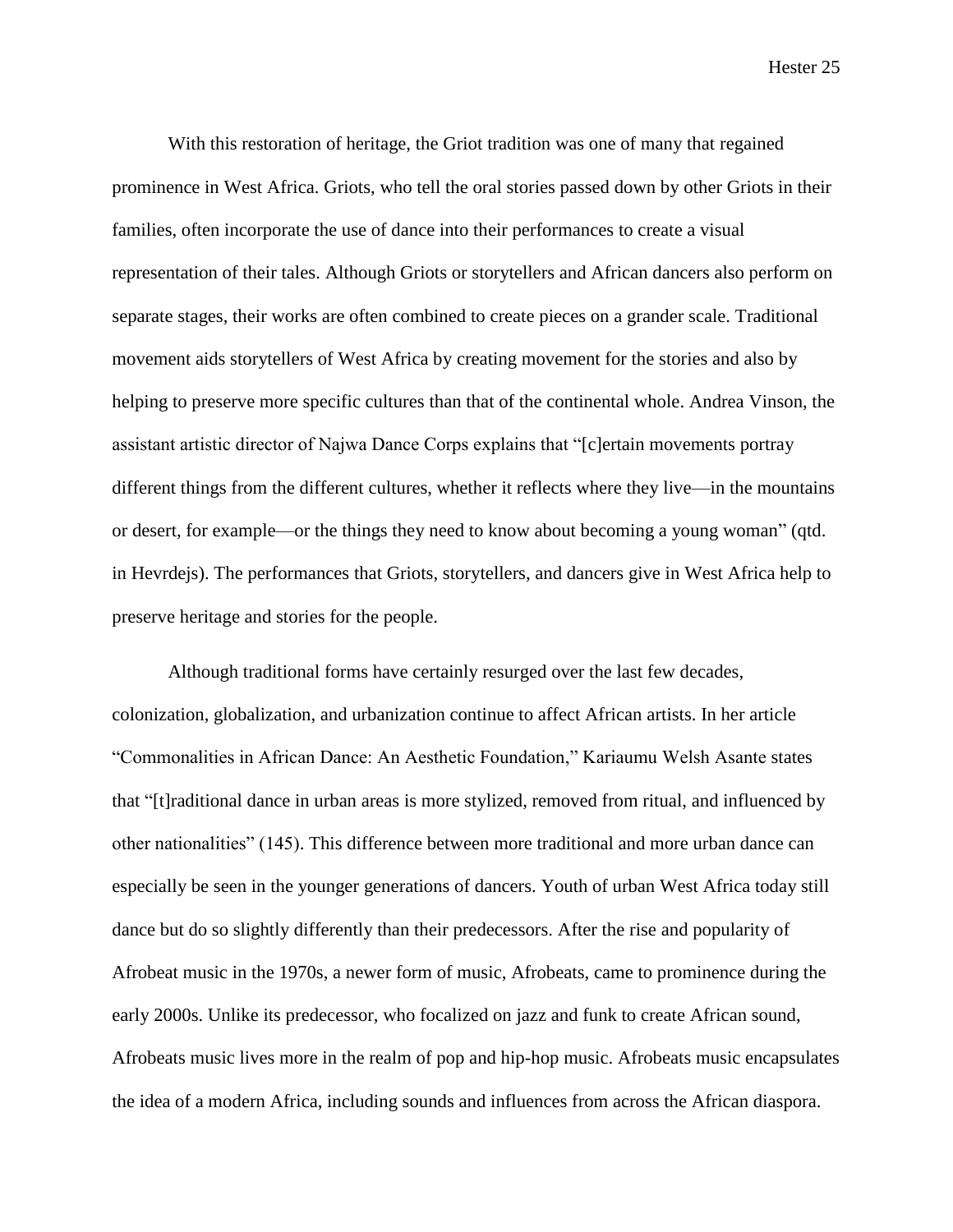The dance form that accompanies it, too, draws from global influences, but is based heavily in traditional West African movements. Afrobeats dance continues to rise to prominence on the global stage; the form is popular around the world, with many online tutorials teaching movements and choreography. Afrobeats dance allows dancers to explore storytelling and movement both through tradition and through modernity. Young people often dance to Afrobeats music and hip-hop instead of drumming. Their costuming, too, has changed. Gone are the colorful costumes of the past; dancers are now more likely to don athletic brands like Adidas or Nike. There are many studios in West Africa and in the diaspora where students can learn both urban and more traditional West African dance. With a fusion of hip-hop and tradition, performers from these contemporary studios tell the stories of modern West Africa.

# *Presence on the Global Stage*

In "Choreographic Performance, Generations and the Art of Life in Post-colonial Dakar," Kringelbach follows three generations of dancers in urban Senegal. She states that these contemporary dancers "develop their bodily skills, not only for the pleasure of innovation, but also to 'make their way into the world.' In so doing, they produce new social spaces, and engage with a multiplicity of existing ones" (Kringelbach "abstract"). These dancers challenged concepts of what it meant to be an African artist by mixing their own traditional forms with Western and modern influences. During and after the colonial period, there had already been a surge of popularity for West African dance troupes who toured internationally. However, it wasn't until the rise of Kringelbach's "second" and "third" generations that contemporary West African dance in Senegal truly began to represent the culture of the people and not just Francophone aspects that had been left behind by the Europeans.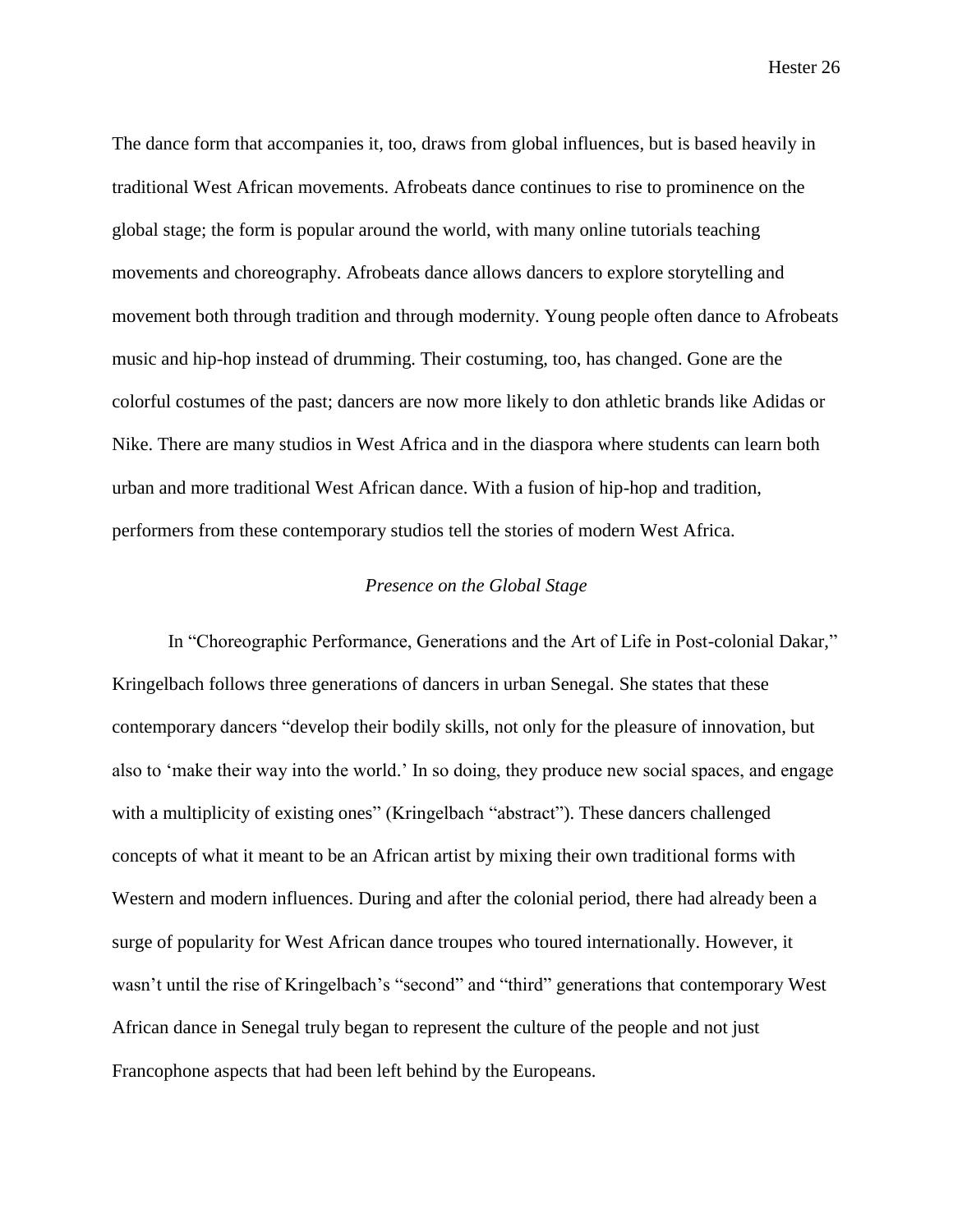As we have seen, more recent West African dancers returned to the use of tradition in their work, blending it with some of the more Western and modern influences that France had brought to the African continent. Kringelbach upholds that "'Contemporary' choreographic work, therefore, reflects and shapes new notions of the person in Dakar, a process which mirrors similar developments in other African cities" (51). Contemporary artists found a powerful platform on which to dance promptly after the fall of colonialism; Kringelbach writes, "Aspirations by the younger Senegalese (and other West African) performers to use these historical spaces, connections and even modes of creation to challenge Africa's place in the global arts world can therefore be seen as a powerful political gesture" (52).

In "Critical Postcolonial Dance Pedagogy: The Relevance of West African Dance Education in the United States," Ojeya Cruz Banks writes of the importance of teaching traditional dance styles outside of Africa. In teaching at a US high school, Cruz Banks "found students to be culturally disassociated from their African heritage" (24). For these students, West African dance was not only a technique to learn, but a way to reconnect with heritage, history, and story. While teaching, Cruz Banks and her colleagues did not place emphasis on technique but on the social, spiritual, and cultural aspects of West African dance (20). Cruz Banks does so because she believes that "[r]ecovering the knowledge embedded in our cultural diversity as a nation has the potential to reconcile the consequences of cultural imperialism and to invigorate education with world wisdoms almost left behind" (19). Thus, West African dance is not only essential to the maintenance of culture in West Africa, but also in all of the African diaspora: "Dance acts as a force for recovering non-Western forms of empowerment" (Cruz Banks 20). By teaching and practicing West African forms across the globe, they can continue to hold firm on the global stage.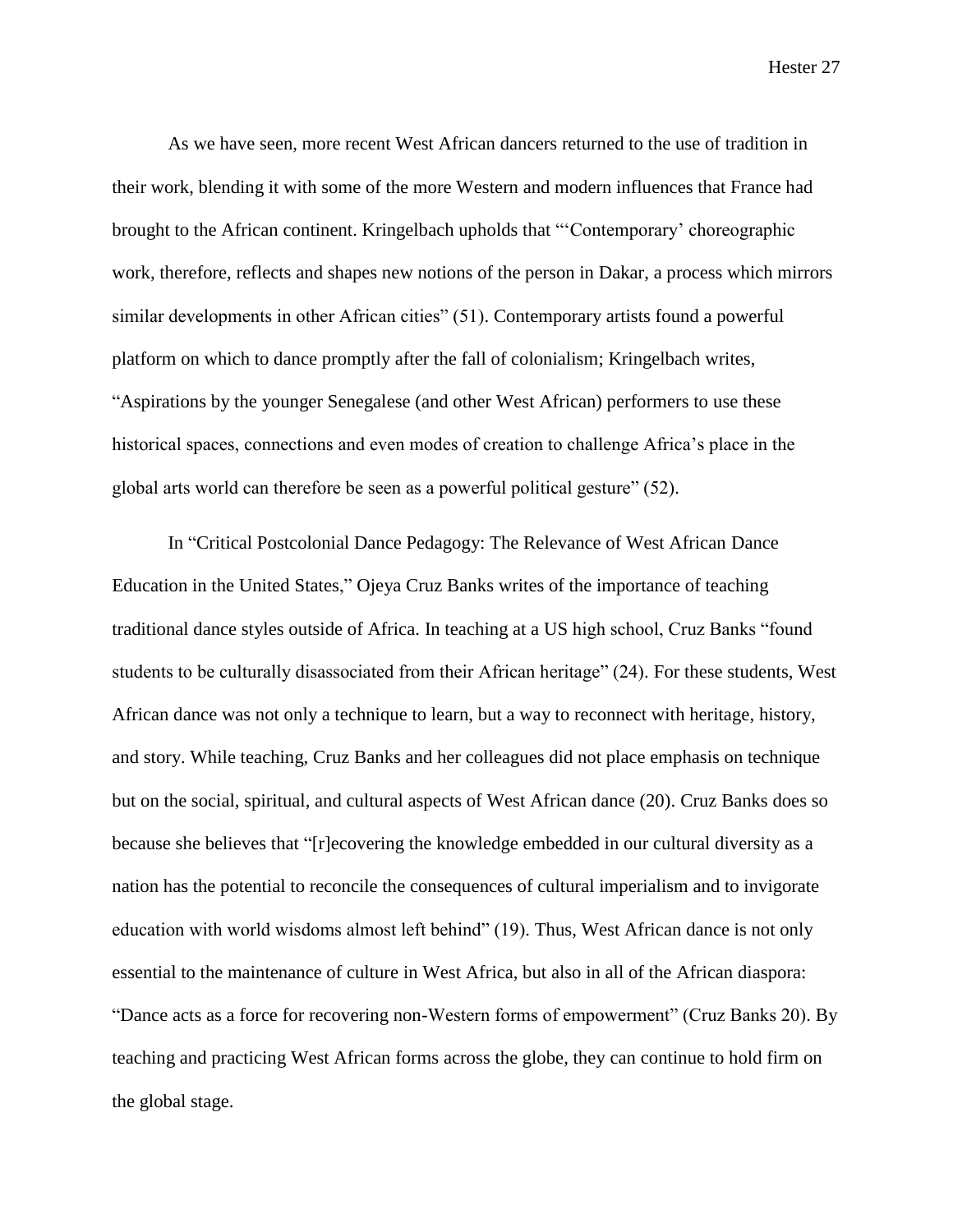West African literature, too, is rising on the global stage. Also influenced by colonization and urbanization, modern West African works contain aspects of both African heritage and Western ideas. In "In Search of African Literary Theory," John Hawley identifies three categories of nativism in the works of Adélékè Adéèkó, an African author and educator. According to Hawley, Adéèkó

> divides his subject into three types: classical nativists who imagine an irreducible African aesthetic in which daily concerns of the African reader are rendered in an easily accessible form; structuralist nativists who root their essentialism in historic precolonial cultural expressions, in conventions and philosophies of representation that may be joined to modern literary techniques; and linguistic nativists, who insist that African literature is, by definition, written in languages pre-existent on the continent before the European invasion. All three types of nativists disparage art for art's (or artist's) sake and valorize literature that is didactic and agenda driven. (466)

As in the world of dance, West African literature contains pieces from heritage and from the West, and often blends them together to make new and modern pieces.

## *Ballet & Western Literature*

In the Western world, ideas of dance and theatre have conjured the image of the ballerina for centuries, whose dance form has played a huge role in Euro-centric cultures since its birth during the European Renaissance. Born out of pre-classic European folk dances, ballet flourished in the courts of Italian and French nobility with the help of powerful figures like Catherine di Medici and Louis XIV. During the reign of the Sun King during the second half of the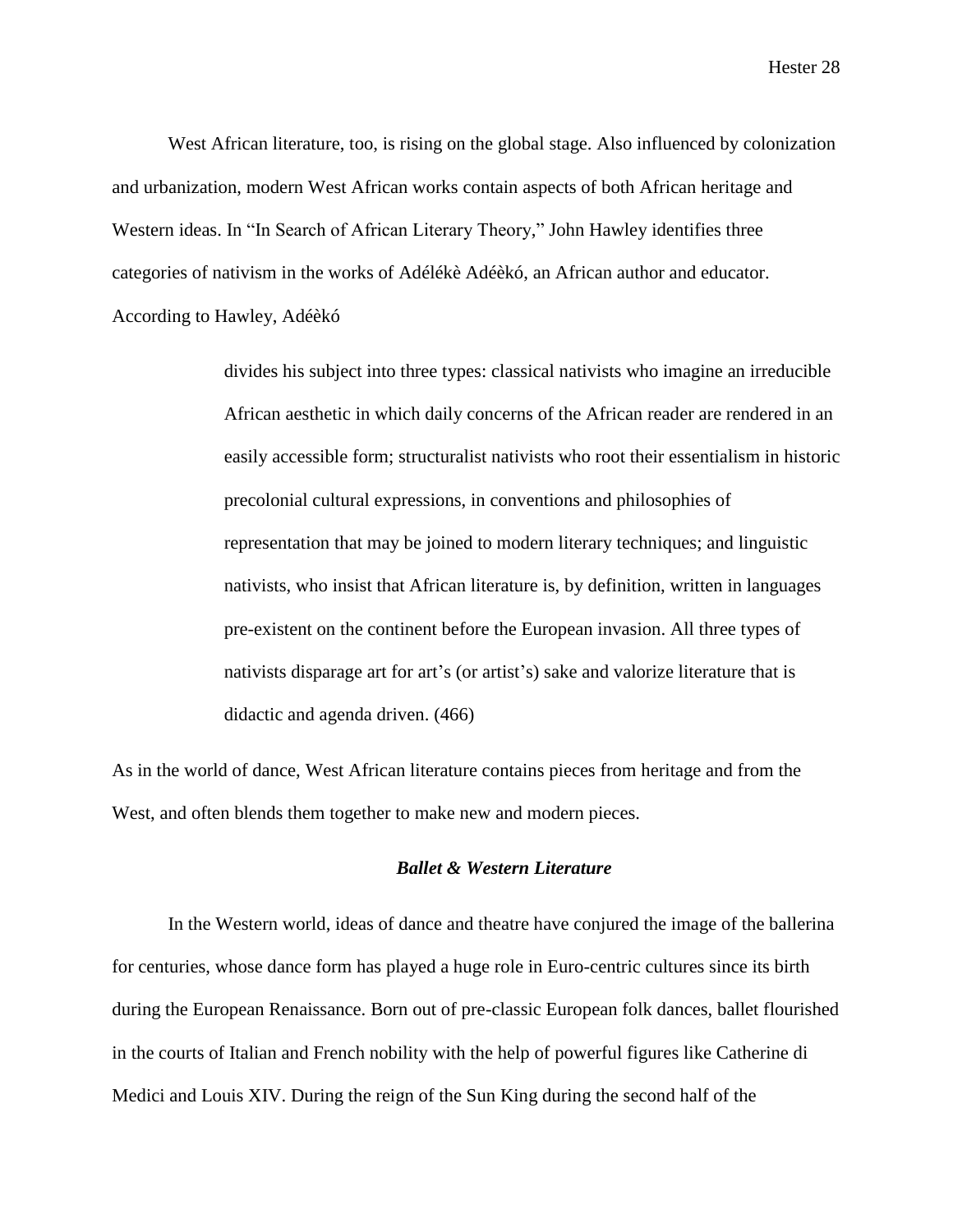seventeenth century, ballet transitioned from being a hobby for the nobility to being a profession for dedicated dancers, teachers, and choreographers. Ballet has endured centuries growing into the form that we have today; during the reign of Louis XIV, ballet academies began to formally train dancers, and dancers spent their lives studying the art. As the years went on, the popular male ballet star was replaced with the female Ballerina, who learned to dance *en pointe*. The technique became more difficult and precise, the skirts became shorter and shorter, and ballet spread across Europe and eventually to America and other parts of the world. Through the Romantic period, the rise of the Ballet Russe, and the era of Balanchine, classical ballet gave birth to contemporary ballet and set the stage for other new dance forms to arise.

Today, classical ballet is still prominent in Western culture and is practiced and performed across the world. Ballet has retained aspects from all eras of its history. In the style of Petipas, classical ballet is often known by its intense training regimes and intricate staging, and the noble and orderly beginnings of the Renaissance have passed down through the years and can also still be seen in ballet today. Ballet is a form of Western ethnic dance because of its intense technical difficulty, detailed costuming and staging, and utilization of stories that idealize and romanticize periods of European history. Both classical and contemporary ballet aim to represent idealized times and places in Western culture.

Thus, in ballet and Western literature, we see:

1. A timeless connection between ballet and classical Western stories, particularly those of Shakespeare. For many reasons, Shakespeare's works have always been popular on the dance stage, as have other romantic and tragic ideals.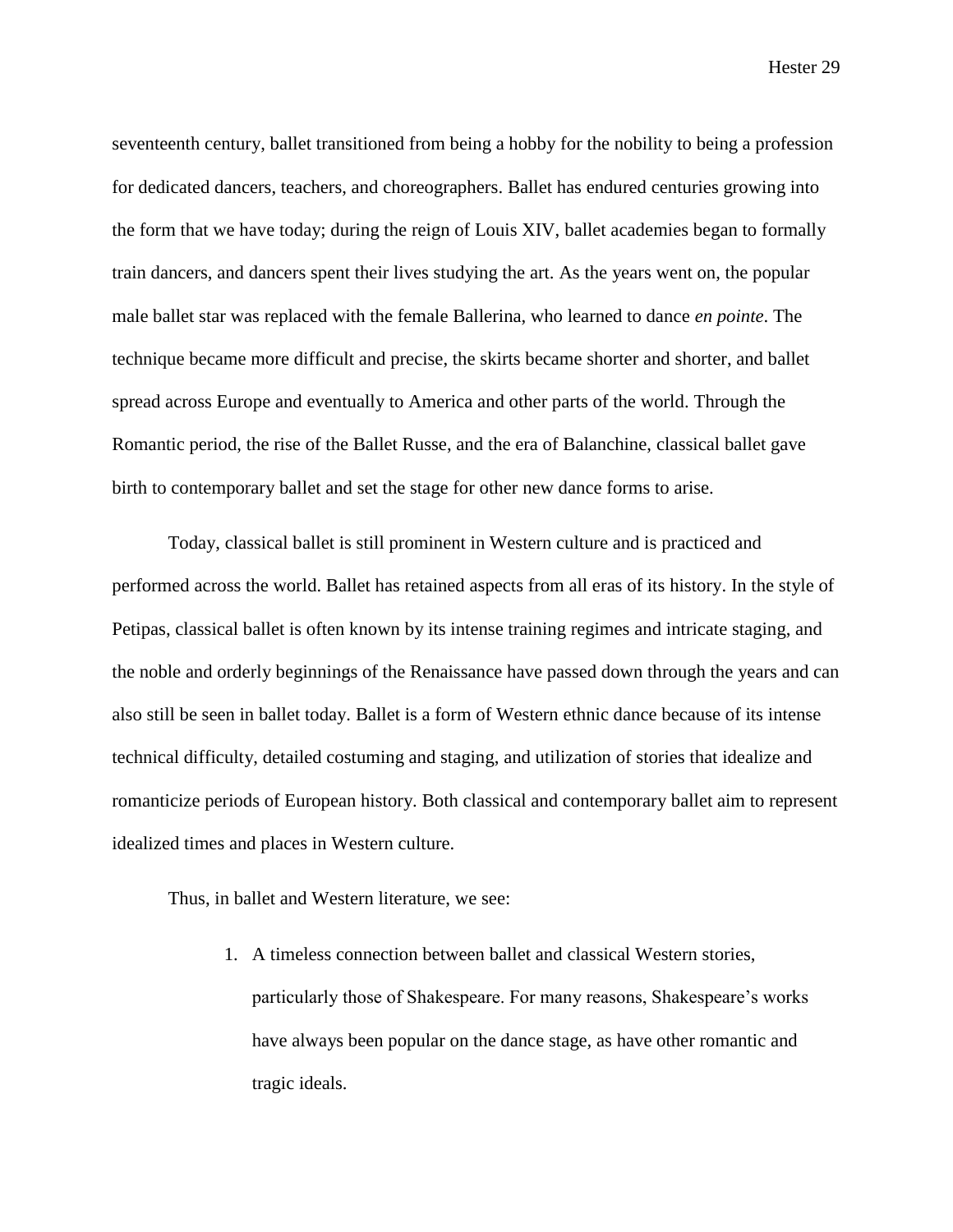2. A departure from classical ideals to modern ones. Just as classical authors paved the path for modern authors to write new and different works, ballet has been a jumping off point for more modern styles of dance.

#### *Shakespeare & Ballet*

When one thinks of the ballet, one may picture Giselle dreamily gliding across the stage in white (*Giselle*), Clara exploring her dreams with her nutcracker (*The Nutcracker*), or Kitri dancing with her tambourine (*Don Quixote*). But many people might envision the timeless pas de deux from Shakespeare's *Romeo and Juliet*, which has long been famous on the ballet stage. *Romeo and Juliet* isn't the only work of Shakespeare that had been adapted for dancers, but it does convey both the romantic and tragic ideals that audiences wish to see when they attend the ballet and has thus remained immensely popular on the proscenium stage. While discussing Shakespeare's influence on ballet in her book *Dancing through History*, Joan Cass cites *Romeo and Juliet* as the inspiration for many different dance works; as of 1993, "At least a dozen totally different versions have been produced during the last twenty-five years alone" (Cass 60), and this number continues to grow. Even today, Shakespeare continues to serve as inspiration for the ballet world. Four hundred years after the bard's death, choreographer Christopher Wheeldon translated *The Winter's Tale* to the ballet stage for the first time. In the Royal Opera House's video "Opera, Ballet and the Bard - Shakespeare Lives," Wheeldon tells viewers, "I've always wanted to make a Shakespeare ballet, so I wanted to find a Shakespeare story that hadn't been told through movement" ("Opera").

The popularity of adapting Shakespeare's works for the ballet stage is founded primarily in two facets. Firstly, as Cass states, "Shakespeare provided a lot of material to choose from"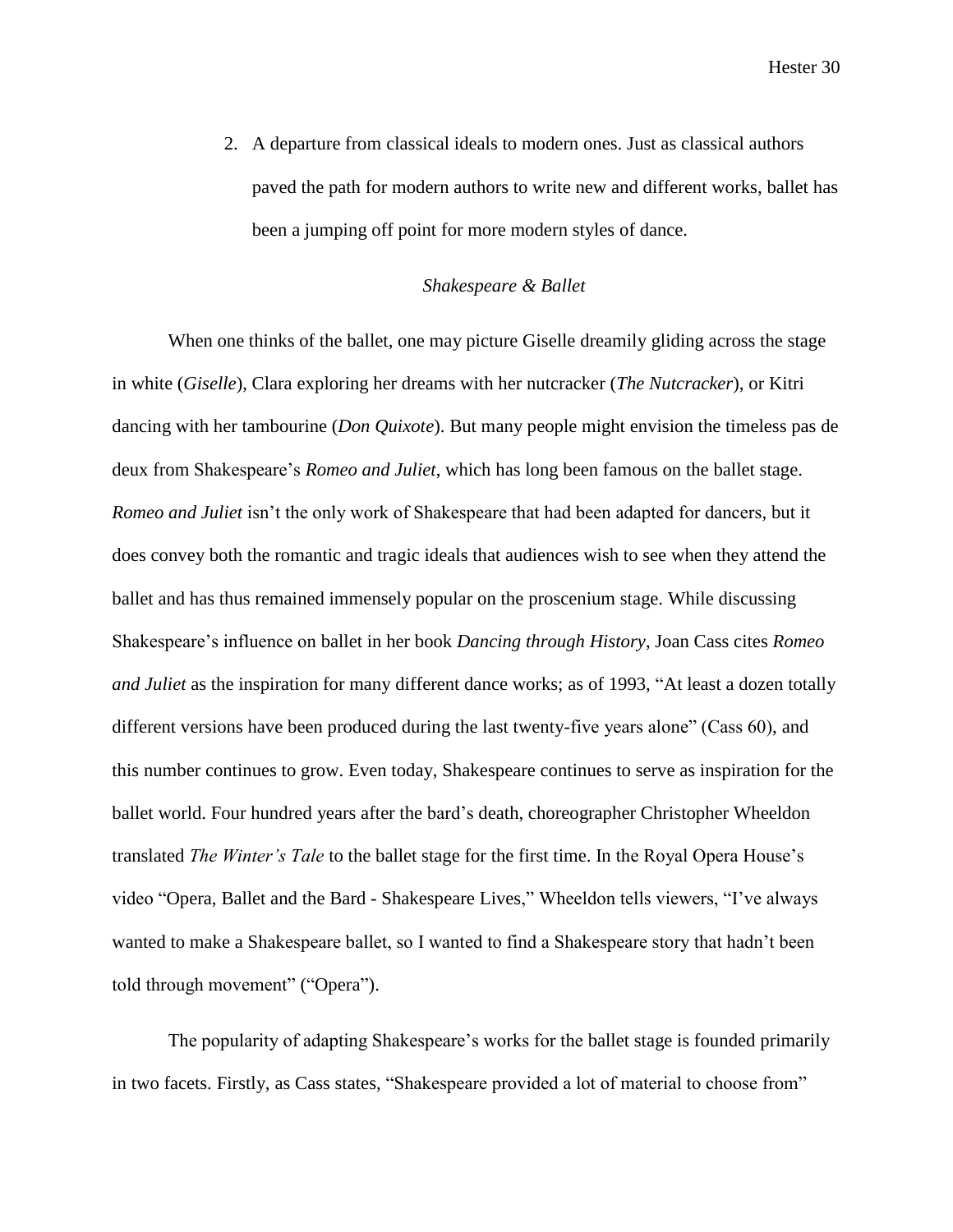(60). The intensity and complexity of Shakespeare's plots simply offered choreographers many characters and situations to work with; Wheeldon believes that "you need very strong characters, you need strong plotlines," and this is something Shakespeare delivers ("Opera"). Secondly, Western audiences are by and large so familiar with works like *Romeo and Juliet* or *A Midsummer Night's Dream* that they are able to recognize the narratives of these in any setting, including in ballet. In "There are no mothers-in-law in ballet:' 'doing' Shakespeare in dance," Robin Wharton writes that "Shakespeare's familiar plots allow a rare opportunity for narrative complexity in what is almost always a non-verbal medium." Because audiences are already familiar with Shakespeare's plots, ballets that utilize his works can focus more on movement and emotion than gesture and acting. Wharton writes,

> Through citation of a Shakespearean text, which might be as simple as naming a piece after a Shakespearean source, a ballet draws upon the narrative associated with the source text to layer gesture with story. In a ballet titled *Hamlet*, every woman partnered with the leading male becomes a potential Gertrude or Ophelia, and homosocial interactions between the male characters acquire basic narrative functions . . . In a ballet attempting to tell a story based upon a source text, every gesture or step may be endowed with narrative meaning drawn from the source, yet some, such as sequences of choreographed pantomime, are clearly more deliberately citational than others.

In watching these familiar stories being danced, audience members also bring their interpretations and perceptions beyond the pure narrative to the theater. This next layer allows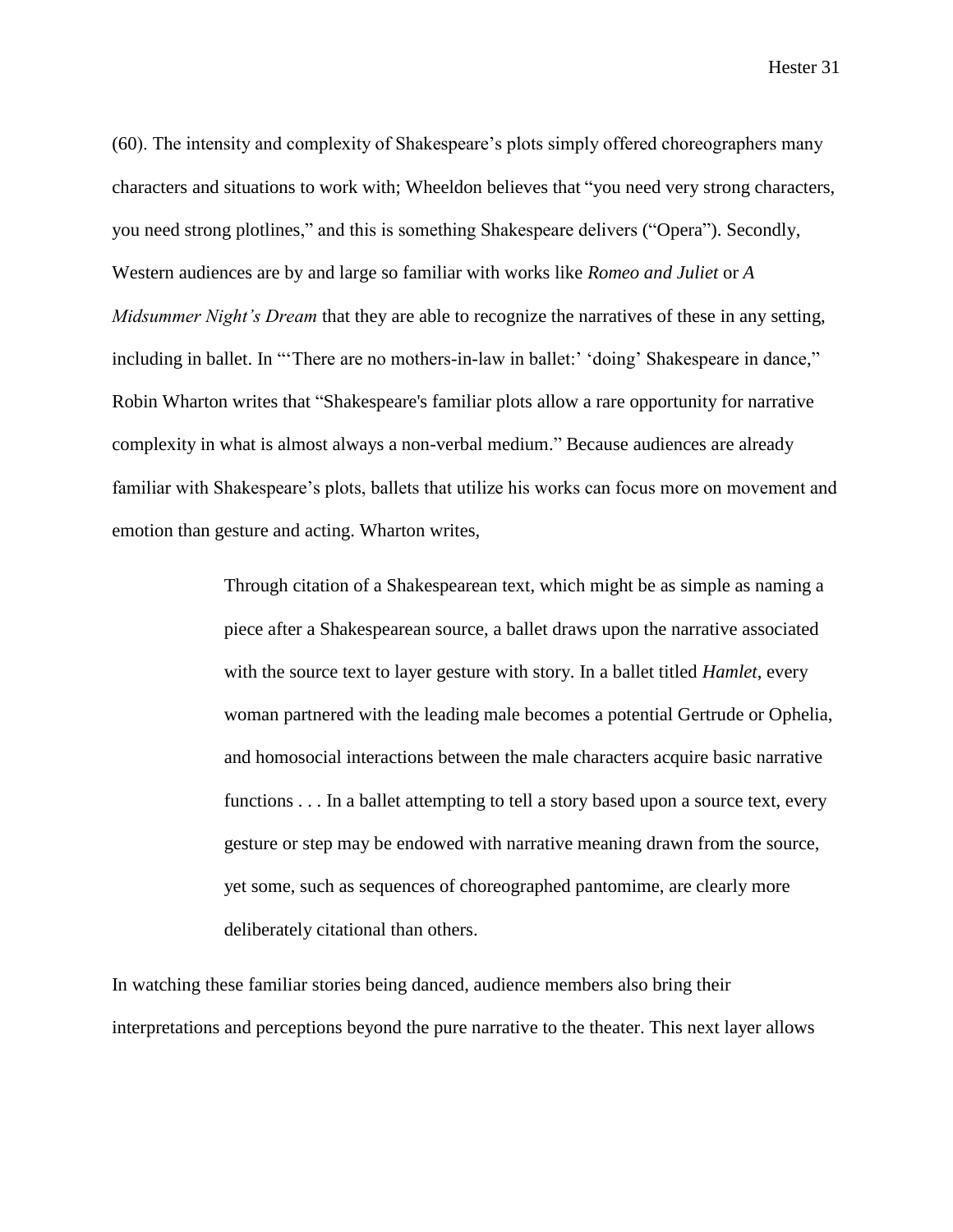audiences to further dissect both the production that they are viewing and the work that it has been based on. Wharton writes,

> An audience's cultural expectations—of both Shakespeare and ballet—become part of the material from which the choreographer's interpretation is fabricated. Through citation of the text that forms at this intersection of cultural awareness and performance history, gesture and movement acquire an additional layer of meaning or significance that makes them newly or differently visible as conventions and modes of representation. (Wharton)

Ballet dancers use their bodies to tell stories, and many dancers believe that this allows them to tell stories that could never be produced in words. Jean Georges Noverre, an eighteenthcentury ballet master, once said, "[a] step, a gesture, a movement, and an attitude express what no words can say. The more violent the sentiments it is required to depict, the less able is one to find words to express them" (Cass 91). Many dancers create movement to express what they cannot in words; sometimes our bodies naturally depict emotions that we could not express in spoken or written language. Perhaps the emotional limitations of language are another reason that so many stories have been translated to the stage. However, translating a piece to movement does not necessarily mean that the staged version has an upper hand over the written. Lauren Cuthbertson, who dances Hermione in Wheeldon's *The Winter's Tale*, is a Principal ballerina at the Royal Ballet in London. The piece was choreographed on her, and thus she must have a deep connection with the movement. Even so, she recognizes the importance of Shakespeare's original texts and tells her audience, "Shakespeare's plays are so beautiful, and the way he words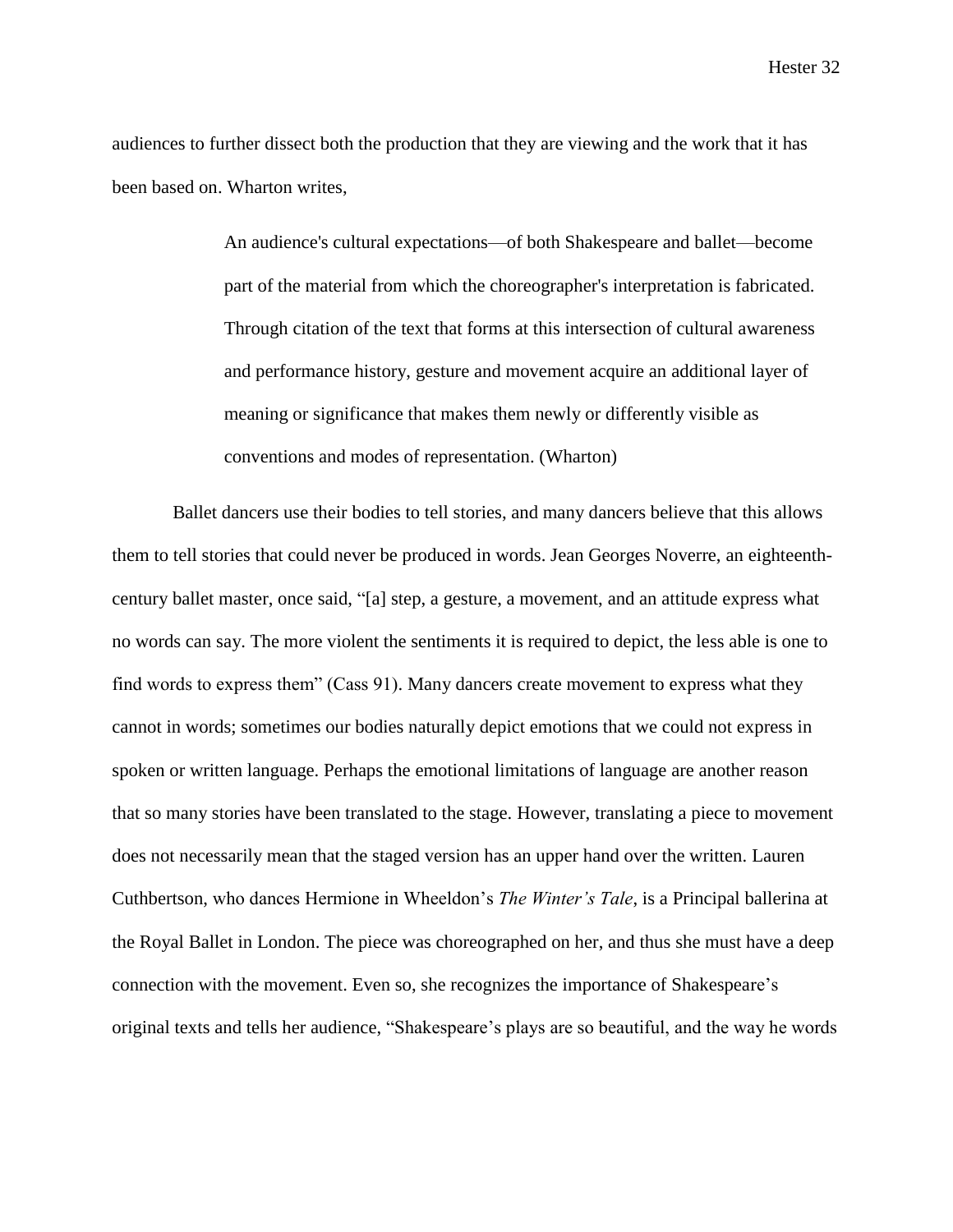things are really interesting. So, if you don't read the text, for instance, there's a certain magic that you will never capture" ("Opera").

# *The Rise of Contemporary Ballet & Other Ballet-Derived Dance Forms*

At the turn of the twentieth century, ballet began to transform. Influenced by Modern dancers, especially Isadora Duncan, choreographers at the Ballet Russe began to create ballets that were unlike anything that had been seen on the stage before. The Ballet Russe is generally credited with creating the first modern ballets; Nijinsky's *Afternoon of a Faun* (1912) and *Rite of Spring* (1913) both contained traditional balletic values but shocked audiences with their modern influences. In *Afternoon of a Faun*, Nijinsky's faun dances in parallel movements (a huge shock to audiences accustomed to the turned-out legs of ballet) and seductively with his nymph. The choreography was set to "music by Debussy which was in turn an impression of a poem by Stephen Mallarmé" (Cass 171), layering dance, music, and literature. In *Rite of Spring*, dancers once again perform in parallel and turned-in movements as they enact ancient pagan rituals. Set to a score by Stravinsky, *Rite of Spring* was even more avant-garde than *Afternoon of a Faun* had been. At its premier in Paris in 1913, the crowds supposedly rioted in the theater, becoming as pagan and primitive as the dancers on stage appeared to be. Balanchine would later bring this new flavor of ballet with him to America, where he would continue to expand upon the foundations of the art.

Contemporary ballet has continued to grow and flourish on the stage long past the age of Balanchine. Today, choreographers like Crystal Pite and William Forsythe live in between the worlds of ballet and modern dance, creating choreography that reflects elements of both styles. In "Political Body Spaces in the Performances of William Forsythe," Gabriele Brandstetter states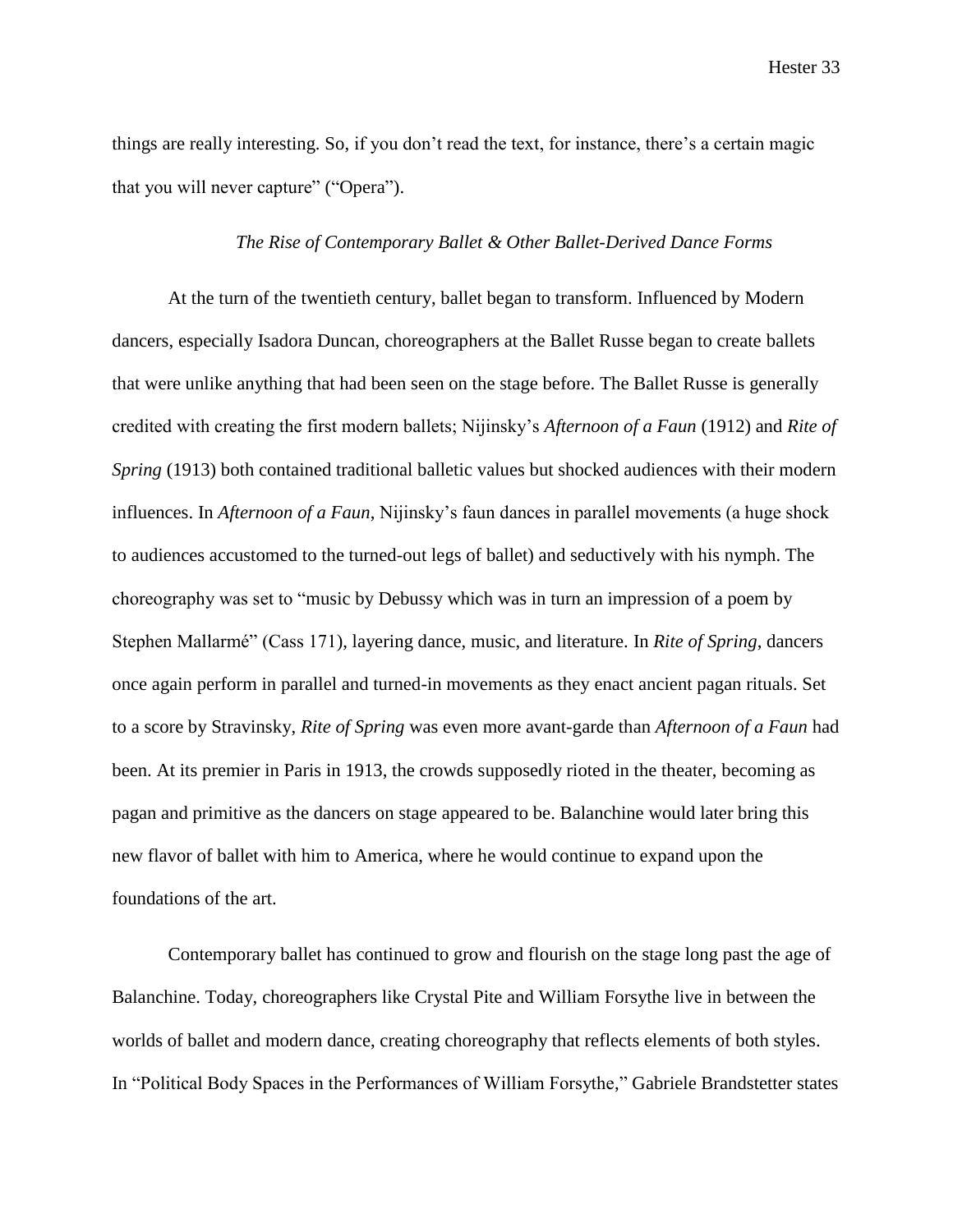that Forsythe's juggling of these two forms have allowed him to further explore the realm of ballet:

> Forsythe started out in classical ballet but re-oriented the basic idea and technique of ballet into one of the more dynamic art forms of the twenty-first century. Through this, and through the connections he establishes between body movement and art forms like architecture, video and text, he has opened ballet to an unlimited potential of figurations and a new dynamic. (58)

While classical ballet has remained a classic in the repertoire, it is important for artists to continue to push the boundaries of ballet. Forsythe experiments with many different aspects of the theater; he may include digital aspects in his work, like the use of video or projection, or have his audience sit among the dancers. In his *Human Writes* (2006), audience members wander among dancers who perform various mundane actions such as writing at a table or sitting down and standing up. Brandstetter states that the piece "is a reflection on the mediality of writing; or more precisely, as the title *Human Writes* indicates, a reflection on writing as a human action . . . At the same time as the title suggests its homophone meaning 'human rights,' it deals with writing as a constitutional text, a key legal text, namely the Universal Declaration of Human Rights and its history" (65). So, we see that contemporary ballet has developed to become just as politically vocal as styles like modern dance might be. In pieces like *Human Writes*, we can see the continuation of the breakdown of the traditional Western stage.

# *Modern and Avant-Garde Dance & Modern and Post-Modern Literature*

Frustrated with the structured world of dance of the late nineteenth and early twentieth centuries, dancers in the West began to break free from tradition to create a new style of dance,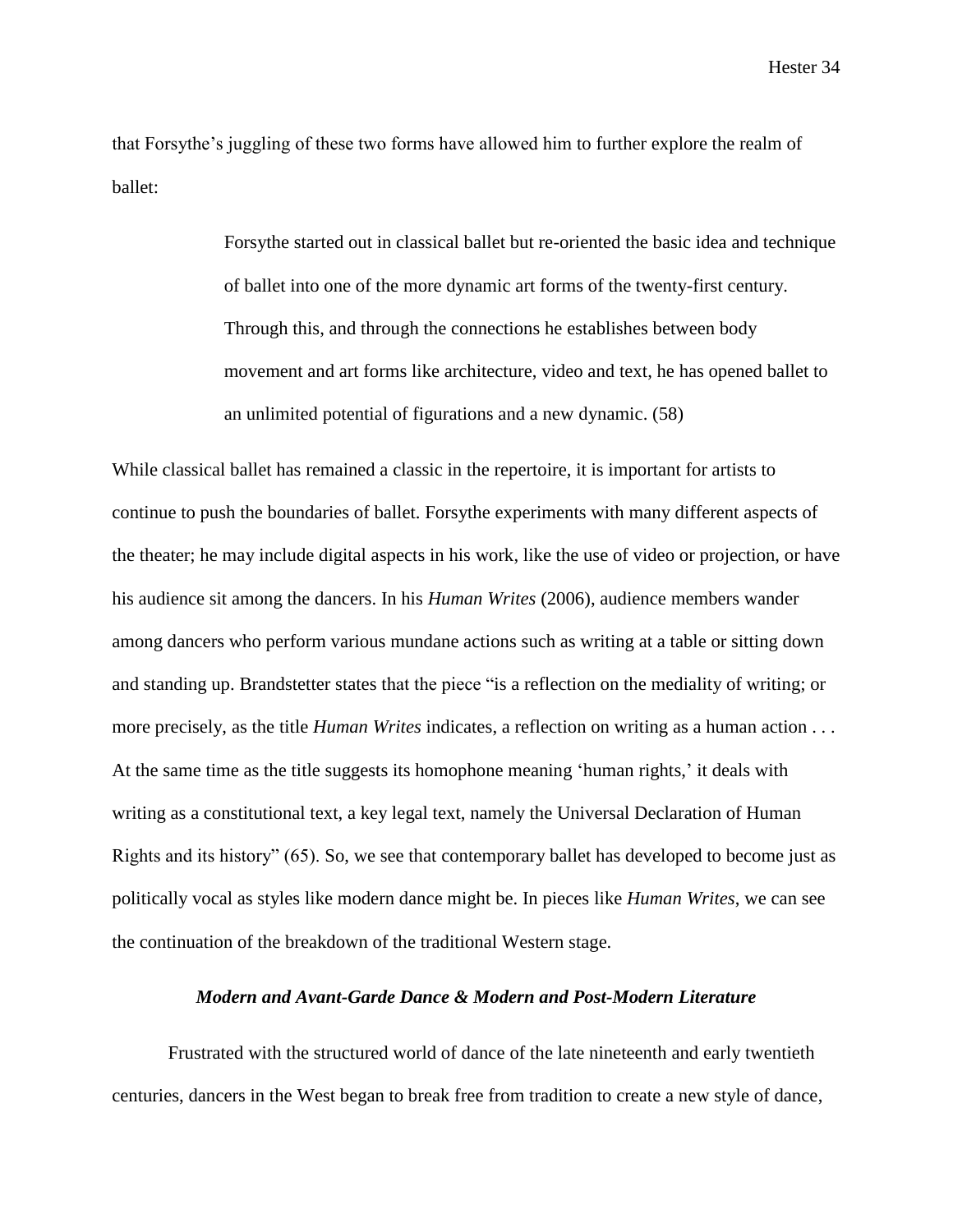one that shunned the rigid technique of ballet to focalize on liberated movement and pure human emotion. Like the literature of the time, modern dance was a product of the social and political changes that the Western world faced during the 1900s; both World Wars greatly affected how dancers approached their art, as did the Civil Rights Movement and the Sexual Revolution. Modern dance was predominantly of product of the United States and Germany. Of course, by the beginning of World War II, America was playing a larger role in the advancement of the form.

Like literary Modernists, modern dancers played with different forms and expressions, experimenting in ways that were often ahead of their time and shocking to their contemporary audiences. In *Dancing through History*, Cass introduces the beginnings of modern dance alongside other modern artforms:

> . . . [S]o we now meet modern dancers who shared in the same impulses that drove modern painters like Van Gogh and Cezanne; modern composers like Debussy and Ravel; and modern writers like Walt Whitman, Émile Zola, and August Strindburg to explore new ideas and techniques. In dance this meant: exploration of the middle body, the torso, to start waves of movement; the use of the bare foot; the free, swinging motion of the whole body; the treatment of space as three-dimensional; and the importance given to the expression of feelings and ideas. (225)

These shocking and new works were taken even farther in the late twentieth century, during the time of the Avant-Garde artists, who took the extremes of modern dance further than what many thought was possible. Despite wanting to create a dance form that was purely a product of the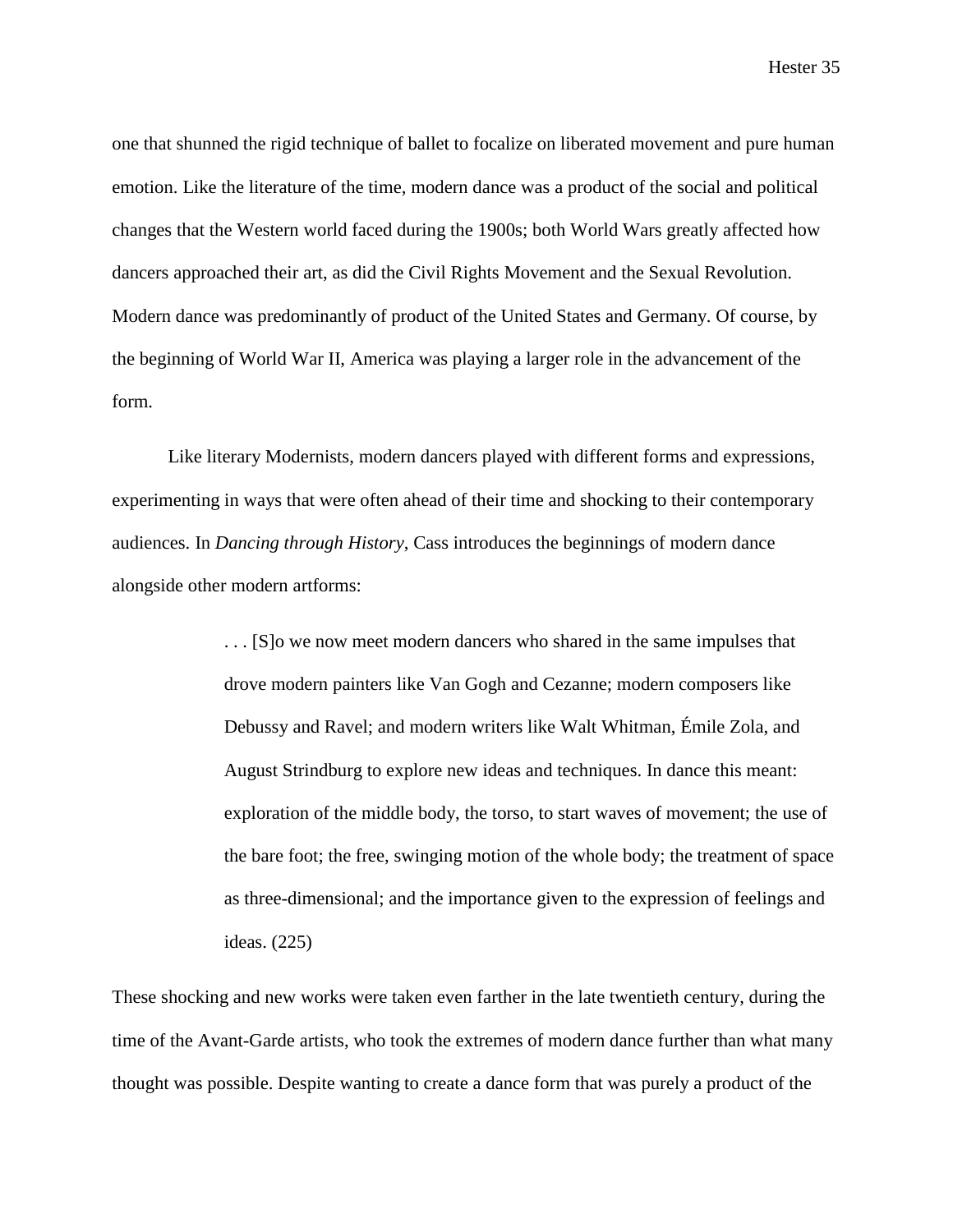twentieth century, modern dancers carried influences from ballet, traditional African dance, and other Eastern styles into their works. The Avant-Garde dancers truly tried to remove all remnants of ballet and the past, although many of the masters still studied ballet technique to make their bodies strong canvases for new forms.

Modern dance can be extremely difficult to define because so many of its founders (who were predominantly female) approached the rejection of ballet and tradition in different ways:

> The art form has undergone so many changes in its . . . years that some of its practitioners work in ways directly opposite to others. However, we are stuck with the term [modern dance] because of common usage. Perhaps one trait that unifies all modern dancers is their rejection of the academic, classic ballet as the basis of the dance art. (Cass 175)

Some modern dancers, like Graham, were extremely grounded and sharp in their movements, while others, like Isadora Duncan, were airy and flighty in theirs. Almost all were ahead of their time and caused quite the stir in their approaches to performance. While modern dancers did attempt to reject ballet and its technique, the matriarchs of modern dance developed their own techniques, often equally difficult and rigorous as ballet. Because of the vast differences in the matriarchs' styles, modern movement is difficult to define. It is often still theatrical, though sometimes plotless. It is usually technically difficult, producing aspects of ethnic dance, but is sometimes less complex and thus lies more in the realm of folk dance. At its core, modern dance is undefinable, and continues to become more and more so as time goes on. Today, major modern techniques are less shocking than they were during their foundations and are still practiced and performed.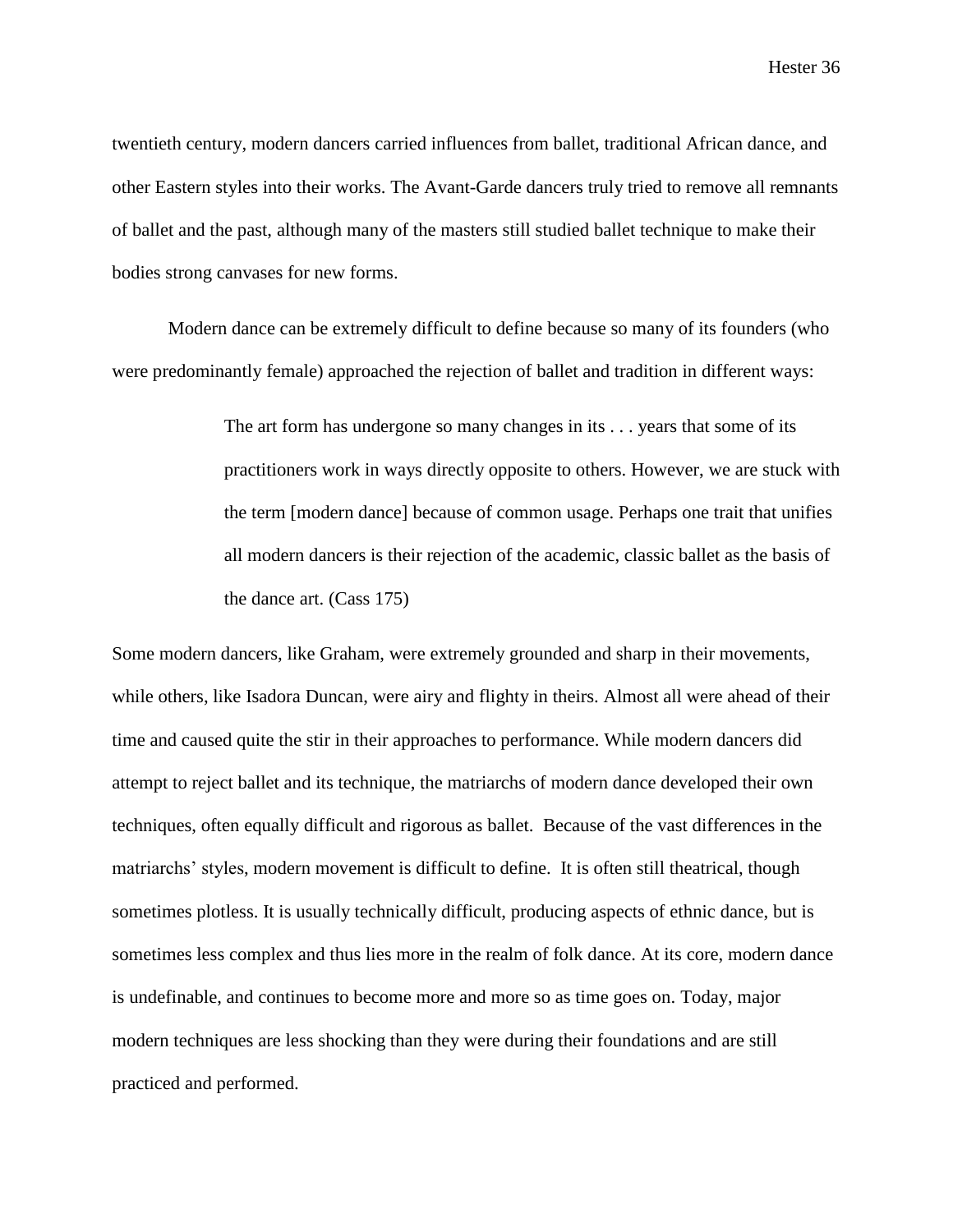Thus, in modern & post-modern dance and Western literature, we see:

- 1. A disregard of previous rules. Dancers and authors alike wished to create new forms that expressed deeper human emotions, often without the cumbersome structures and narrative plots of previous centuries.
- 2. An influence from the immense social changes and historical events of the twentieth century. Artists reacted deeply to WWI, WWII, women's suffrage, civil rights, and the Sexual Revolution.
- 3. Major influences from the East. Modern and Avant-Garde dancers are often accused of cultural appropriation. Some, like Martha Graham, gloried in it. Others, like Merce Cunningham, recognized the value of Eastern ideas and replicated them in the West. Others used Oriental exoticism purely as a form of entertainment.

# *Disregarding the Rules*

After years of building and following rules and forms set by their predecessors, artists in the West began to question the necessity of various traditions. Was a plot really necessary in a dance performance, or even in a novel? Early modern dancers were more concerned with dancing human emotions than dancing stories. In *Dancing through History*, Cass says that this "emotional source of gesture" was the original inspiration for the creation of modern dance (341). While there had been some plotless performances in ballet by the early twentieth century, they were not common. Dances that simply interpreted the spirit of the music became more popular during the rise of modern dance. "In the 1920s," Cass Writes, "such dances were called music visualizations. Today they are called plotless ballets" (272).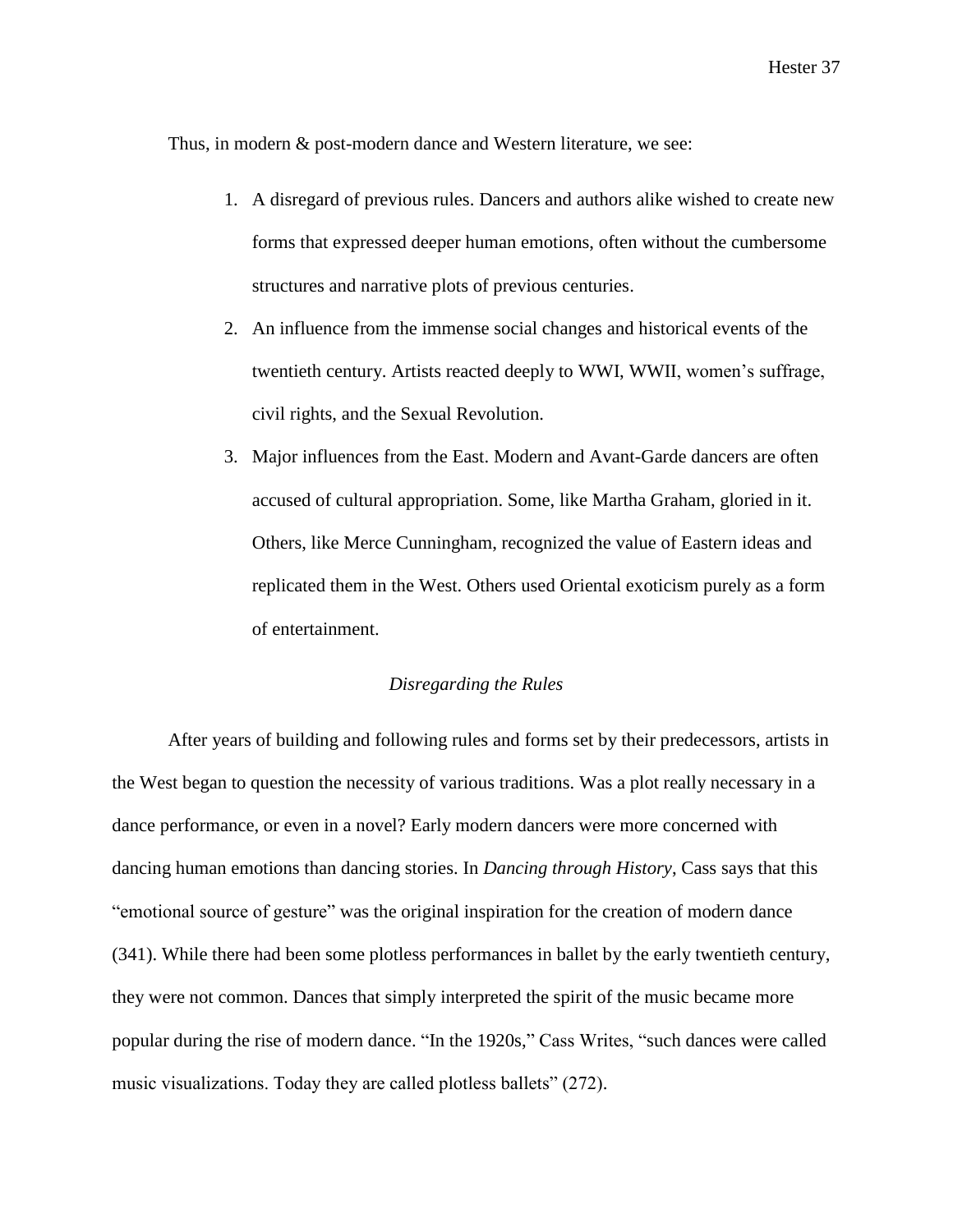Many Modernists believed that narratives were not important for their audiences. Doris Humphrey, one of the first modern dancers to rise to prominence in the United States, believed that movement and emotion were more crucial for creating "truth and realism" in her pieces than any story could be (Cass 275). She was not telling trivial stories in choreographing, but the larger story of humankind and how we react to the world around us. On utilizing narratives, Humphrey stated,

> The blunt fact is that subject matter is mostly of concern to the choreographer, and whether it takes the form of a narrative, symbolism, or a conviction about style, is of no importance . . . [W]hat audiences see is mostly the result in movement, which is exciting or not as the case may be. (qtd. in Cass 280)

But the early modern founders still had not separated dance from all other artistic aspects of their predecessors. Theatrical and balletic influences remained on all stages until later in the twentieth century, when dance was to be isolated from all other forms, including narrative, music, and emotion:

> Before Cunningham, dance expressed emotions: ecstasy, fear, anger, and frustration. It made statements about human dignity, freedom, anxiety, and brotherhood. It was performed by dancers who were trained to project feelings dramatically. After Cunningham's appearance, dance was for and about movement. (Cass 345)

During the height of the avant-garde movement, dance and literature are not connected, as dancers rebelled against all "conventional structures that provided theme and development, climax and resolution, or contrast and unity" (Cass 342). Whereas modern dancers and literary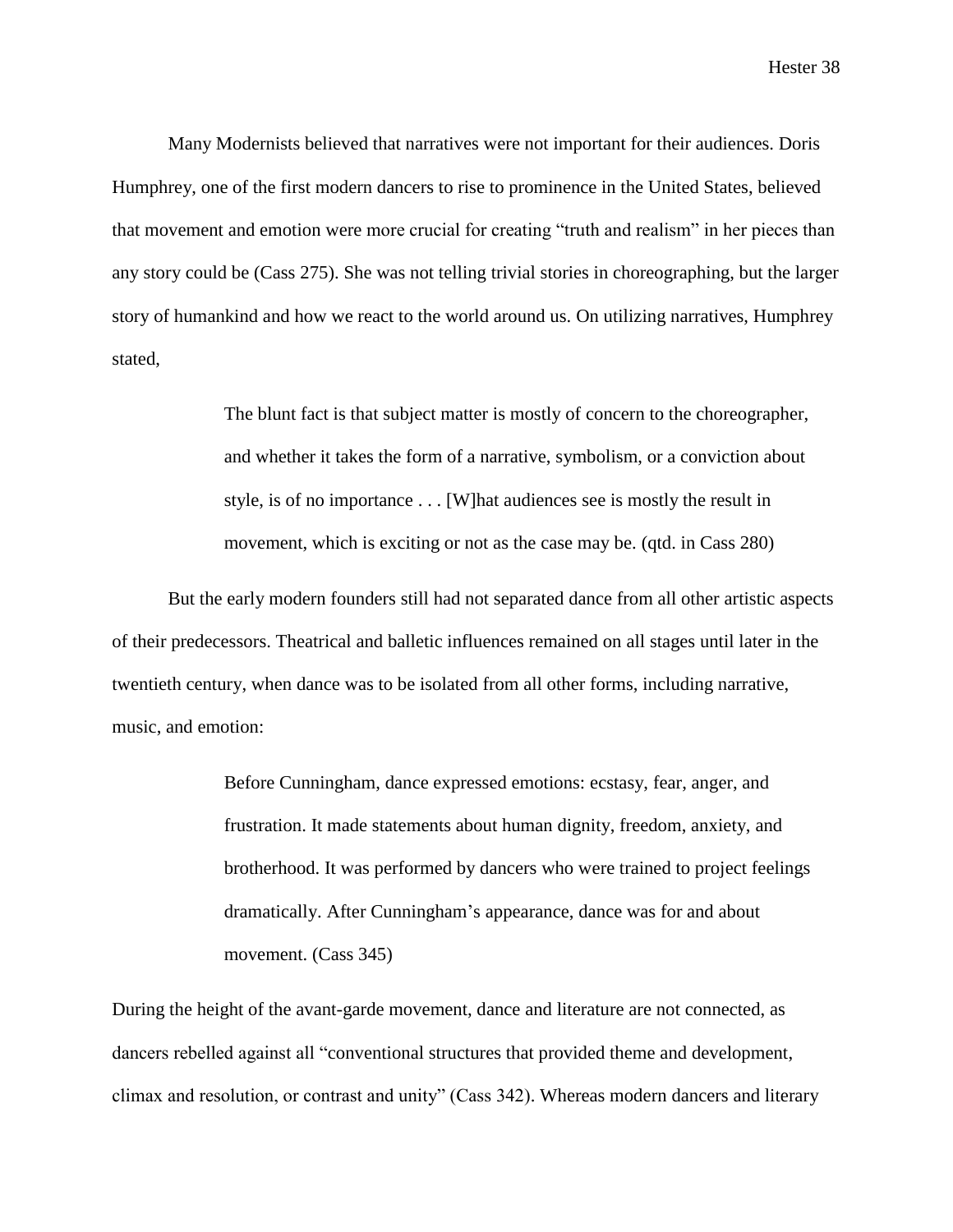Modernists wanted to explore the full range of human emotion and significance, avant-garde dancers focused purely on the body and what physical feats it was capable of: "A new style was born, one in which the avant-garde dancers bent over backward to avoid any hint of significance, emotion, plot, or traditional form in their works" (Cass 345).

In literature, too, Modernist authors attempted to remove oppressive forms of the past. Virginia Woolf is perhaps the most famous twentieth-century author to demonstrate this stylistic change. In her novel *Mrs Dalloway* (1925), the emotions and memories of the characters are more important and revealing than the actions of the present moment. In fact, the plot of the present moment can be condensed to one sentence: Clarissa Dalloway buys flowers, runs into an old friend, and throws a party. Compared to the dense novels of earlier centuries, *Mrs Dalloway* is practically plotless. Jack Kerouac's *On the Road* (1957) is another example of the plotless novel. It, too, can be condensed to a one sentence summary: Sal and Dean drive back and forth across the country with no money and a lack of morals. As in modern dance, the focus in modern literature is on human emotion and mentality. The emotions of the characters in *Mrs Dalloway* and *On the Road* have far more significance than the plots.

#### *Social and Historical Influences*

Modern dancers of the twentieth century arguably lived through one of the most intense and changing periods in recent global history. Throughout the century, artists reacted to wars, especially to the two World Wars. Mid-century, dancers and writers were influenced by the Sexual Revolution. Artists were also constantly inspired by the fight for civil rights in America.

Modern dance has strong roots in both the United States and Germany, but "[o]nce Hitler came to power, the upheaval in German society destroyed the growth of modern dance along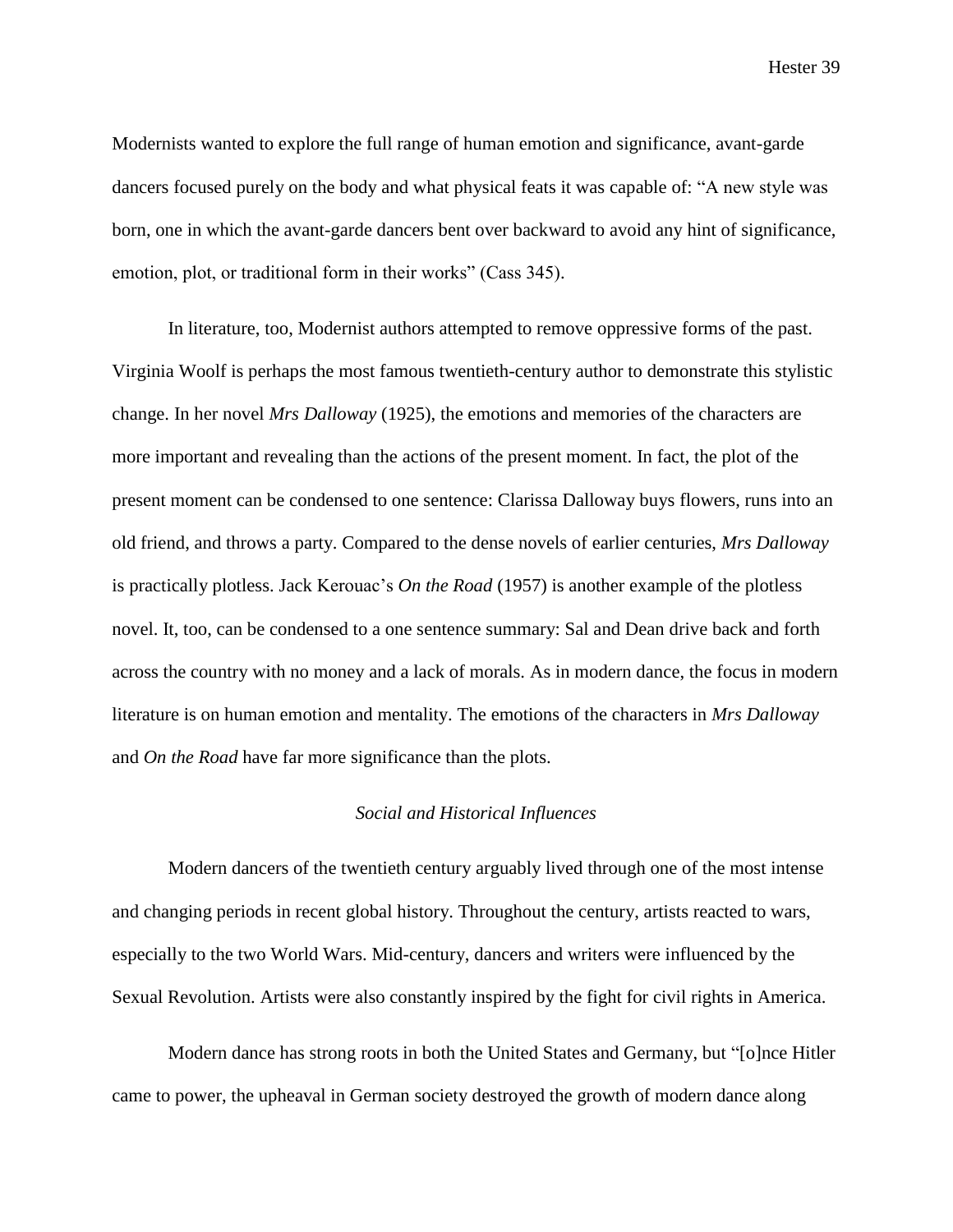with so much else" (Cass 251). During and after WWII, artists began to explore the horrors of the Holocaust in their works. Anna Skolow's *Dreams* (1961) depicts a "nightmarish scene from Nazi Germany" (Cass 293). *The Green Table* (1932), choreographed by Kurt Jooss, is another celebrated anti-war work, which meant to question the purpose of war and the motivations of those who control them (Manning & Benson 220). In the realm of literature, poets, in particular, wrote of the horrors of both World Wars; the works of Siegfried Sassoon and Wilfred Owen are some of the most powerful in the war repertoire.

In the dance world, the women's rights movement inspired female dancers, especially after the powerful presence of Isadora Duncan, to be more liberated in their movements and to wear more revealing costumes. Duncan, whose work was starting to steal the spotlight by 1900, became a liberated example for female dancers to replicate. The Sexual Revolution, too, continued to inspire dancers in this way. While it is mostly remembered for inspiring jazz dancers, it did play a role in the world of modern dance, as well. In "Interrupted Continuities: Modern Dance in Germany," Susan Allene Manning and Melissa Benson explain that before modern dance, the dancer was "either an ethereal ballerina—woman as angel—or an overstuffed chorus girl—woman as whore" (Manning & Benson 218). Women of the twentieth century would not continue to allow audiences or society to label them in such a way. From as early on as Isadora Duncan, who is often remembered as performing with her breasts out, female dancers were shattering costuming and staging conventions.

# *"Borrowing" from the Exotic East*

In escaping the world of ballet, early modern artists began to draw from other global genres of dance. The exoticism of the Orient fascinated both choreographers and audiences, and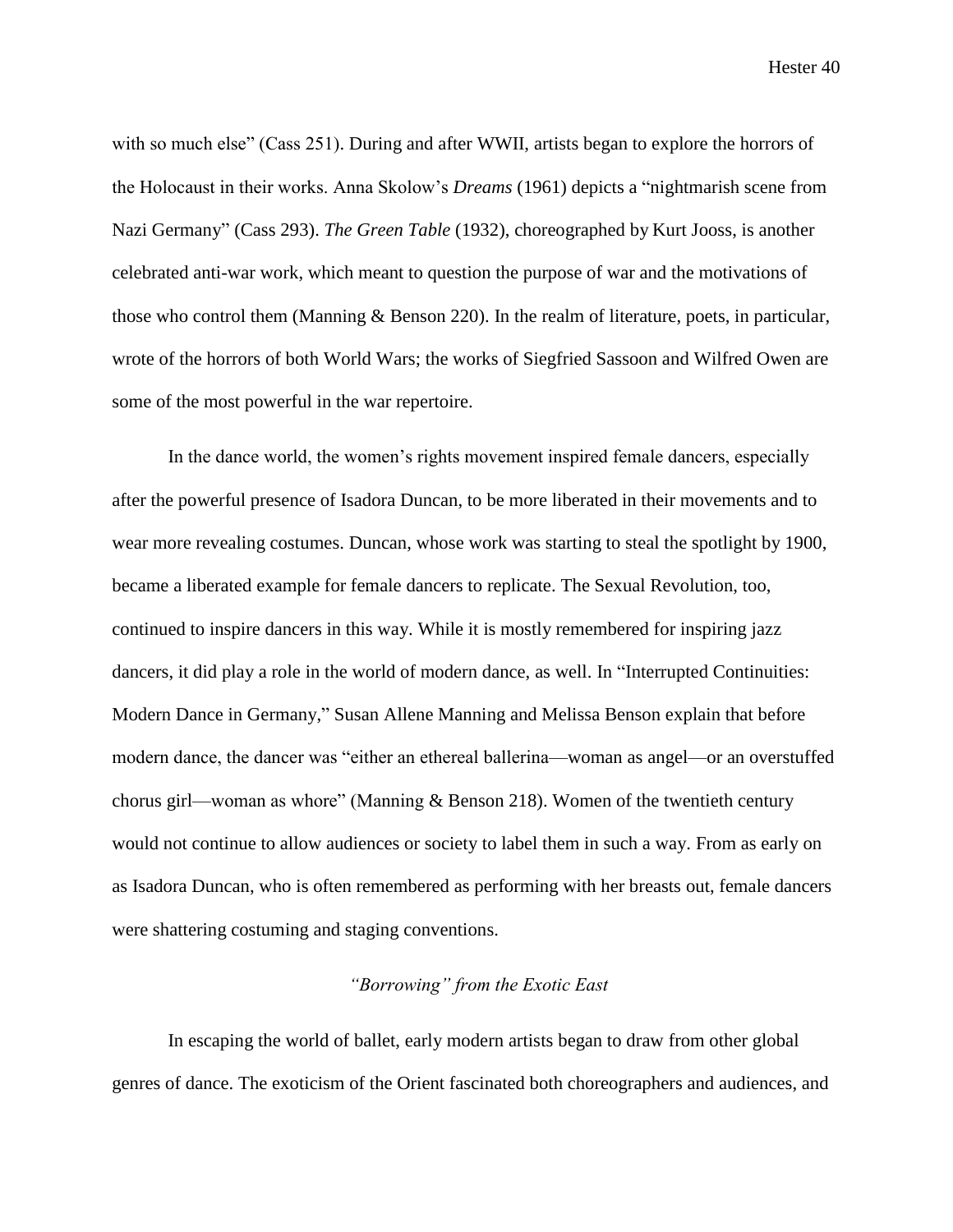Eastern influences became quite familiar in the realm of Western modern dance. In "Dancing Out the Difference: Cultural Imperialism and Ruth St. Denis's *Radha* of 1906," Jane Desmond states that this fascination was founded in the unchanging and eternal mysticism that the West has associated with the East: "The East is primitive, childlike, and backward; it is eccentric, irrational, chaotic, and mysterious; it is sensual, sexual, fecund, and despotic. Most important, the Orient is deemed incapable of speaking for itself" (262). So, the West has assigned meaning to Eastern cultures in dissecting and presenting them for their Western audiences. Some artists drew upon Eastern forms more subtly than others, but many knew that these foreign aspects would sell tickets and please audiences. In *Dancing through History*, Cass states,

> It is this search for novelty that paradoxically connects Western theater dance with traditional dance forms of the non-Western world. To infuse their work with new life, you will frequently see choreographers draw on time-honored alien forms of dance, which are ancient in their own cultures but unfamiliar in the West. (xi)

Modern pioneer Ruth St. Denis is famous for her depictions of the Orient. Many of her pieces were "scene[s] of life in India," where she was "motivated by a desire to create for Western audiences a sense of the spiritual peace and poise of the Orient through theatrical productions of Eastern themes and costumes" (Cass 238). In fact, the large part of Ruth St. Denis's works were "dances inspired by ethnic styles ranging from American Indian to Japanese" (Desmond 257), with not very much original Western content. St. Denis never studied these foreign styles of dance. Desmond states that in choreographing "Indian" pieces, she simply "drew on the images of India available to her in books and punctuated her simple phrases with poses that recalled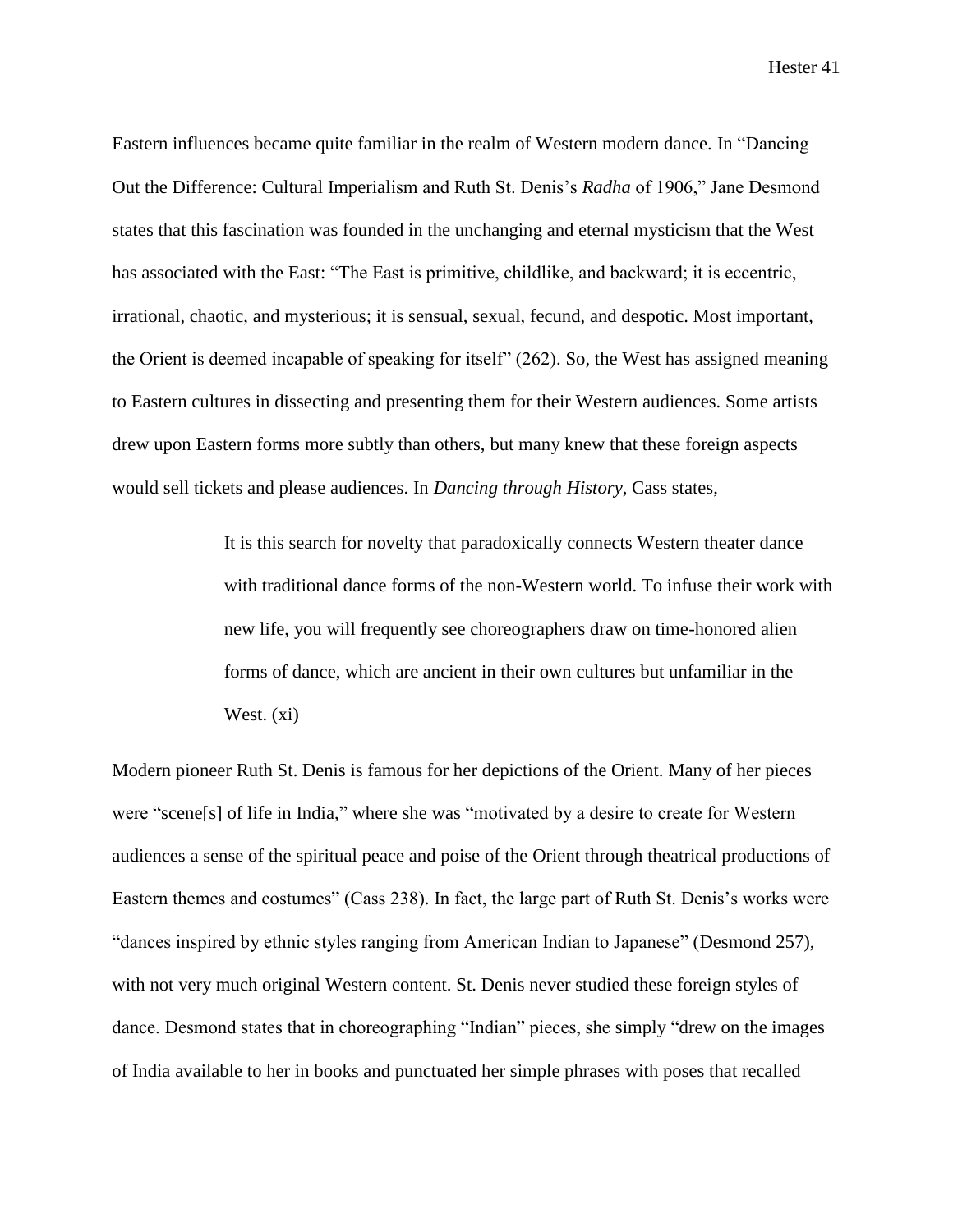oriental icons and 'popular images of the late Victorian era,' such as the femme fatale" (258). Martha Graham herself, often remembered as a queen of originality in her works, is famously quoted as saying, "'I am a thief—and I glory in it—I steal from the present and from the glorious past, and I stand in the dark of the future as a glorying and joyous thief'" (qtd. in Cass 263). Eastern and African influences continued to be present in Western dance throughout the twentieth century. Cunningham, known for his use of chance in choreography, based his utilization in "Eastern philosophies and theories of chance and indeterminacy" (Cass 342). While he did not appropriate Eastern styles as blatantly as some as his predecessors had, he still borrowed from the East.

Here, the question of appropriation or appreciation must be posed. Could Western dancers have told stories of the Orient without disrespecting Eastern cultures? Was this phenomenon merely a product of uneducated artists? Even in our globalized world, should artists stick to what they know? These are difficult questions to answer. As we saw in *Agathi*, Indian artists have found ways to tell global stories without borrowing from the West…

# *Conclusions & The Global Stage*

Dance and storytelling help to create our human experience. In "Choreographing Lived Experience: Dance, Feelings and the Storytelling Body," Karen Eli and Rosie Kay write,

> Dance ... constitutes lived experience in the here and now. As the dancer immerses herself in remembered spaces and times, she embodies these experiences in the moment. Dance, then, is marked by presence; it unveils embodiment through dialectics of being and creating, imagining and acting, collapsing binary divisions of mind and body, thought and feeling. And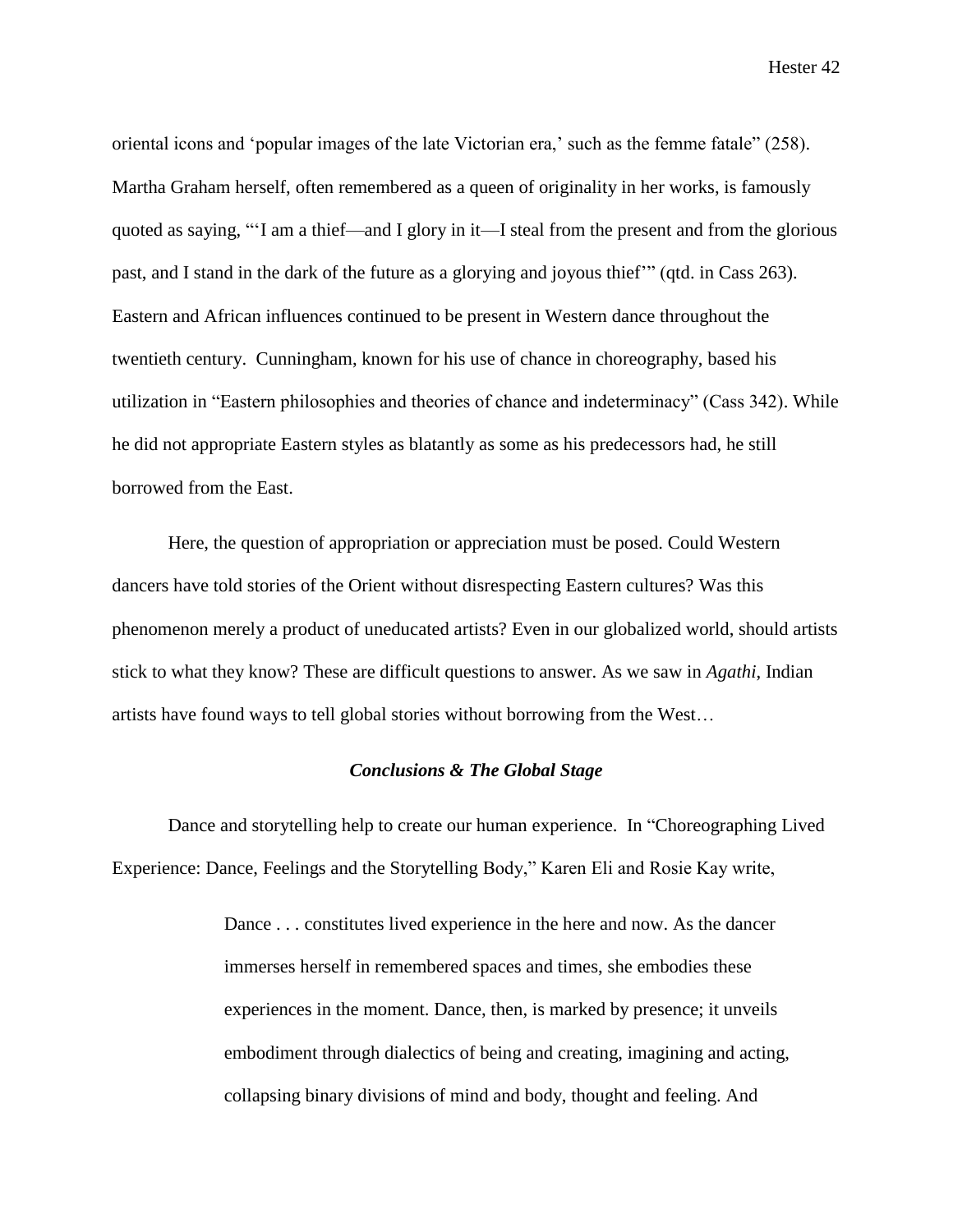contemporary dance, specifically, enables the exploration of identity, experience, meaning, context, history, the future and the body, as they all intersect in presenttense movement. (Eli & Rosie)

Dance and storytelling are extremely important aspects of cultures across the globe. In the era of globalization, artists have adapted to new circumstances, incorporating both tradition and modernity into their works, because "a dancer is as much a product of her past as she is a reflection of her times" (Meduri 111).

In between the worlds of dance and literature, we see:

- 1. dance that plays a role in literature. Although it does not appear to be a common occurrence, the cultural importance of dance does sometimes manifest itself in literature. In modern Native American literature, we see a recognition of both traditional dance and powwow dancing.
- 2. literature that plays a role in dance. Literature and storytelling play roles in every form of dance except the Avant-Garde. Influences from both oral tradition and written works can be seen on stages across the world. In India, we see aspects from the storytelling devadasi that have been passed down through history to form modern Bharatanatyam. In ballet, we see how Shakespeare's works have directly influenced choreographers for centuries.
- 3. dance and literature that have been parts of the same artistic movement or social environment and have evolved together. As cultures are affected, their artforms are affected, too. We see this evolution and adaptation is cultures that have been affected by the presence of the West such as Native American,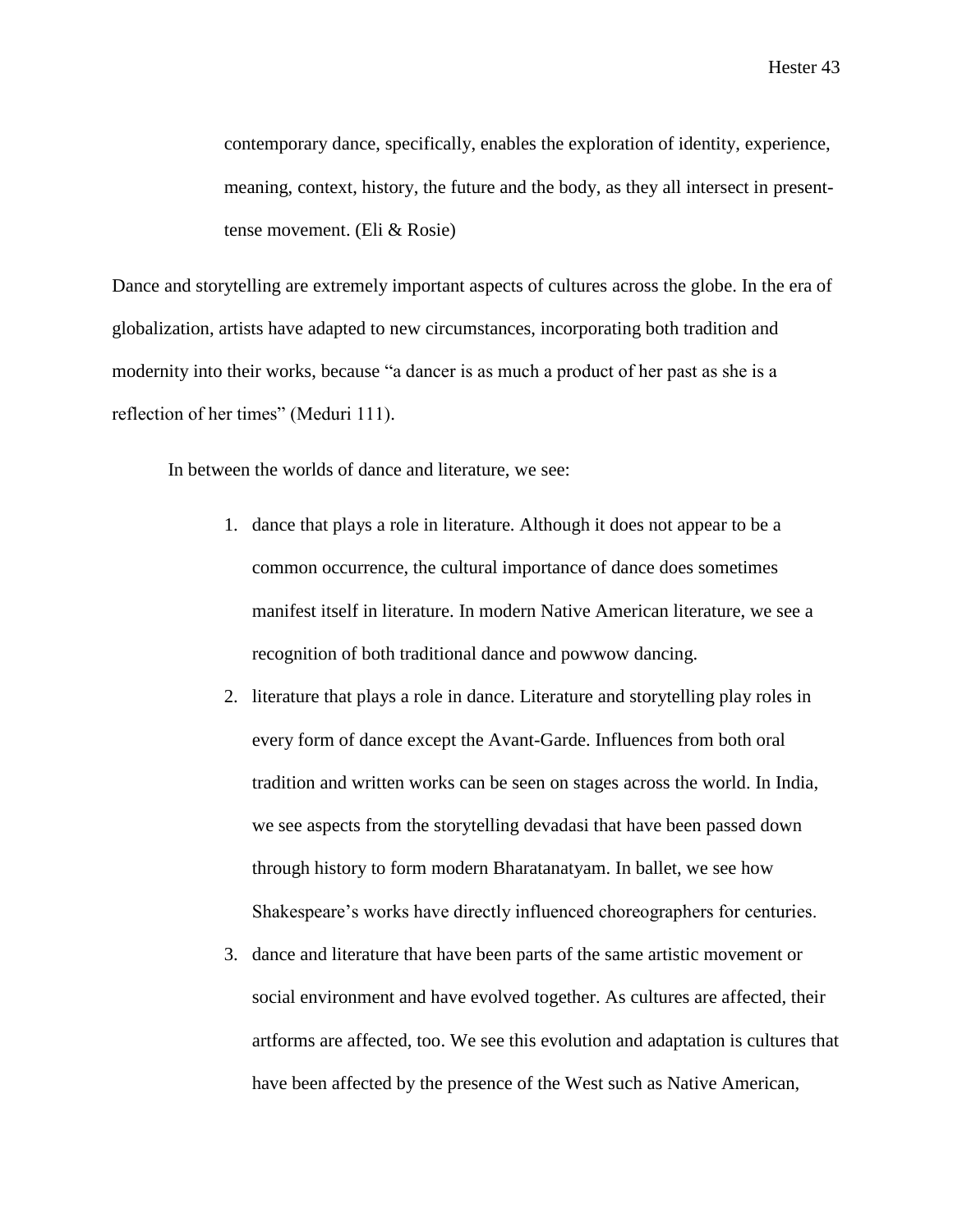West African, or Indian. We also see this through the impact of modernity on dance and literature across the world.

On one level, different forms of dance tell the stories of their cultures in different ways; they often have different stories to tell. But although these forms may differ in technique, purpose, or even in the stories that they tell, all forms of dance tell the story of human experience. In our globalized world, storytelling through movement serves a universal purpose to preserve the various cultures of the world, and to look towards the future.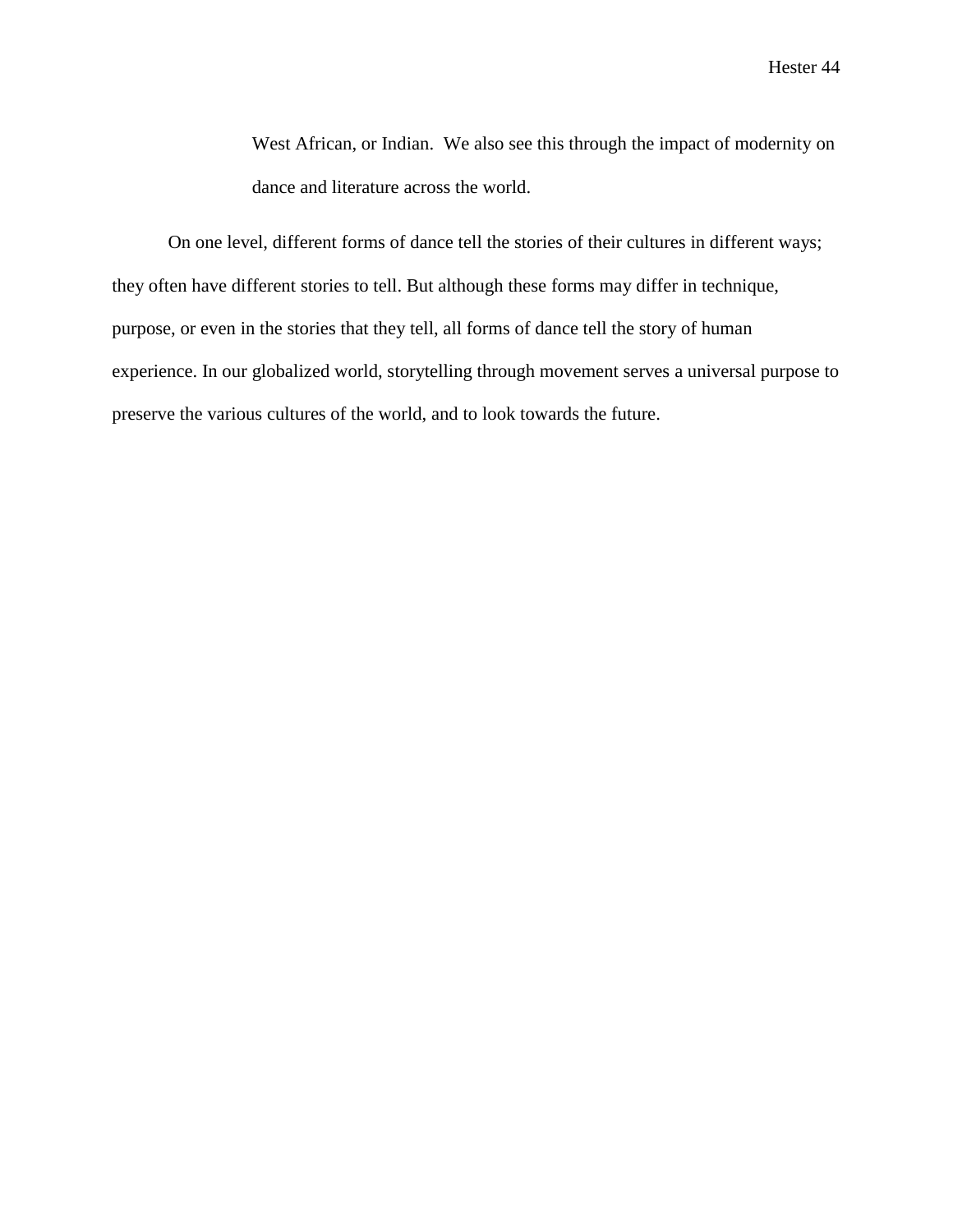#### Works Cited

- "African Griots Live." *YouTube*, uploaded by Aymeric Gardey, 13 April 2007. Web. Accessed 2 April 2018. https://www.youtube.com/watch?v=zQMFN-whbEU
- "Agathi The plight of refugees by Apsaras Arts Dance Company." *YouTube*, uploaded by Apsaras Arts Dance Company, 30 June 2017. Web. Accessed 14 March 2018. https://www.youtube.com/watch?v=U7eifAF0wPs
- Asante, Kariamu Welsh. "Commonalities in African Dance: An Aesthetic Foundation." *Moving History/Dancing Cultures: A Dance History Reader*. Wesleyan; 1st Edition, 2001, Middletown, CT. Print. Pages 144-151.
- Banks, Ojeya Cruz. "Critical Postcolonial Dance Pedagogy: The Relevance of West African Dance Education in the United States." *Anthropology & Education Quarterly*, vol. 41, no. 1, 2010. Pages 18–34. *JSTOR*. Web. Accessed 28 February 2018. www.jstor.org/stable/40732205.
- Brandstetter, Gabriele. "Political Body Spaces in the Performances of William Forsythe." *Performative Body Spaces: Corporeal Topographies in Literature, Theatre, Dance, and the Visual Arts*. Critical Studies, Volume 33. Rodopi Amsterdam, New York, 2010. Pages 55-74. Web. Accessed 4 February 2018.

Cass, Joan. *Dancing Through History*. Prentice-Hall, Inc; 1st Edition, 1993. Print.

Desmond, Jane. "Dancing Out the Difference: Cultural Imperialism and Ruth St. Denis's *Radha*  of 1906." *Moving History/Dancing Cultures: A Dance History Reader*. Wesleyan; 1st Edition, 2001, Middletown, CT. Print. Pages 256-270.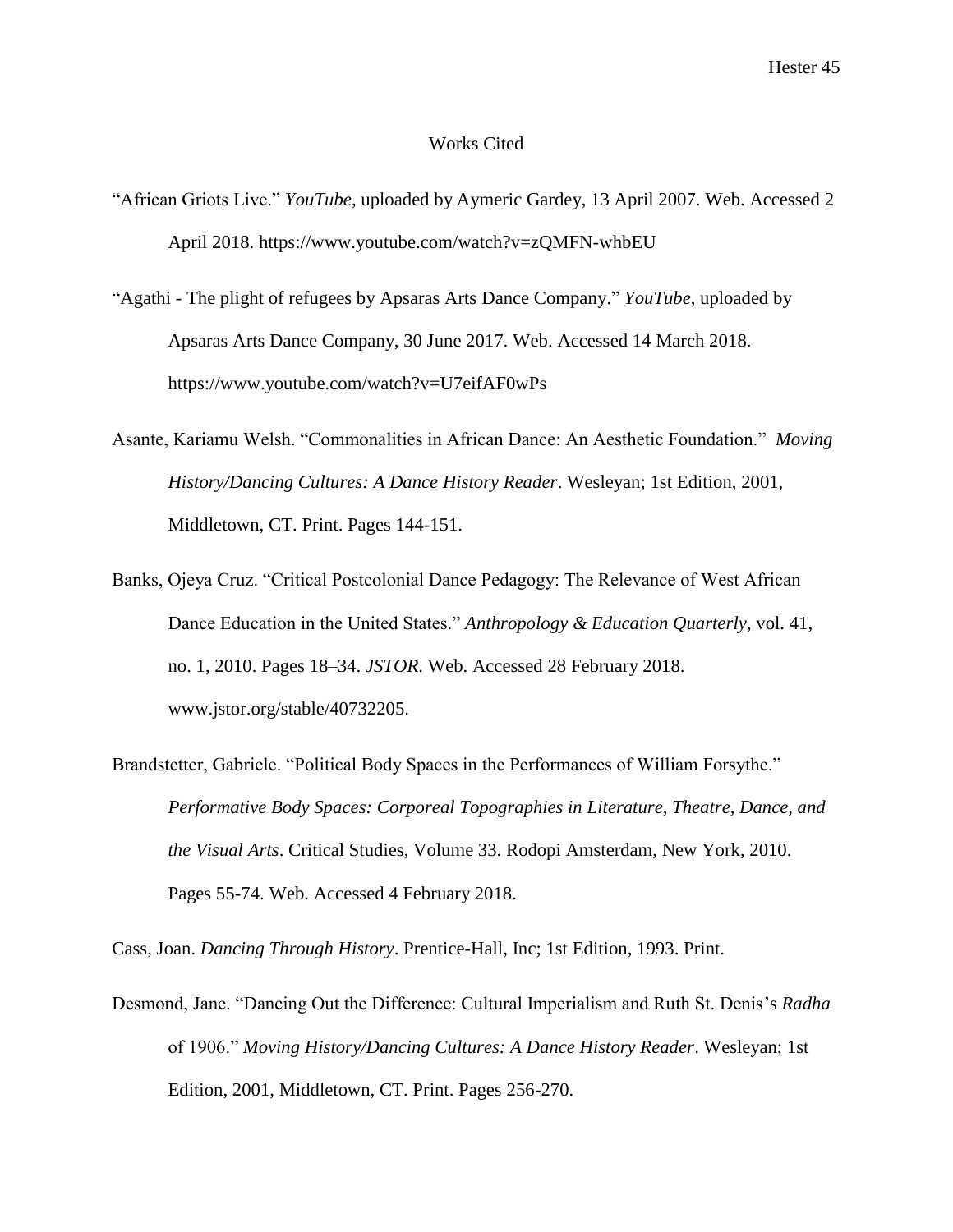- *Dictionary by Merriam-Webster*. Web. Accessed 12 January 2018. https://www.merriamwebster.com/
- Doolittle, Lisa and Heather Elton. "Medicine of the Brave: A Look at the Changing Role of Dance in Native Culture from the Buffalo Days to the Modern Powwow." *Moving History/Dancing Cultures: A Dance History Reader*. Wesleyan; 1st Edition, 2001, Middletown, CT. Print. Pages 114-127.
- "Dreams." *YouTube*, uploaded by Sokolow Dance Foundation, 28 March 2015. Web. Accessed 23 February 2018. https://www.youtube.com/watch?v=aFydATKfvF8
- Eli, Karen and Rosie Kay. *Choreographing Lived Experience: Dance, Feelings and the Storytelling Body*. Medical Humanities, 41(1), 63, 2015. Web. Accessed 15 November 2017.
- Erdrich, Louise. "White Braids." *Sing: Poetry from the Indigenous Americas*, Allison Adelle Hedge Coke. The University of Arizona Press, 2011, Arizona. Print. Page 34.
- "Five Brahms Waltzes in the Manner of Isadora Duncan Solo (Tamara Rojo, The Royal Ballet)." *YouTube*, uploaded by Royal Opera House, 16 October 2014. Web. Accessed 16 February 2018. https://www.youtube.com/watch?v=FcqzmFl0DhI
- "George Balanchine's Apollo (Pacific Northwest Ballet)." *YouTube*, uploaded by Pacific Northwest Ballet, 19 April 2012. Web. Accessed 7 February 2018. https://www.youtube.com/watch?v=hkOijGdD6jo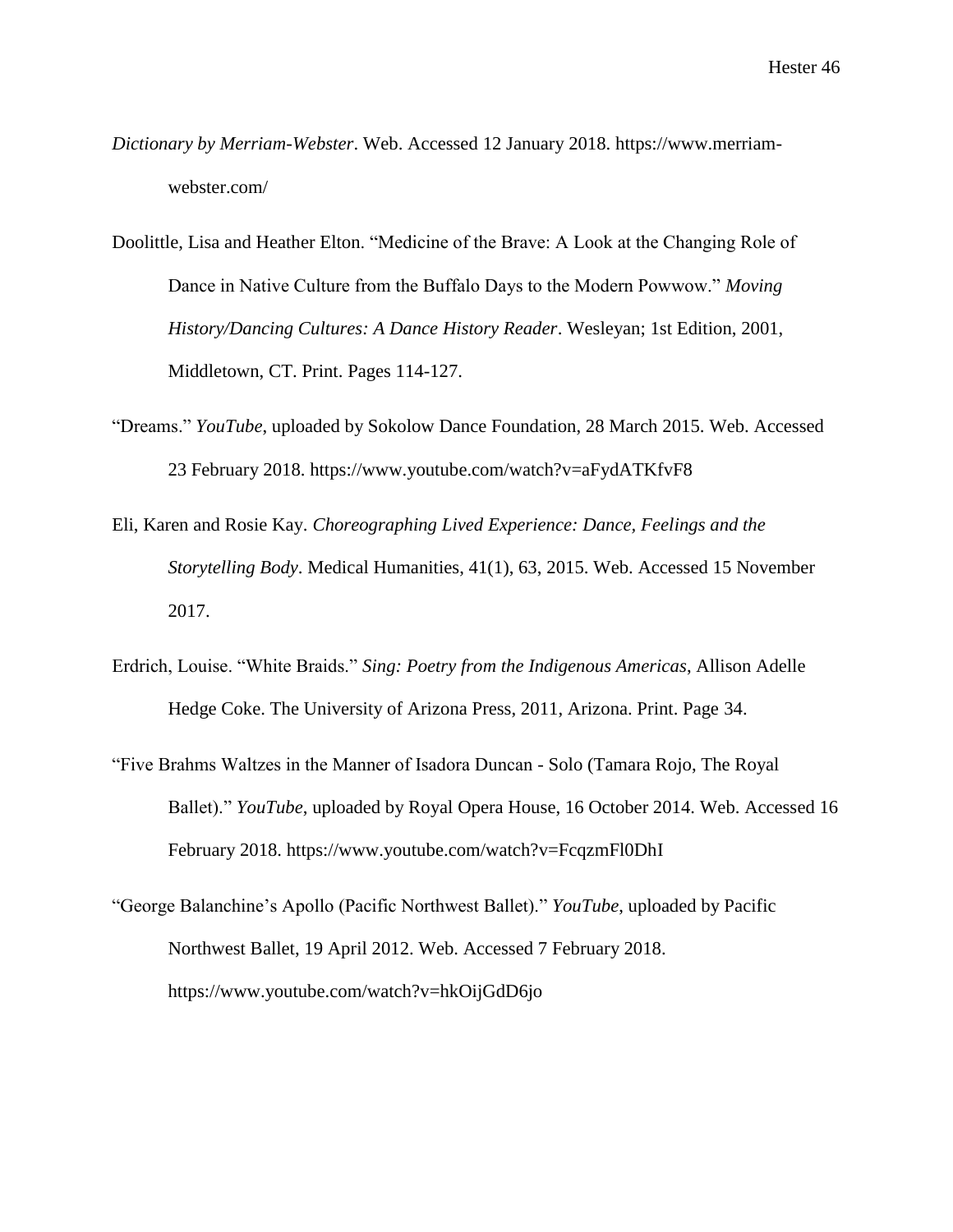- "George Balanchine's Rubies Tall Girl excerpt ft. Lindsi Dec." *YouTube*, uploaded by Pacific Northwest Ballet, 27 September 2017. Web. Accessed 7 February 2018. https://www.youtube.com/watch?v=aHdz7UU4pWo
- "GHANA BEST KIDS DANCE TO AFRO BEAT 2017." *YouTube*, uploaded by Allo Dancer Maadjoa, 9 February 2017. Web. Accessed 17 March 2018. https://www.youtube.com/watch?v=woOsC9RmNSs
- "Grass Dancing." *YouTube*, uploaded by The Preservation Project, 8 February 2017. Web. Accessed 29 January 2018. https://www.youtube.com/watch?v=r2ALkpMnr7w
- "Grass Dance Special ~ @ Twin Buttes Powwow 2014." *YouTube*, uploaded by Elijah Dale, 2 July 2014. Web. Accessed 29 January 2018. https://www.youtube.com/watch?v=vz-F3lA4qhA
- Hallensleben, Markus. *Performative Body Spaces: Corporeal Topographies in Literature, Theatre, Dance, and the Visual Arts*. Critical Studies, Volume 33. Rodopi Amsterdam, New York, 2010. Web. Accessed 4 February 2018.
- Hawley, John C. "In Search of African Literary Theory." *MFS Modern Fiction Studies*, vol. 47, no. 2, 2001. Pages 465-470. Web. Accessed 16 February 2018.
- Hevrdejs, Judy. "Every Dancer Tells a Story: Movements like a Bowed Head and a Stamped Foot Represent the Language of African Artists." *The Chicago Tribune*. 8 October 2000. Web. Accessed 3 April 2018.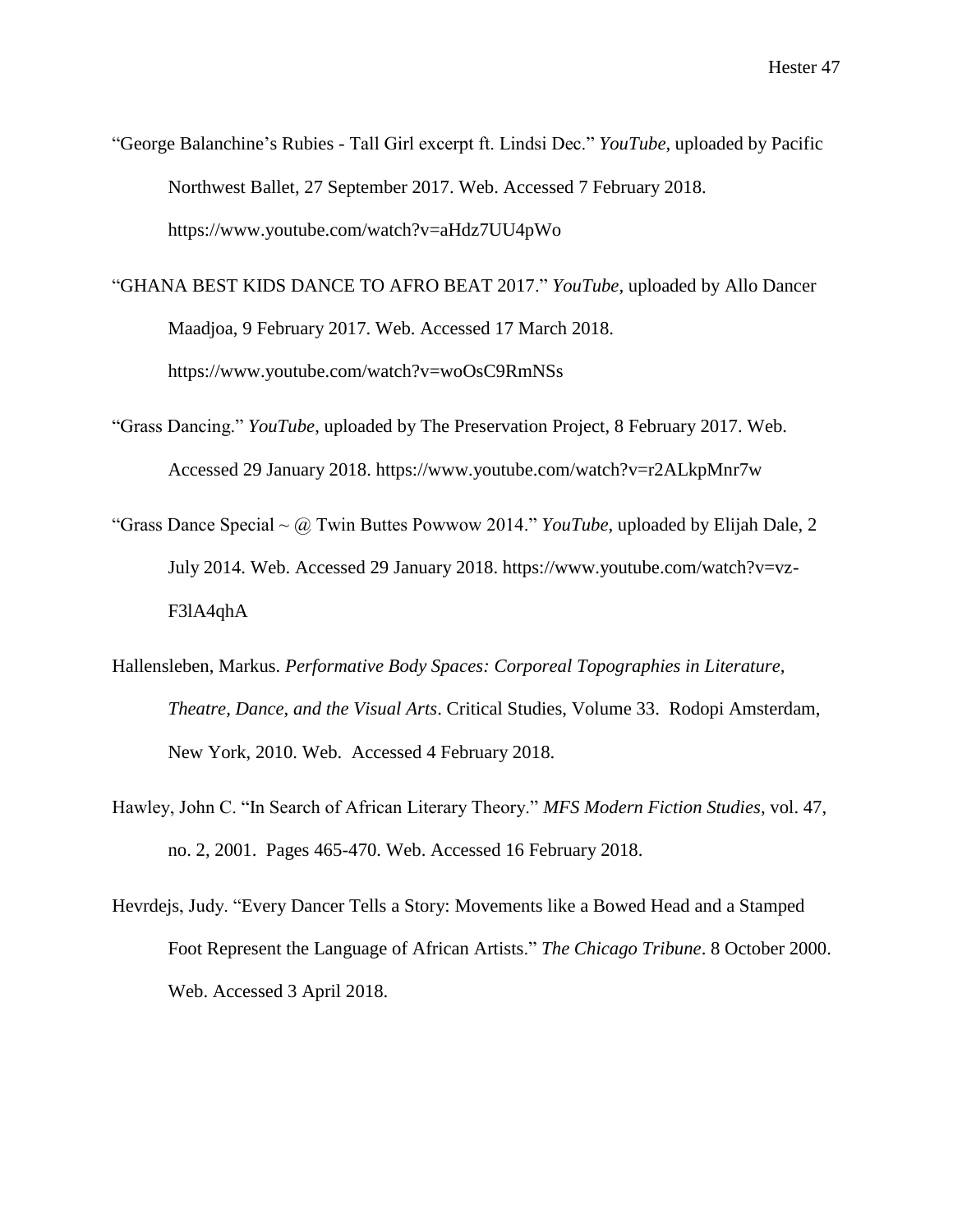"Joffrey Ballet 1987 Rite of Spring (1 of 3)." *YouTube*, uploaded by Fatova Mingus, 30 January 2010. Web. Accessed 8 February 2018. https://www.youtube.com/watch?v=jF1OQkHybEQ

Kerouac, Jack. *On the Road*. Penguin Group, New York, 2003. Print.

Khilnani, Sunil. *The Idea of India*. Penguin Group, London, 2012. Print.

- Kringelbach, Hélène Neveu. "Choreographic Performance, Generations and the Art of Life in Post-colonial Dakar." *Africa: The Journal of the International African Institute*, vol. 84 no. 1, 2014. Pages. 36-54. Web. Accessed 4 February 2018.
- Manning, Susan Allene and Melissa Benson. "Interrupted Continuities: Modern Dance in Germany." *Moving History/Dancing Cultures: A Dance History Reader*. Wesleyan; 1st Edition, 2001, Middletown, CT. Print. Pages 218-227.
- Meduri, Avanthi. "Bharatha Natyam—What Are You?" *Moving History/Dancing Cultures: A Dance History Reader*. Wesleyan; 1st Edition, 2001, Middletown, CT. Print. Pages 103- 113.
- Midge, Tiffany. "Stories Are Alive Beings." *Sing: Poetry from the Indigenous Americas*, Allison Adelle Hedge Coke. The University of Arizona Press, 2011, Arizona. Print. Page 51.
- Nair, Malini. "Can Bharatanatyam Tell Painful Stories of Rape and Migration? A Dance Company Provides an Answer." *Scroll.in*. 4 January 2018. Web. Accessed 13 March 2018. https://scroll.in/magazine/863413/can-bharatanatyam-tell-painful-stories-of-rapeand-migration-a-dance-company-provides-an-answer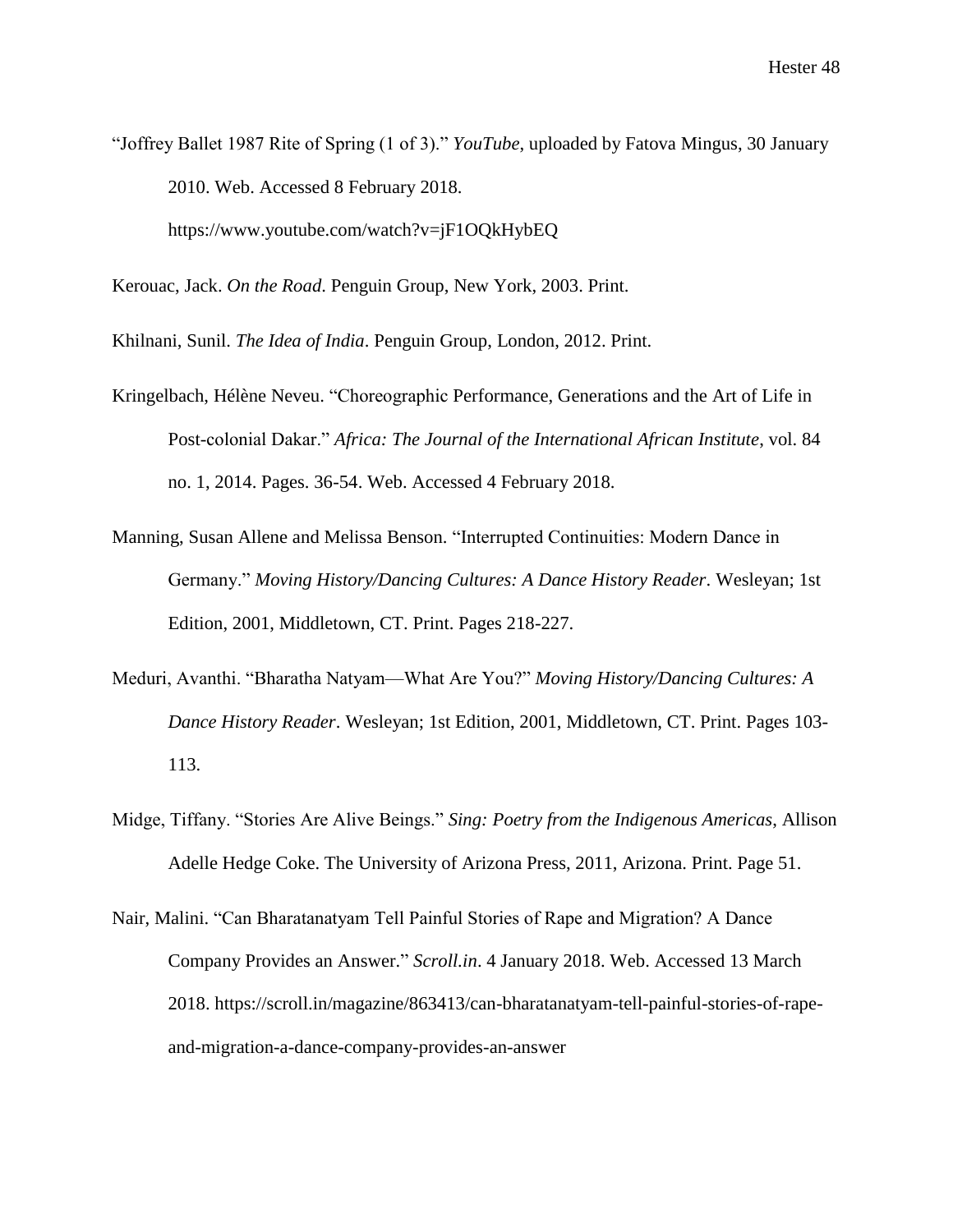"N[i]ght Journey by Martha Graham, 1947." *YouTube*, uploaded by Saint Wayne, 5 September 2014. Web. Accessed 16 February 2018. https://www.youtube.com/watch?v=XUUepPH3F5Y

"Opera, Ballet and the Bard - Shakespeare Lives." *YouTube*, uploaded by Royal Opera House, 23 April 2016. Web. Accessed 6 February 2018. https://www.youtube.com/watch?v=B7EhqgzizyU

- Owen, Wilfred. "Smile, Smile, Smile." *The Poetry Foundation*, *Poems*, 1920. Web. Accessed 23 February 2018.
- Peterson, Nancy J. "Introduction: Native American Literature: From the Margins to the Mainstream." *MFS Modern Fiction Studies,* vol. 45 no. 1, 1999. Pages 1-9. Web. Accessed 5 February 2018.

"PNB's Afternoon of a Faun excerpt." *YouTube*, uploaded by Pacific Northwest Ballet, 4 November 2011. Web. Accessed 23 February 2018. https://www.youtube.com/watch?v=tX0gxJTGBKM

"Polina Semionova - Giselle (Variation) - Mariinsky 2008." *YouTube,* uploaded by SemionovaPolina, 15 December 2010. Web. Accessed 7 February 2018. https://www.youtube.com/watch?v=DzitOyYnWhc

"Portrait William Forsythe / Festival d'Automne à Paris 2014." *YouTube*, uploaded by FESTIVALDAUTOMNE, 19 June 2014. Web. Accessed 4 February 2018. https://www.youtube.com/watch?v=6vlCnNUS-Gs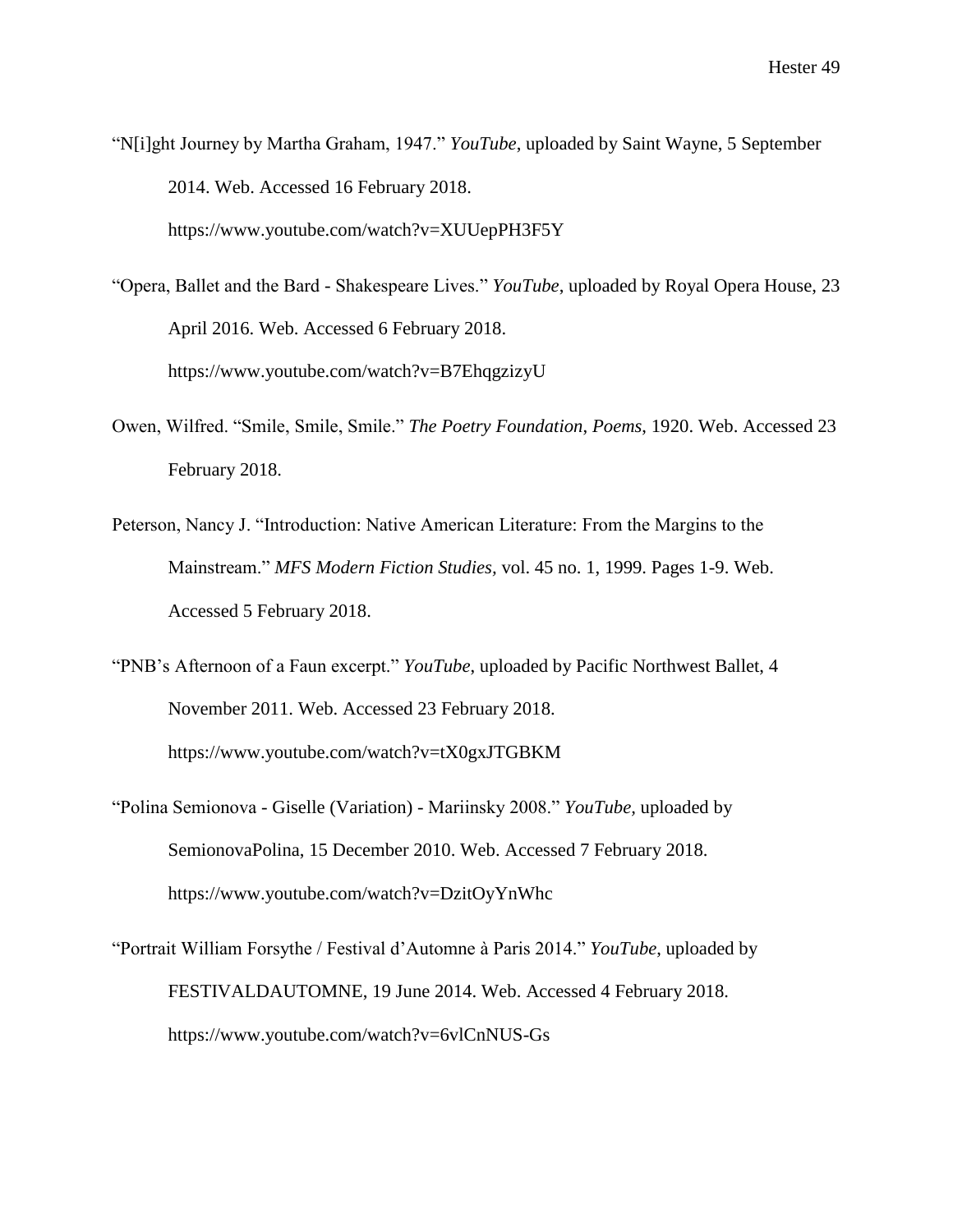- Power, Susan. *The Grass Dancer*. The Berkley Publishing Group, Penguin Putnam Inc., 1995, New York. Print.
- "Prelude à l'apres midi d'une faune Paris Opera Ballet." *YouTube*, uploaded by fadedhour, 2 July 2013. Web. Accessed 23 February 2018. https://www.youtube.com/watch?v=VrF2B0Clr0A
- "Romeo and Juliet extract from the Balcony pas de deux (The Royal Ballet)." *YouTube,* uploaded by Royal Opera House, 11 February 2015. Web. Accessed 7 February 2018. https://www.youtube.com/watch?v=zWBVa2m\_4Fs
- "Ruth St. Denis An Indian Noche Dance." *YouTube*, uploaded by John Hall, 24 December 2016. Web. Accessed 23 February 2018. https://www.youtube.com/watch?v=sBxcTDeQkJI
- Sassoon, Siegfried. "Absolution." *The Poetry Foundation*, *The Old Huntsman and Other Poems*, 1917. Web. Accessed 23 February 2018.
- "Savitha Sastry Bharatanatyam Performance." *YouTube*, uploaded by Savitha Sastry, 10 June 2009. Web. Accessed 26 February 2018.

https://www.youtube.com/watch?v=SgiLOzFQh14

- "Saakumu Dance Troupe at Towson University." *YouTube*, uploaded by percussionattowson, 3 January 2014. Web. Accessed 15 February 2018. https://www.youtube.com/watch?v=mOyPmrtijvQ
- Silko, Leslie Marmon. *Ceremony*. Penguin Group, New York, 2006. Print.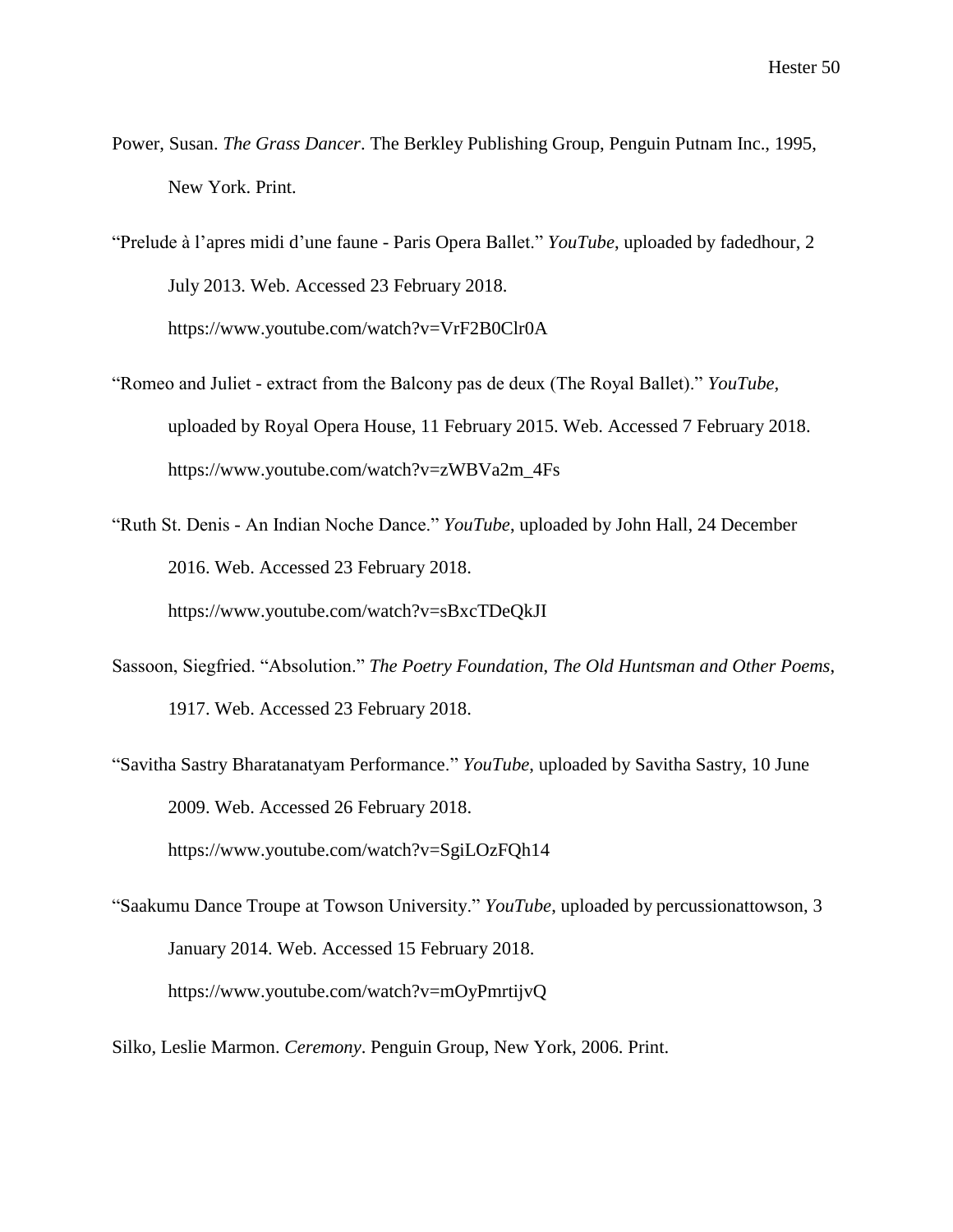- "Sridevi Nrithyalaya Bharatanatyam Dance Jathiswaram A compilation." *YouTube*, uploaded by Sheela Unni's Sridevi Nrithyalaya, 14 May 2017. Web. Accessed 26 February 2018. https://www.youtube.com/watch?v=sYJYQvgSTz0
- Srivastava, Neelum. "Moving Worlds: A Journal of Transcultural Writings: Riots and Realism: The Secularization of Urban Space in Fiction by Rudyard Kipling and Vikram Seth." Moving Worlds, vol. 13, no. 2, 2013. Pages 87-98. Web. Accessed 27 February 2018.
- "The Dance Hall Teacher presentation Jeanne & Baydi MUDC 2015." *YouTube*, uploaded by The Dance HALL, 15 April 2015. Web. Accessed 17 March 2018. https://www.youtube.com/watch?v=-3k-CexeUQ8
- "The difference between an African Griot and a Storyteller| Usifu Jalloh|." *YouTube*, uploaded by Indie Book Show Africa, 26 June 2016. Web. Accessed 2 April 2018. https://www.youtube.com/watch?v=hPnsJtycxmM
- "The Forsythe Company Decreation." *YouTube*, uploaded by Sadler's Wells Theatre, 21 April 2009. Web. Accessed 4 February 2018.

https://www.youtube.com/watch?v=pM4JgDNJEbE

- "The Second Detail, Forsythe." *YouTube*, uploaded by Perm Opera Ballet Theatre, 18 December 2013. Web. Accessed 4 February 2018. https://www.youtube.com/watch?v=YUiDITySxI
- Treglia, Gabriella. "Using Citizenship to Retain Identity: The Native American Dance Bans of the Later Assimilation Era, 1900–1933." *Journal of American Studies*, vol. 47, no. 3, 2013. Pages 777–800. Web. Accessed 30 January 2018.